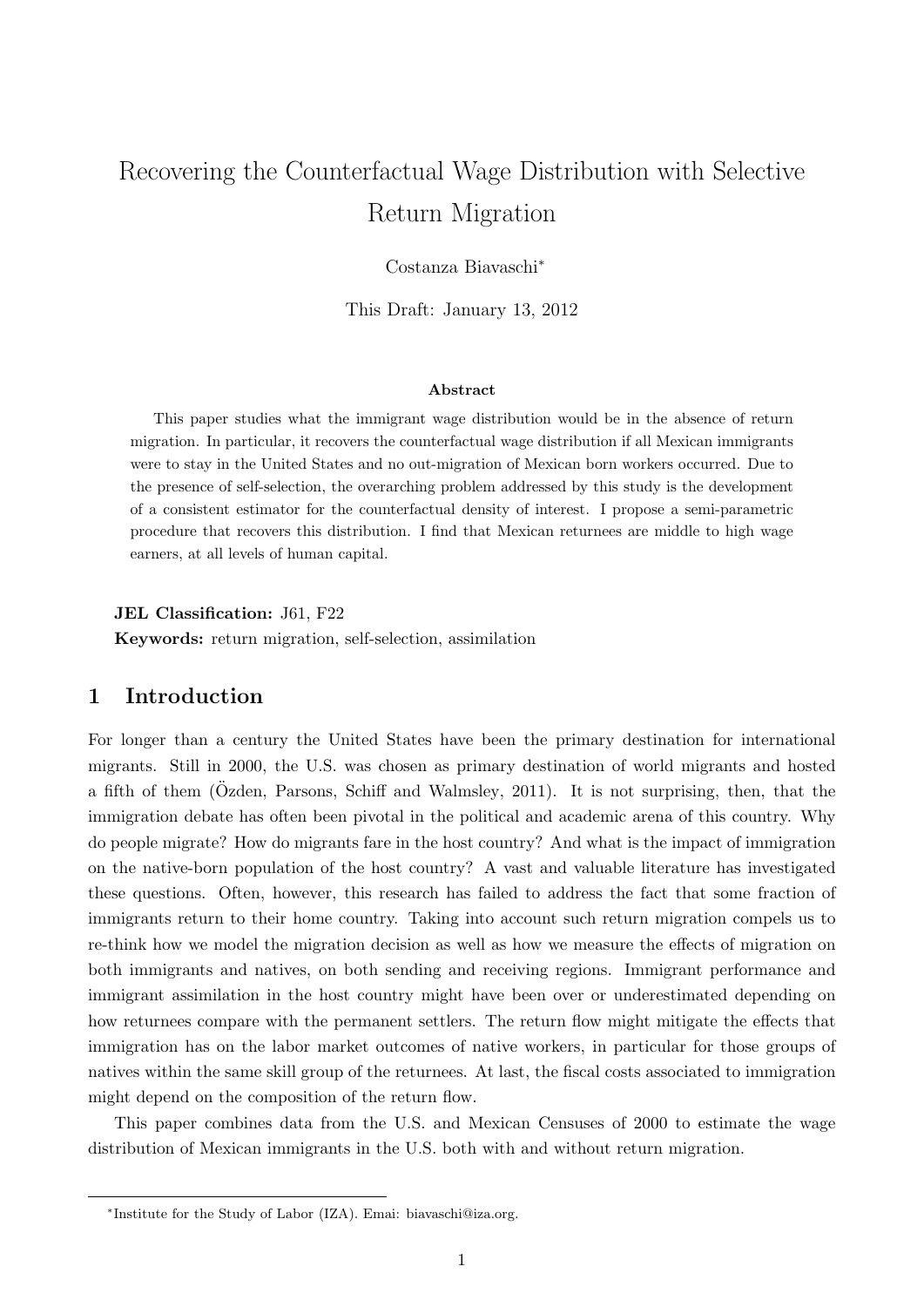Some important contributions have attempted to examine the average wage of immigrants [\(Hu,](#page-38-0) [2000;](#page-38-0) [Lubotsky,](#page-38-1) [2007\)](#page-38-1) or Mexican immigrants [\(Lindstrom and Massey,](#page-38-2) [1994;](#page-38-2) [Reinhold and Thom,](#page-39-0) [2009;](#page-39-0) [Lacuesta,](#page-38-3) [2010\)](#page-38-3) taking into account return migration. The major challenge faced by all these studies is the absence of administrative data collected by immigration authorities. As a consequence, these studies either do not have information on return migrants per se but rather infer return migration from attrition from survey samples [\(Hu,](#page-38-0) [2000;](#page-38-0) [Lubotsky,](#page-38-1) [2007\)](#page-38-1), or do not use representative samples [\(Lindstrom and Massey,](#page-38-2) [1994;](#page-38-2) [Reinhold and Thom,](#page-39-0) [2009;](#page-39-0) [Lacuesta,](#page-38-3) [2010\)](#page-38-3), or argue the unimportance of selectivity and compare Mexicans in Mexico with and without experience in the U.S. [\(Lacuesta,](#page-38-3) [2010\)](#page-38-3).

This paper uses representative data, accounts for selection on both observable and unobservable attributes of the migrants, and focuses on their wage distribution. This not only sheds light on the earning opportunities of returnees in the host country, but also yields a more profound understanding of where in the distribution of wages selective return migration has its largest impact. Due to the presence of self-selection in the return choice, the overarching problem is to recover the counterfactual wage density in presence of selective return migration. The paper implements a semiparametric procedure that applies to density estimation the method in [Andrews and Schafgans](#page-37-1) [\(1998\)](#page-37-1), that complements in spirit the estimator used by [Chiquiar and Hanson](#page-37-2) [\(2005\)](#page-37-2) which accounted for selection on observable traits, and provides an alternative to the use of pre-migration earnings as a measure of selectivity [\(Kaestner and Malamud,](#page-38-4) [2010;](#page-38-4) [Fernandez-Huertas Moraga,](#page-38-5) [2011;](#page-38-5) [Ambrosini and Peri,](#page-37-3) [2011;](#page-37-3) [McKenzie](#page-38-6) [and Rapoport,](#page-38-6) [2010\)](#page-38-6), when such information is not available to the researcher.

I find that, conditioning on observable characteristics, Mexican returnees are middle to high wage earners, consistent with models in which the decision to return hinges on reaching desired goals in the host country. Overall, the return flow has a small effect on immigrant wage inequality: the outflow of immigrants decreases dispersion in the lower part of the distribution and it increases it in the upper part. Selective return migration does not have a constant effect across educational levels: while it increases inequality at low levels of education, it decreases inequality for the highly skilled. These results suggest that in designing optimal migration policies policy makers should consider that selective outmigration might have a greater impact at high levels of human capital. At last, because at all levels of education the immigrants who leave are the high-wage earners, the immigrant-native wage gap would slightly close if there was no return migration.

The paper is organized as follows. Section 2 presents a brief overview of the literature. Section 3 describes the data. Section 4 presents the estimation technique and Section 5 and 6 the results. Some conclusions are drawn in Section 7.

## 2 Immigration, Return Migration and Self-Selection across the Mexican-U.S. border

### 2.1 Immigration and Self-Selection

The study of the type of migrants who decide to move has been an area of intensive debate since the early contribution by [Borjas](#page-37-4) [\(1987\)](#page-37-4). Although this paper focuses on the selection of the return migrants, it has its fundaments in the debate on the selection of immigrants. While the empirical evidence on the selection of the migrants at the international level seems to suggest that on average migrants are positively selected [\(Belot and Hatton,](#page-37-5) [2008;](#page-37-5) [Grogger and Hanson,](#page-38-7) [2008;](#page-38-7) [Rosenzweig,](#page-39-1)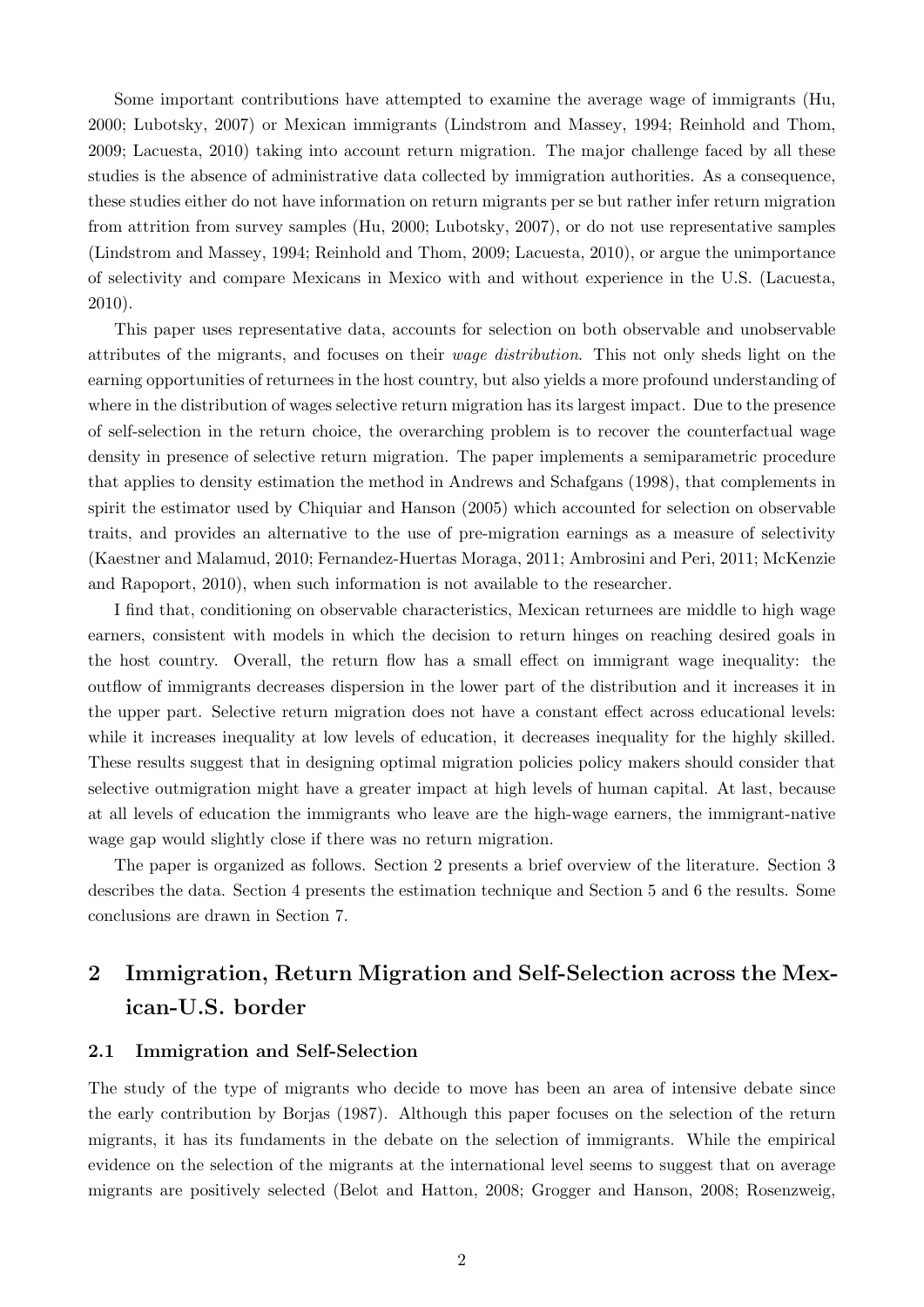[2007\)](#page-39-1), focusing only at the Mexican-U.S. migration, the evidence is mixed, and several recent contributions have expanded the debate in the area.

Combining the U.S. and the Mexican Census, [Chiquiar and Hanson](#page-37-2) [\(2005\)](#page-37-2) contradict Borjas' theoretical predictions showing intermediate to positive selection based on observable characteristics for Mexican emigrants. In contrast, using only the information provided in the Mexican Census about experience in the U.S., [Ibarraran and Lubotsky](#page-38-8) [\(2007\)](#page-38-8) find negative selection on observable skills. They identify various causes for the lack of consistent results. Of particular importance there are: the mistranslation or misunderstanding of the grade and degree choices in the U.S. Census that is possibly causing the misreporting of the education variable - the key factor in studying selection; and the undercount of the young and largely illegal Mexican immigrants in the U.S. Census. [Fernandez-](#page-38-5)[Huertas Moraga](#page-38-5) [\(2011\)](#page-38-5), using the Encuesta Nacional de Empleo Trimestral, is able to quantify the source of the discrepancies between the previous two studies, showing that Chiquiar and Hanson's results are primarily driven by the undercount of unskilled immigrants in the U.S. and secondarily by the omission of unobservables in the estimation procedure.

A few other studies in the U.S. context have pointed to various other driving factors of selfselectivity in the migration decision. [McKenzie and Rapoport](#page-38-6) [\(2010\)](#page-38-6) use the Encuesta Nacional de la Dinámica Demográfica, and reconcile Borjas's theoretical framework with Hanson's empirical findings by suggesting that the results are driven by the differential impact of education in community with large and small networks. [Kaestner and Malamud](#page-38-4) [\(2010\)](#page-38-4) use the Mexican Family Life Survey and suggest that migrants are selected from the middle of the education distribution, and middle of the wage distribution, although after controlling for network effects, these results are not equally strong. Interestingly, the authors find little evidence of selection on unobservables. Using the same data source, [Ambrosini and Peri](#page-37-3) [\(2011\)](#page-37-3) confirm the findings in [Borjas](#page-37-4) [\(1987\)](#page-37-4) and [Fernandez-Huertas Moraga](#page-38-5) [\(2011\)](#page-38-5) on the negative selection of Mexican immigrants to the U.S., result primarily driven by differences in unobservable skills between migrants and non-migrants.

The current debate has brought to the attention of the researchers the importance of two key elements in the analysis of the selectivity of migrants. First, the necessity of using nationally representative data sources with a longitudinal component able to capture the pre-migration earnings of migrants and non-migrants [\(Kaestner and Malamud,](#page-38-4) [2010;](#page-38-4) [Fernandez-Huertas Moraga,](#page-38-5) [2011;](#page-38-5) [Am](#page-37-3)[brosini and Peri,](#page-37-3) [2011;](#page-37-3) [McKenzie and Rapoport,](#page-38-6) [2010\)](#page-38-6). Second, the importance of controlling for unobservable differences between migrants and non-migrants [\(Fernandez-Huertas Moraga,](#page-38-5) [2011;](#page-38-5) [Am](#page-37-3)[brosini and Peri,](#page-37-3) [2011\)](#page-37-3).

### 2.2 Return Migration and Self-Selection

While the literature on the selection of immigrants has been growing in the recent years, less has been done about the selection of the returnees and its impact on wage estimates in the sending or receiving economies. Yet, return migration is a predominant phenomenon: historic trends show that about 30% of the immigrants leave the host country [\(Jasso and Rosenzweig,](#page-38-9) [1982\)](#page-38-9). [Borjas and Bratsberg](#page-37-6) [\(1996\)](#page-37-6) estimate that on average a third of immigrants left the U.S. between 1970 and 1980, with outmigration rates ranging from 3.5% of the Asian immigrants to 34.5% of South American immigrants.

The early contributions of [Borjas](#page-37-7) [\(1989\)](#page-37-7) and [Chiswick](#page-37-8) [\(1986\)](#page-37-8) draw attention on the importance of selective return migration when studying immigrant assimilation. Later a theoretical contribution by [Borjas and Bratsberg](#page-37-6) [\(1996\)](#page-37-6) showed that the average skill level of the returnees accentuates the original selection process of the immigrants: for example, if immigrants are the low skilled in their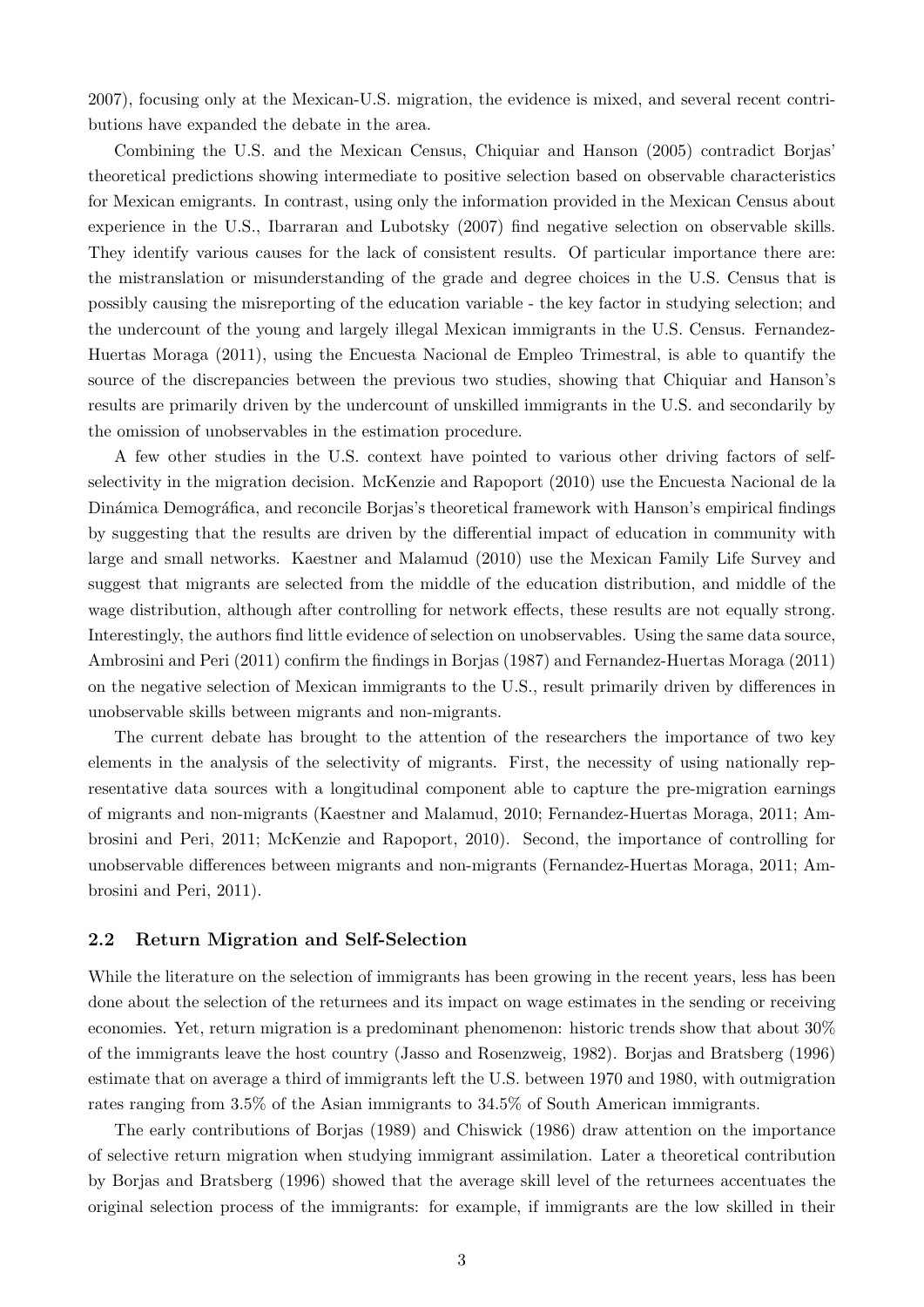origin country, returnees will be those with the lowest skills of this group; vice versa if immigrants are the high skilled in their origin country, returnees will be those with the highest skills of this group. Depending on the answer to who out-migrates, the consequences for the host economy will be different. If, for example, the immigrants with above average skills are those who leave, immigrant progress in the host country would be underestimated due to the presence of selective out-migration. On the other hand, if those who leave have below average skills, the destination country would be hosting only the 'best' immigrants.

The overall evidence for the U.S. economy suggests that returnees have below average skills, and therefore selective return migration has induced an overestimation of the economic progress of immigrants [\(Lubotsky,](#page-38-1) [2007\)](#page-38-1): comparing longitudinal and cross-sectional data, Lubotsky finds that return migration by low-wage immigrants has systematically led past researchers to an overestimation of 10 to 15% of the wage progress of immigrants who remain in the United States. Likewise [Hu](#page-38-0) [\(2000\)](#page-38-0) shows lower immigrant wage growth once return migration is taken into account. Such results are however less strong in the subgroup of Hispanic workers and, due to data confidentiality, Lubotsky suggests that more analysis would be needed.

The literature that explicitly looks at the selection of Mexican returnees has a few contributions. [Lindstrom and Massey](#page-38-2) [\(1994\)](#page-38-2) combine U.S. Census data and Mexican survey data to study the selection of return migrants. They find that selection does not bias the cross-sectional wage estimates.<sup>1</sup> [Lacuesta](#page-38-3) [\(2010\)](#page-38-3) and [Reinhold and Thom](#page-39-0) [\(2009\)](#page-39-0) provide evidence of selection and skill upgrading for Mexican returnees in Mexico. [Lacuesta](#page-38-3) [\(2010\)](#page-38-3) uses the Mexican Census and with a pooled OLS regression of Mexican non-migrants and returnees estimates that temporary migration increases wages upon return by 7%-10%. However, the Mexican Census misses information on the Mexican migrants who stay in the U.S. Although the author provides suggestive evidence that return migrants are a close comparison group to non-returning migrants, it is still possible that much of this increase might be caused by the type of selection of the return migrants that was not accounted for in the analysis. [Reinhold and Thom](#page-39-0) [\(2009\)](#page-39-0) use the Mexican Migration Project, and estimate the return to U.S. labor market experience for a randomly selected migrant, correcting for the endogeneity of the migration decision. They provide unbiased estimates of the returns to foreign-experience, self-selection and skill upgrading, focusing also on differences across documentation statuses. They find that returnees are negatively selected in terms of unobservable traits, although selection is not significant in their analysis. At last, [Ambrosini and Peri](#page-37-3) [\(2011\)](#page-37-3) find preliminary evidence that returnees are positively selected compared to the non-migrants and to the permanent migrants.

The main challenge in studying return migration is the difficulty and the importance of obtaining comprehensive data sources on these flows. While great advances have been made in the study of Mexican-US migration thanks to the availability of new, longitudinal, representative dataset, in the study of return migration data sources are still lacking. [Hu](#page-38-0) [\(2000\)](#page-38-0) and [Lubotsky](#page-38-1) [\(2007\)](#page-38-1) provide interesting insights on the nature of return migration and its impact on the host economy, however in their longitudinal datasets returnees are not directly identified, and return migration cannot be separated by other sources of panel attrition.<sup>2</sup> Furthermore, the estimation techniques proposed in

<sup>&</sup>lt;sup>1</sup>[Massey](#page-38-10) [\(1987\)](#page-38-10) and [Reagan and Olsen](#page-39-2) [\(2000\)](#page-39-2) analyze the selectivity of return migrants but do not study the implications in the estimation of their wage progress in the host country.

<sup>&</sup>lt;sup>2</sup>In particular, these authors identify non employment, outmigration, employment in the informal sector, and nonmatch as possible causes of panel attrition.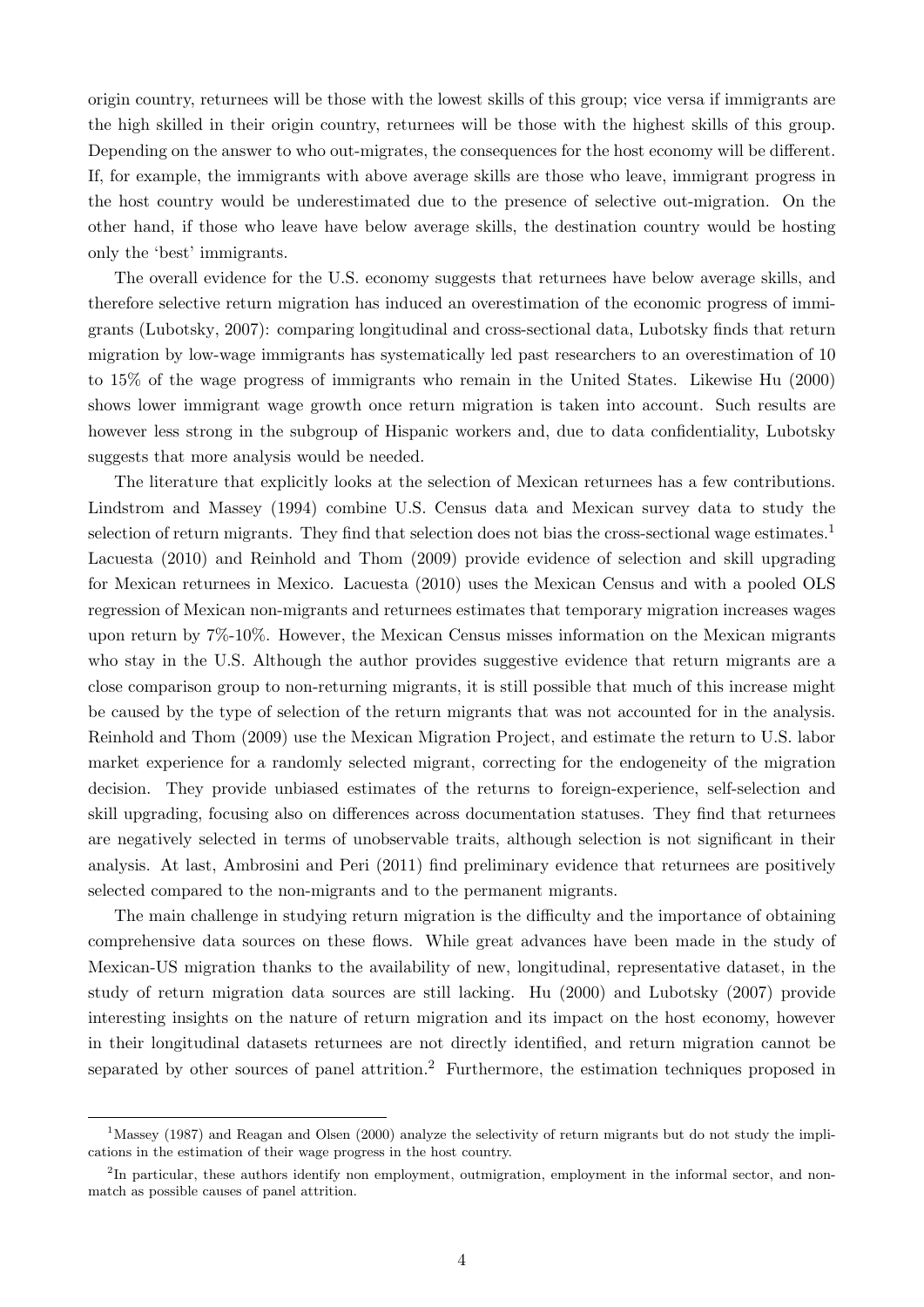these studies do not directly control for the possibility of non-random sample selection and the results are therefore valid only under the assumptions that selection operates purely through unobserved heterogeneity and, hence, that selection is a stable process over time. [Massey](#page-38-10) [\(1987\)](#page-38-10), [Reagan and](#page-39-2) [Olsen](#page-39-2) [\(2000\)](#page-39-2) and [Reinhold and Thom](#page-39-0) [\(2009\)](#page-39-0) base their analysis on the Mexican Migration Project which focuses on rural areas in Mexico and might therefore not capture a representative sample. In [Ambrosini and Peri](#page-37-3) [\(2011\)](#page-37-3), as noted by the authors, the results on returnees self-selectivity are based on a very small sample (an average of 54 observations per cell). [Lacuesta](#page-38-3) [\(2010\)](#page-38-3) decides to overcome these limitations arguing and providing indicative evidence that self-selectivity should be negligible. <sup>3</sup>

This paper attempts to study the selection of Mexican returning migrants, comparing them to Mexican non-returning migrants in the U.S. Selection is studied in terms of observable and unobservable differences that might cause differences in earnings. In particular, the paper recovers the distribution of wages of Mexican workers that would be observed in the U.S. in the absence of return migration, in other words if all Mexican workers were to settle permanently in the country. As explained earlier, this question is important firstly to reach a comprehensive understanding of migration, and secondarily to understand whether the measures of immigrant performance in the U.S. have been misled by the presence of self-selectivity in return migration.<sup>4</sup>

The paper contributes to the literature that looks at the consequences of return migration from the host country perspective, and it relates to the immigrant assimilation literature.

Unlike [Hu](#page-38-0) [\(2000\)](#page-38-0) and [Lubotsky](#page-38-1) [\(2007\)](#page-38-1), the paper analyzes the actual return choice of Mexican migrants combining the U.S. and the Mexican Census data. This allows to distinguish return from panel attrition and treat all those forms of sample selection and heterogeneity that are not eliminated by fixed effects estimators.

The paper goes beyond point estimates and poses attention to the counterfactual distribution. The interest in wage distributions seem wide in the literature [\(Chiquiar and Hanson,](#page-37-2) [2005;](#page-37-2) [Kaestner and](#page-38-4) [Malamud,](#page-38-4) [2010;](#page-38-4) [Fernandez-Huertas Moraga,](#page-38-5) [2011\)](#page-38-5). Furthermore, in recovering the counterfactual of interest, it extends the estimator in [Chiquiar and Hanson](#page-37-2) [\(2005\)](#page-37-2) 5 to account also for selection on unobservables. The treatment of the unobservables, despite the use of a single cross-section and the absence of information on pre-return outcomes, allows to improve the work in [Ambrosini et al.](#page-37-9) [\(2011\)](#page-37-9).

At last, the technique developed in this study could complement the non-parametric analysis in studies who do have access to pre-migration outcomes [\(Kaestner and Malamud,](#page-38-4) [2010;](#page-38-4) [Fernandez-](#page-38-5)[Huertas Moraga,](#page-38-5) [2011;](#page-38-5) [Ambrosini and Peri,](#page-37-3) [2011;](#page-37-3) [McKenzie and Rapoport,](#page-38-6) [2010\)](#page-38-6) and offer an alternative to ignoring selection on unobservables whenever such information is not available [\(Lacuesta,](#page-38-3) [2010;](#page-38-3) [Ambrosini et al.,](#page-37-9) [2011\)](#page-37-9). In the first case, the short horizon of the panels often makes it impossible to distinguish between selection on unobservable and an Ashenfelter dip. Since the technique presented does not use information on returnees' earnings, it could be used whenever there is a concern of a change in outcome right before migration. In the second case, the paper could provide a check of whether assuming away selection on unobservables is a sensible strategy.

<sup>3</sup> Note that in studying return migration in Romania, [Ambrosini et al.](#page-37-9) [\(2011\)](#page-37-9) renounce to the study of selection on unobservable, as they do not have access to pre-return information on the returnees.

<sup>4</sup> Note that immigrant performance might be over or underestimated depending on how returnees compare with the immigrant stayers, but also the return flow might mitigate the effects that immigration has on the labor market outcomes of natives, in particular for those groups of native workers with the same skill mix of returnees. Understanding who returns could therefore provide a further explanation for the weak evidence of the labor market impact of immigration.

<sup>5</sup> This estimation is in turn based on [DiNardo et al.](#page-37-10) [\(1996\)](#page-37-10)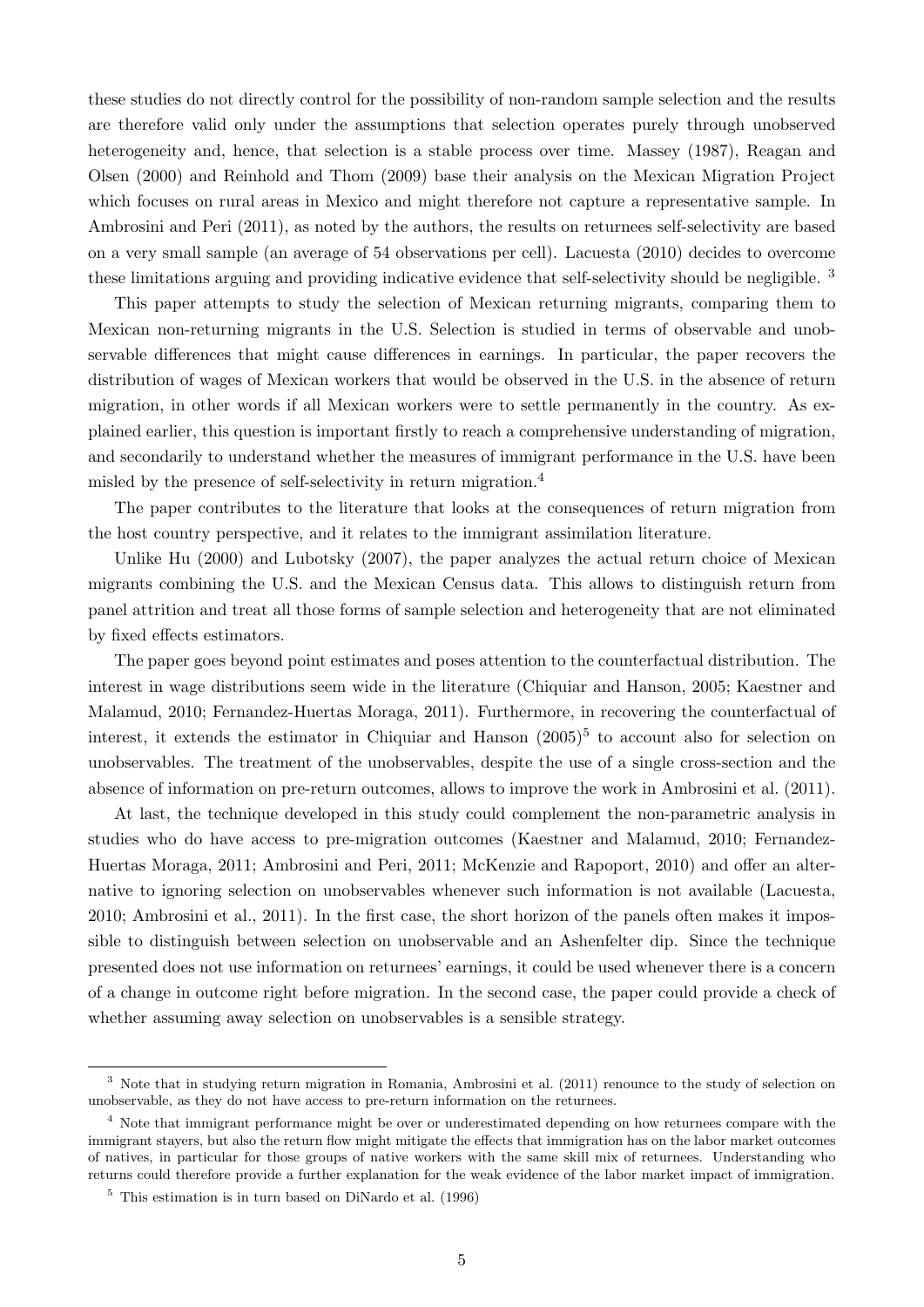The estimation technique adopted uses an identification strategy proposed by [Chamberlain](#page-37-11) [\(1986\)](#page-37-11) and further advocated by [Heckman](#page-38-11) [\(1990\)](#page-38-11) (identification at infinity). [Andrews and Schafgans](#page-37-1) [\(1998\)](#page-37-1) use it to identify the constant in sample selection models, [Klein et al.](#page-38-12) [\(2011\)](#page-38-12) use it to identify the marginal effect in a sample selection model with endogenous treatment and binary outcomes. In terms of applications, [Schafgans](#page-39-3) [\(1998\)](#page-39-3) has applied the estimator in [Andrews and Schafgans](#page-37-1) [\(1998\)](#page-37-1), while [Mulligan and Rubinstein](#page-38-13) [\(2008\)](#page-38-13) use identification at infinity as proposed in [Chamberlain](#page-37-11) [\(1986\)](#page-37-11) to estimate a sample selection model without exclusion restrictions

## 3 Data

The analysis uses the Public Use Sample of the the U.S. Census Data and Public Use Sample of the Mexican Census data, both collected in 2000.<sup>6</sup> I define the *Mexican born immigrants* as the individuals born in Mexico appearing in the U.S. Census. I define the Mexican born return migrants as temporary migrants in the U.S. appearing in the Mexican Census, with returnees identified as those who report having been residing in the U.S. in the five years preceding the Mexican Census enumeration. As a comparison I also use data on a small random sample of U.S. native-born workers.

The use of different data sources to identify return migrants is not without limitations. As discussed in [Chiquiar and Hanson](#page-37-2) [\(2005\)](#page-37-2) and [Ibarraran and Lubotsky](#page-38-8) [\(2007\)](#page-38-8) the most important drawbacks are changes in education once in the U.S., misreporting of education in the U.S. Census, and illegal immigration. Since this study focuses on return migration, the possibility that Mexican immigrants have obtained additional schooling after arriving in the U.S. should not be as invalidating, since returnees could have made the same choice. There is a concern that Mexican migrants in the U.S. might overstate their educational attainment [\(Ibarraran and Lubotsky,](#page-38-8) [2007\)](#page-38-8). If so, observed differences in educational attainment might in part be due to misreporting in the U.S. Census and not to the selection of the returnees. However, the pattern shown in the data below is found also in other studies that do not combine the two Censuses [\(Fernandez-Huertas Moraga,](#page-38-5) [2011;](#page-38-5) [Ambrosini and Peri,](#page-37-3) [2011\)](#page-37-3), and this could reduce such concerns. The undercount of illegal immigrants in the U.S. Census might indeed constitute a problem. I will return to this point in Section 6, when exploring the robustness of the results.

There is, however, a final worry specific to this study: the universe of returnees is much broader than the one captured by the Mexican Census. Since no further information is available about having been abroad, looking at the place of residence in 1995 is the best proxy for return status. If the Mexican workers who returned before 1995 systematically differ from those who returned between 1995 and 2000, the conclusions of this paper are not going to have external validity. I will assume throughout the analysis that this is not the case and consider the sample as representative of the full population of returnees.<sup>7</sup>

Table [1](#page-21-0) reports the average characteristics for the natives, the U.S. stayers and the returnees that

 $6$  The U.S. Census is a 5% sample of the population, the Mexican Census is a 10.6% of the population.

<sup>7</sup> The 1990s have been a decade of radical transformation in the Mexican economy, with the signing of the NAFTA in 1994, the Mexican peso crisis and the subsequent period of macroeconomic growth. It is possible that changing macroeconomic conditions affected the return migration flow. However, given that Mexico experienced both a period of financial crisis and a period of growth in the five years of interest, it could be plausible to expect a small average effect of these conditions on return behavior. Finally, a quick parametric analysis of selection in 1990 shows a similar pattern of return migration. These results are available upon request.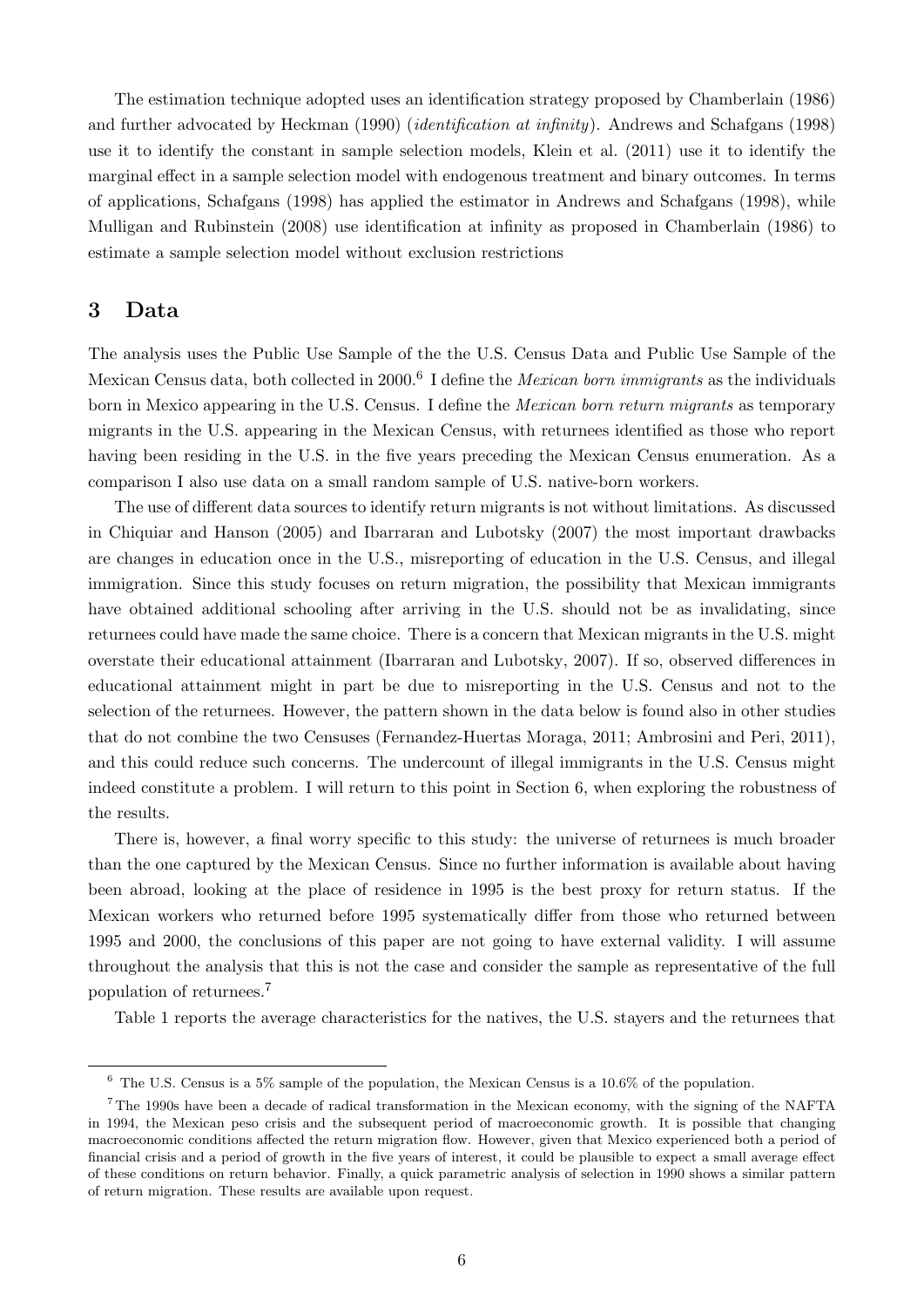are relevant for the analysis. The sample is restricted to men whose age is between 35 and 55 years, born in Mexico and currently working for wages. The total sample size is 67,381 men. Of these, there are 62,071 immigrants who stay in the U.S. and 5,310 are return migrants. Return migrants are therefore 7.8% of the population. There are four indicators for educational attainment (Less than primary school completed, Primary school completed, Secondary school completed, College Degree); socioeconomic characteristics are represented by an indicator for being married (*Married*), indicators for having children (Child) and indicators for having a U.S.-born spouse (Spouse U.S. born) or a U.S.-born child (Child U.S. born). Furthermore, experience in the U.S. is represented by indicators for length of stay between 0 and 5 years, 5 to 10 years, 10 to 20 years, 30 to 40 years and more than 40 years (... Years in the U.S.). Due to the limited information collected by the Mexican Census about returnees' experience abroad, it is unknown how long these workers had stayed in the U.S. before returning to Mexico. Regional labor market characteristics are represented by indicators of residence location in four regions: West, Northeast, Midwest, South. Fourteen industry variables are reported. The table also reports the average wage for the U.S. stayers.<sup>8</sup> The average wage for the returnees is unobserved and therefore not reported.

The decision to stay is modeled as a function of the educational variables and the indicators for being married, having children, having a U.S. born spouse and having a U.S. born child. The wage process is modeled according to various specifications. In the first set of regressions, the observable characteristics include those regressors used in previous analyses on Mexican-U.S. selection [\(Kaestner](#page-38-4) [and Malamud,](#page-38-4) [2010;](#page-38-4) [Fernandez-Huertas Moraga,](#page-38-5) [2011;](#page-38-5) [Ambrosini and Peri,](#page-37-3) [2011;](#page-37-3) [McKenzie and](#page-38-6) [Rapoport,](#page-38-6) [2010;](#page-38-6) [Lacuesta,](#page-38-3) [2010\)](#page-38-3), i.e. education, age and family status. In a second set, adopted throughout the analysis, also having a U.S. born spouse is included, to capture attachment and networks which have been shown to be relevant in this type of work [\(McKenzie and Rapoport,](#page-38-6) [2010;](#page-38-6) [Ambrosini and Peri,](#page-37-3) [2011\)](#page-37-3). The exclusion of such variable might exacerbate the unobserved correlation between the wage and the return processes. In the last specifications all the variables mentioned above are included to reduce the unobserved variability, with the exclusion of having a U.S. born child (a discussion of identification follows in the next section).

Although only a careful modeling of the return decision and of the wage determination process will highlight where in the wage distribution returnees are likely to fall, it is now possible to examine whether return migrants and immigrants differ in terms of observable traits. Observable differences in characteristics valued in the labor market should translate into observable differences in wages and, therefore, in differences between the actual and the counterfactual wage distributions. The characteristics reported below can be subdivided into three different categories: differences in human capital and labor market activities, differences in labor market locations, and differences in socioeconomic characteristics. There is little difference in age, with returnees being slightly younger men. Returnees and stayers, however, greatly differ in terms of their educational attainment: returnees are 17 percentage points more likely than the U.S. stayers to have no education, and 21% less likely to have completed high school. Interestingly, they are however 1 percentage point more likely to have a college degree compared to the stayers. All the reported differences are statistically significant. In terms of socioeconomic characteristics these two groups are equally likely to be married and have children, however stayers are  $10\%$  more likely to have a U.S.-born spouse and  $46\%$  more likely to have a U.S.-

<sup>&</sup>lt;sup>8</sup> The wage variable is constructed as wage and salary income divided by hours of work. To avoid division bias [\(Borjas,](#page-37-12) [1980\)](#page-37-12), earnings were also used as the dependent variable, without changes in the conclusions of the paper.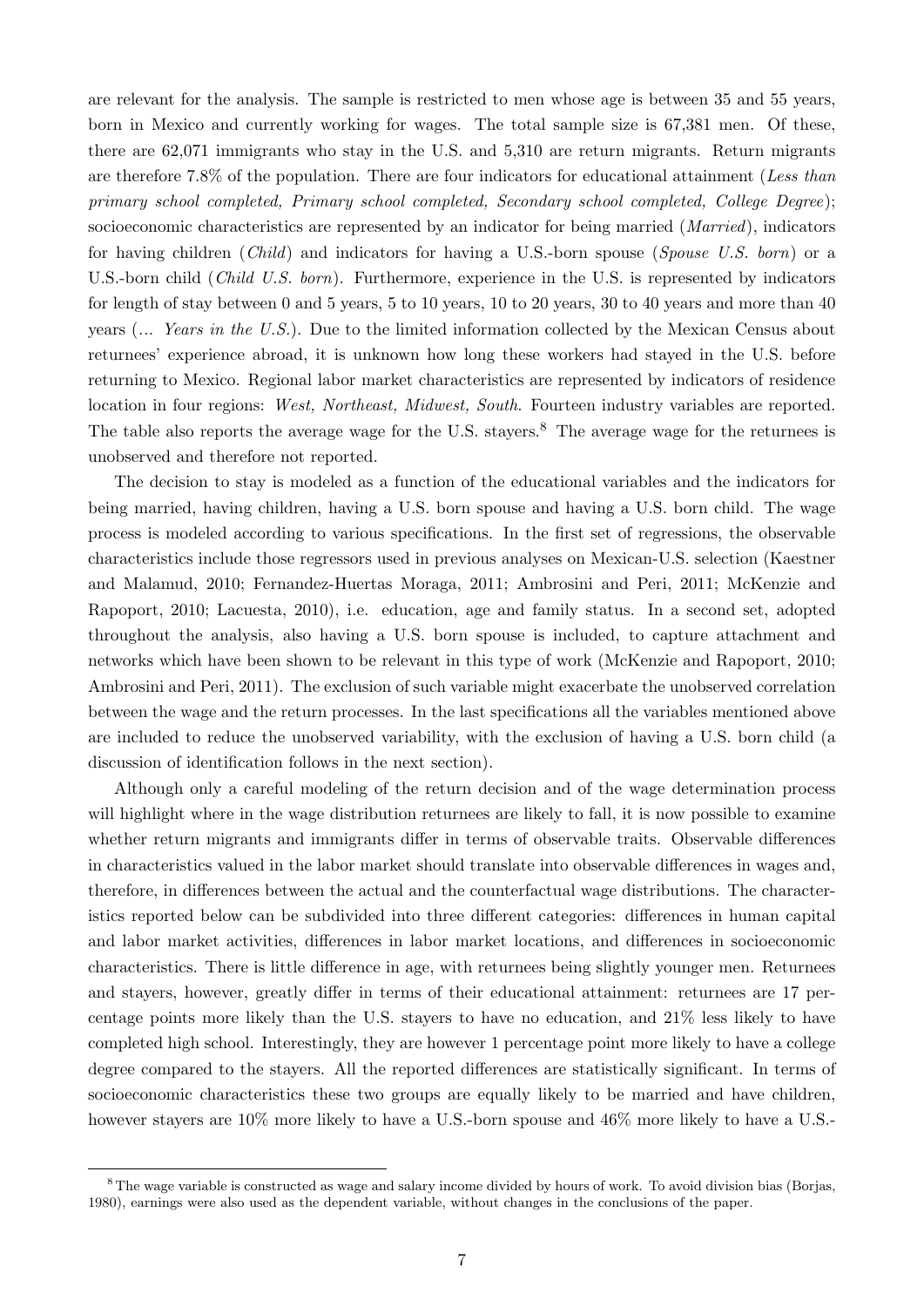born child. It should be noted that the majority of the stayers has been in the U.S. for long periods of time. In fact, 70% of the sample arrived between the 70s and the 90s. This is not surprising given the Bracero program and the Immigration Reform and Control Act of 1986. Most Mexicans in the U.S. work in agriculture, in the electrical industry, in hotels and restaurants, and in the wholesale and retail trade. Returnees have similar occupations in Mexico, although this information is reported here just as a comparison. It is not necessarily true, in fact, that occupations are transferable across borders. Finally, the average wage for the U.S. stayers is about 14 dollars per hour.

As a comparison, the table also reports information on the native born workers, and it shows the well-known differences between natives and immigrant in terms of labor market skills and education. Native born workers have higher levels of education (64% of the sample has an high school degree and 29% has a college degree) and earn about 10 dollars more per hour than the Mexican immigrant on average.

Given the lower labor market experience and human capital of returnees, the descriptive analysis indicates that, probably, had there be no return migration the wage distribution of Mexican immigrants in the U.S. would have more mass in its lower tail. In other words, it seems that returnees are negatively selected and therefore their wage should be below the U.S. stayers' wage. The next section explains how this counterfactual distribution can be estimated and the rest of the paper compares these results with the descriptive analysis just presented.

### 4 The Model and the Estimation Strategy

The research question requires the recovery of the wage distribution for all Mexican born men who have been in the U.S., even though wages are observed only for Mexican born immigrants who are currently residing in the United States. Let  $S_i$  be an indicator of whether or not individual i decides to stay in the U.S. In the following model this decision depends on the net benefits of staying,  $(Z_i'\alpha_0-\epsilon_i)$ , being greater than zero.<sup>9</sup>

Let r be the number of returnees and n be the number of stayers. The decision to stay can be represented as:

<span id="page-7-0"></span>
$$
S = \begin{cases} 1 & Z_i' \alpha_0 > \epsilon_i \\ 0 & Z_i' \alpha_0 \le \epsilon_i \end{cases} \quad \text{for} \quad i = 1, \dots, r + n \tag{1}
$$

Let the true wage determination process for a randomly selected Mexican immigrant present in the U.S. be:

<span id="page-7-1"></span>
$$
Y_i^* = X_i'\beta_0 + c_0 + u_i^* \qquad i = 1, \dots, r + n. \tag{2}
$$

In the model,  $Y_i^*$  is the log of the hourly wage for Mexican immigrants, and  $X_i$  are the determinants of the log-wage process.

The wage is observed only for the immigrants who stay in the U.S., however. In other words, the

 $91$  am not using a Roy-type model here as return migration can happen even in presence of persistently higher returns in the host country [\(Dustmann,](#page-37-13) [2003\)](#page-37-13). Theoretical models that allow for return migration show that this choice can be rationalized by assuming that returnees have a preference for consumption in their own country, or by differences in the prices of skills between the home and the host economy [\(Dustmann et al.,](#page-37-14) [2011\)](#page-37-14). Furthermore, [Stark and Bloom](#page-39-4) [\(1985\)](#page-39-4) argue that nonpecuniary motives move individuals.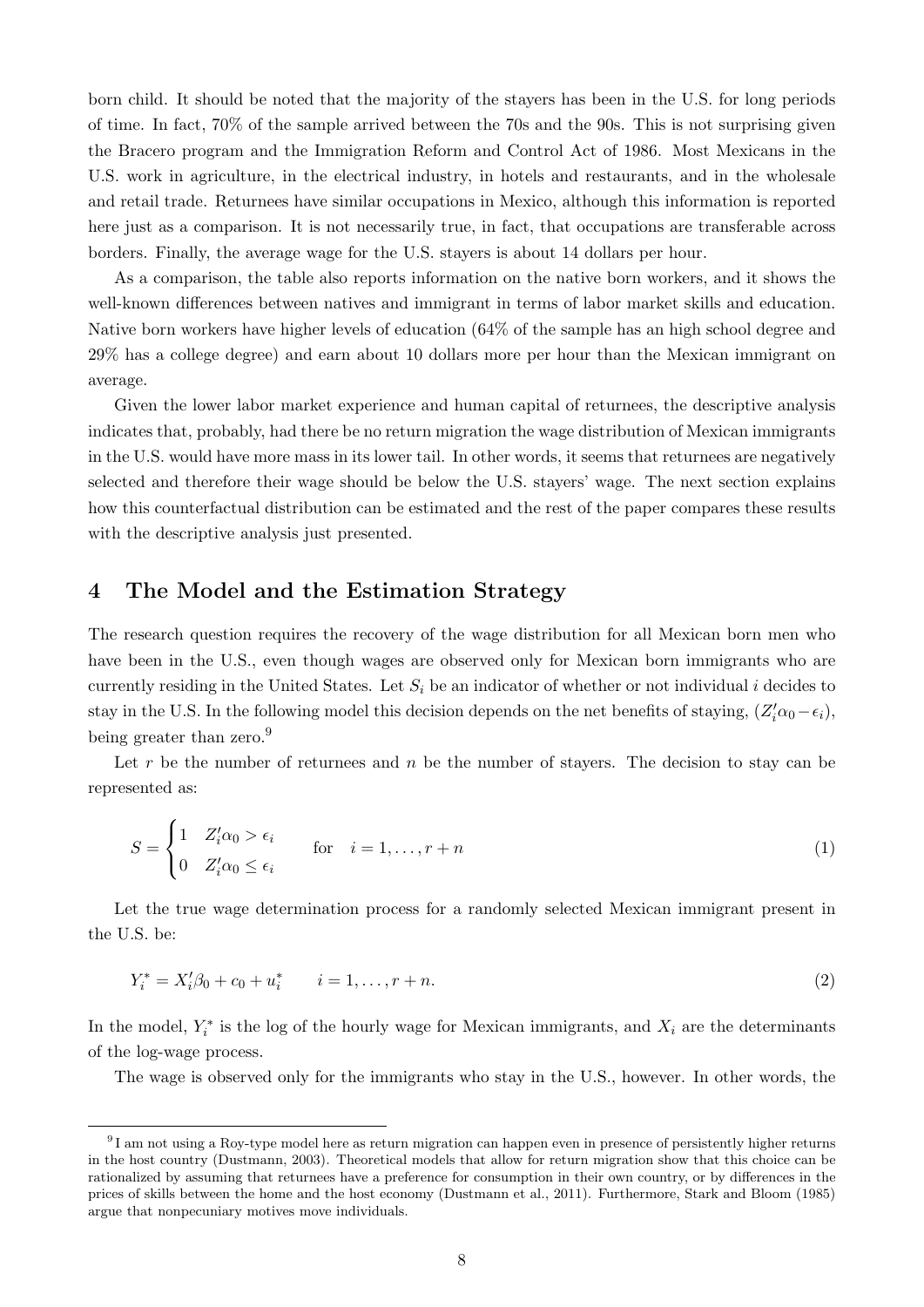observed wage is:

<span id="page-8-2"></span>
$$
Y_i = S_i Y_i^* \qquad i = 1, \dots, r + n. \tag{3}
$$

From the model in equation [\(1\)](#page-7-0) and equation [\(2\)](#page-7-1) it follows that  $(Y, S_i, X_i, Z_i)$  are observed random variables. Below I discuss the assumptions needed in the estimation procedure. These are:

<span id="page-8-1"></span>Assumption 1.  $(X_i, Z_i, u_i^*, \epsilon_i)$  i.i.d.

<span id="page-8-0"></span>**Assumption 2.**  $E(u_i^*) = 0$  and  $(u_i^*, \epsilon_i)$  independent from  $(X_i, Z_i)$ .

Figure [1](#page-32-0) explains the structure of the model and why these assumptions are needed. Assume that only one exogenous variable  $X$  determines both the decision to stay in the U.S. and the wage process. In particular, assume that X is positively related to the log of the wage. Given the model in equation [\(1\)](#page-7-0) and equation [\(2\)](#page-7-1), individuals with 'high levels' of X will not only be earning higher wages in the market but also will be more likely to stay in the host country. Therefore, the x-axis represents both X and the probability of staying, while the y-axsis represents the wage process. Let us also assume for the moment that whoever earns below  $log(w) = 0.75$  returns. The shaded area shows the fact that the wage is unobserved for some observations, while the individual characteristic  $X$  is always observed.

It is well known that focusing only on the selected sample would yield misleading conclusions about the distribution of the outcome in the population. For example, a simple OLS regression on the selected sample would yield biased estimates of the population regression function, represented by the  $ln(Wage)$ -line. However, it should also be noted that at 'high levels' of X, i.e., whenever  $P(S = 1|X)$ exceeds the threshold  $\bar{p}_n$  (the dashed line), selection does not matter. In fact, the error distribution is not truncated and inference could be made about the distribution of the outcome. This intuition lays behind the estimation strategy proposed in the next section.

The possibility of focusing only on the observations for which  $P(S = 1|X)$  is above  $\bar{p}_n$  relies on the above assumptions. In fact, if X was endogenous (i.e. Assumption [2](#page-8-0) not valid), selection on X would further exacerbate the selection problem. If the observations were not i.i.d. and, in particular, if the error was heteroskedastic (Assumption [1\)](#page-8-1), then the distribution of the error for people with 'high' X would differ from the distribution of the error for people with 'low' X.

### 4.1 Potentials and Limitations of the Estimation Strategy

Assumption [1](#page-8-1) and [2](#page-8-0) are standard in the area. For example, any non-parametric analysis based on pre-migration earnings (e.g. [Ambrosini and Peri](#page-37-3) [\(2011\)](#page-37-3); [Fernandez-Huertas Moraga](#page-38-5) [\(2011\)](#page-38-5)) will recover selection only if the subdivision into cell is exogenous.<sup>10</sup> Similarly any analysis that hinges on estimating the choice of migrating and a wage equation relies on the exogeneity of the explanatory variables in the models [\(Kaestner and Malamud,](#page-38-4) [2010;](#page-38-4) [Lacuesta,](#page-38-3) [2010;](#page-38-3) [Reinhold and Thom,](#page-39-0) [2009\)](#page-39-0).

Assumption [1](#page-8-1) and [2](#page-8-0) might be however questionable in empirical applications.

Assumption [2](#page-8-0) is needed for consistency. In fact, the assumed exogeneity of the regressors Z in model  $(1)$  from  $u^*$  guarantees the randomness of this selection rule. Since the regressors used in the analysis are variables such as education and family characteristics, this assumption might be questioned in practice. A check on the validity of this assumption can be done by comparing the

 $10$  As already mentioned, the variables used here to identify individuals with high probability of staying are similar to those used to identify cell-probabilities in other studies.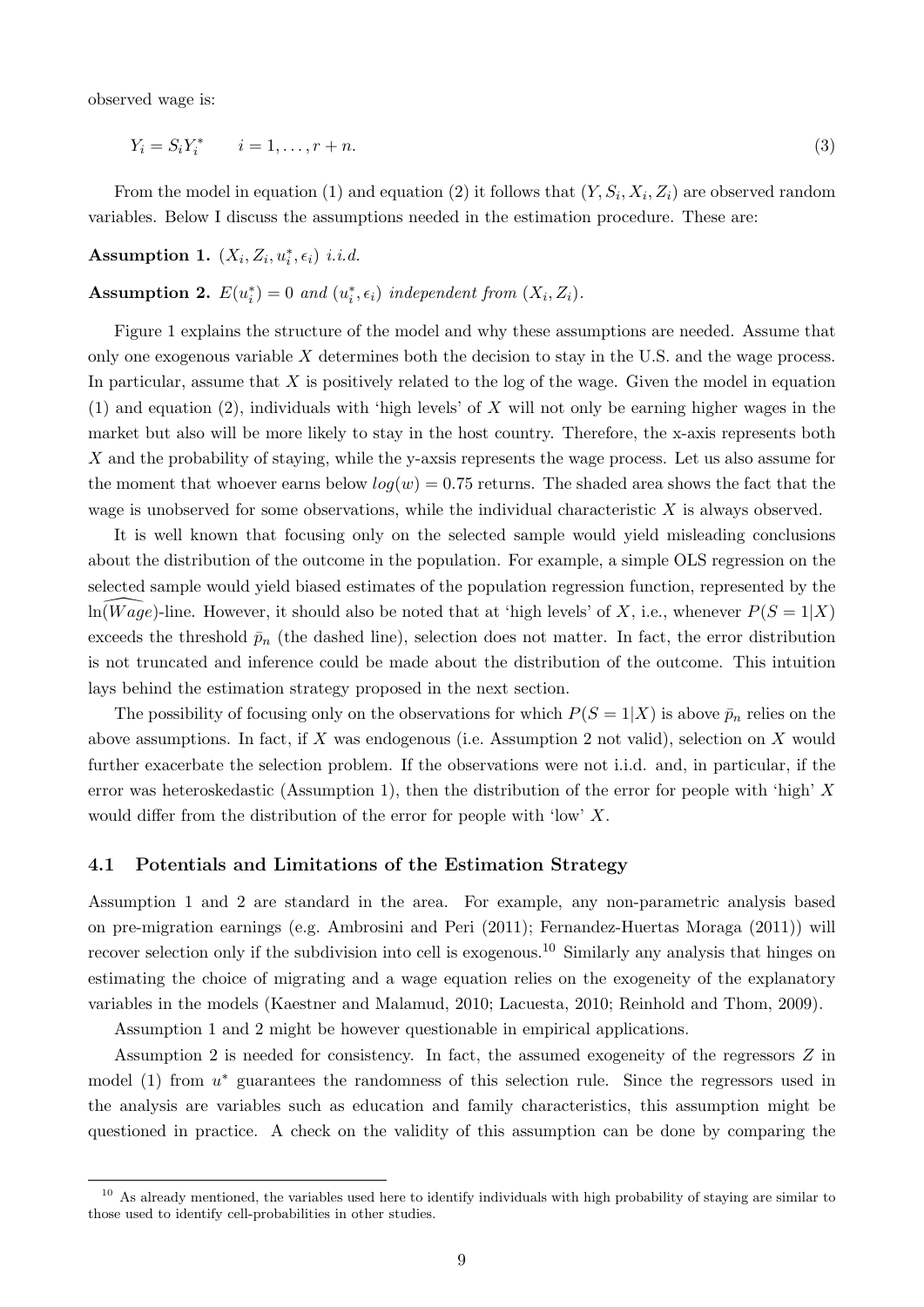estimated unconditional distribution of the error term,  $\hat{f}(u^*)$ , with the estimated distribution of the error conditioned on the index,  $\hat{f}(u^* | Z_i' \hat{\alpha})$ . If Z was endogenous these two estimated distributions would differ, and, in particular, the conditional expectation of  $u^*$  on  $(Z_i^{\prime}\hat{\alpha})$  would change at different values of  $Z_i' \hat{\alpha}$ . If  $Z_i$  could be treated as exogenous, the two estimated distributions would still differ slightly due to the inherent randomness of the estimation procedure, but would be relatively close. To sum up, if  $(Z_i'\hat{\alpha})$  was exogenous,  $\hat{f}(u^*)$  should stay 'close' to  $\hat{f}(u^*|Z_i'\hat{\alpha})$ .

Figure 3(a) shows how 'close'  $\hat{f}(u^*)$  and  $\hat{f}(u^*|Z'_i\hat{\alpha})$  are. Conditioning on different quantiles of the index  $(Z_i'\hat{\alpha})$  does not induce a considerable change in the distribution of  $u^*$ . Specifically, it seems that the recovered distribution  $f(u^*)$  is relatively conservative, as it shows higher variability than the conditional distributions. To further confirm this finding a Kolmogorov-Smirnov test can be used to test whether these distributions come from the same underlying density. Table [2](#page-23-0) tabulates the D statistic at different deciles of the index. The test delivers the expected answer: in most cases the null of  $\hat{f}(u^*)$  being close to  $\hat{f}(u^*|Z'_i\hat{\alpha})$  cannot be rejected at 5% significance level.<sup>11</sup> This comparison hints that selecting on  $(Z_i' \hat{\alpha})$  should not be a concern and the exogeneity of the selection rule seem verified in the data.

Turning to Assumption [1,](#page-8-1) the variance structure of the model could be extended to allow for an unknown form of heteroskedasticity, at the some cost of tractability.<sup>12</sup> In the current application, a score test for heteroskedasticity failed to reject the null hypothesis that the error is homoskedastic at any significance level. Given that there is no evidence of heteroskedasticity in the data, Assumption [1](#page-8-1) is maintained throughout.

These assumptions guarantee that, correcting for observable differences, returnees and stayers have unobservables drawn from the same, unknown, probability distribution. Under such condition, the technique selects a subsample of the data where selection is negligible. Although this might be perceived as a particular group of the sample, such selection is random (based on the above indicative evidence). A selection of a sub-population based on random selection rule to extrapolate information on the population as a whole is common practice.

The intuition now presented allows to recover the distribution of interest despite the presence of sample selection. As mentioned previously, this technique is advantageous whenever the data do not provide enough information on returnees wages such as in [Lacuesta](#page-38-3) [\(2010\)](#page-38-3) and [Ambrosini et al.](#page-37-9) [\(2011\)](#page-37-9) or the sample size is too small to provide enough power to the analysis [\(Ambrosini and Peri,](#page-37-3) [2011\)](#page-37-3). It should be noted that the estimation uses only information on the wages of the permanent

$$
Y_i^* = X_i' \beta_0 + c_0 + e_i^*,
$$

where there is heteroskedasticity in  $e^*$  of unknown form, i.e.  $e_i^* = u^* k(X \delta_0)$ . The observed model could be written as:

$$
Y_i = X_i'\beta_0 + c_0 + G(Z_i'\alpha_0) + u^*k(X\delta_0),
$$

 $11$ Two observations needs to be done. First, it does not come as a surprise the fact that in the lowest deciles of the index the difference in the two distributions is larger. This is inherit to the fact that individuals with high probability of staying are identified out of high values of the index. It is reassuring, in particular, that at the median the two distributions are the same also at 10% significance level. Second, the procedure here proposed is based on a comparison of two estimated vectors. To my knowledge, the theory of the Kolmogorov-Smirnov test has not been developed in this context. Therefore, this test is currently only indicative.

<sup>&</sup>lt;sup>12</sup> Suppose that the model is:

where  $G(\cdot)$  is the piece due to selection and  $k(X\delta_0)$  is the piece due to heteroskedasticity. I will argue below that in a particular set,  $G(Z_i'\alpha_0)$  is zero, i.e. sample selection disappears. In that set, then, it would be possible to recover  $\hat{k}(\cdot)$ simply by estimating the conditional variance of the model. A simple GLS estimator would then recover the distribution of  $u^*$ .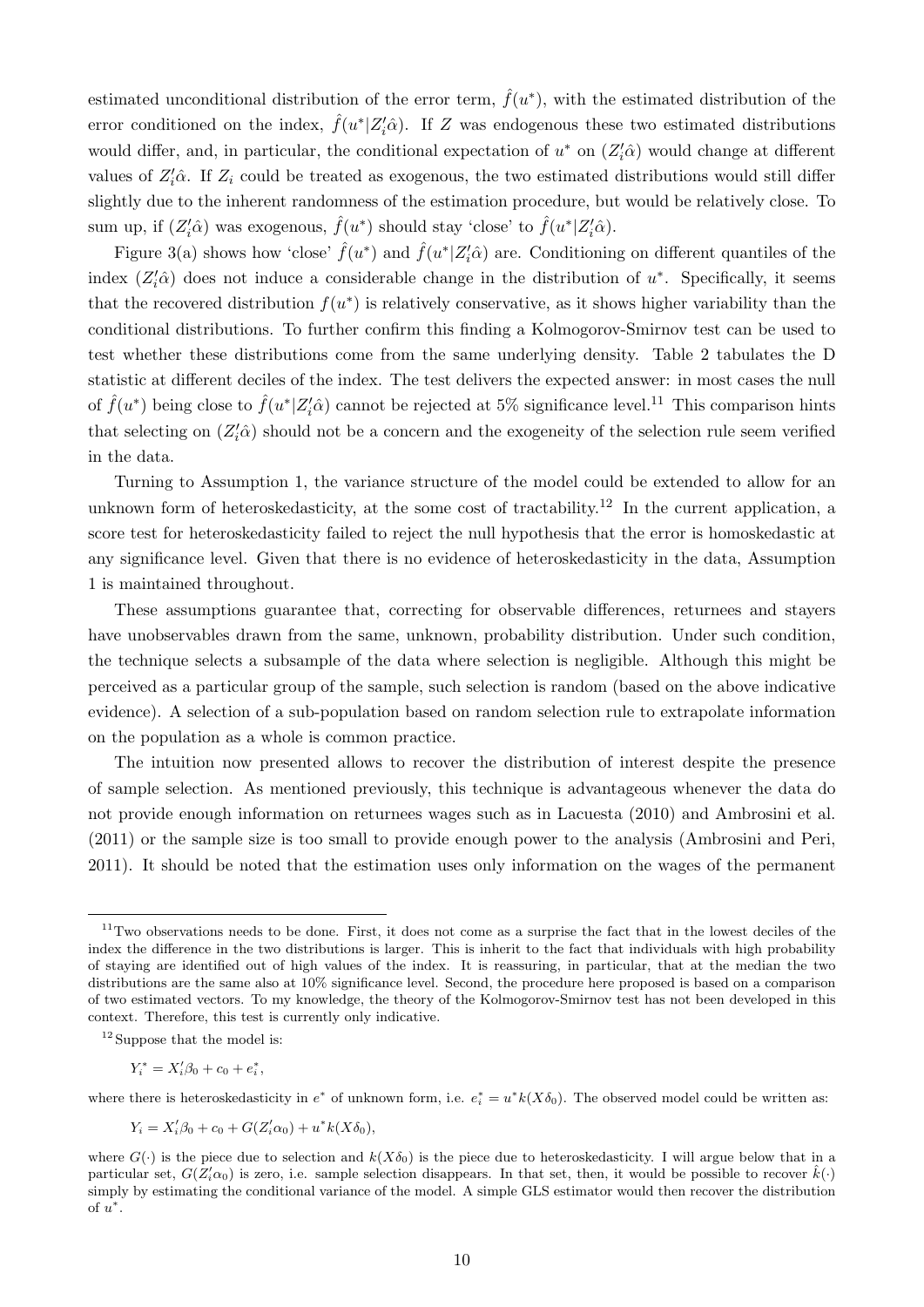immigrants. In this application this is necessary as no data are collected on returnees' earnings in the U.S. However, in cases where  $Y_i^*$  before return is actually observed [\(Kaestner and Malamud,](#page-38-4) [2010;](#page-38-4) [Fernandez-Huertas Moraga,](#page-38-5) [2011;](#page-38-5) [Ambrosini and Peri,](#page-37-3) [2011;](#page-37-3) [McKenzie and Rapoport,](#page-38-6) [2010\)](#page-38-6), the technique could still be applied on the sample of permanent migrant to judge whether migration was driven by unexpectedly low earnings in the period before migration (Ashenfelter dip).

### 4.2 Counterfactual Density Estimation

The aim of the paper is to obtain the distribution of  $Y_i^*$ , given that only  $Y_i$  is observed. Under a normality assumption of  $(\epsilon_i, u_i)$ , the estimation of the counterfactual of interest would simply require the estimation of the covariance structure of the error terms in the set where selection disappears at the limit, once consistent estimates of the parameters in the model have been obtained.<sup>13</sup> However, if the normality assumption is incorrect, the parametric procedure will yield inconsistent estimates of the parameters of interest and of the counterfactual distribution. For generality, the rest of the paper focuses on estimation techniques that are free of distributional assumptions, while a comparison with the parametric model is reported as a robustness check. The development of a consistent estimator for  $f(u^*)$  is the main contribution of this paper, and its asymptotic properties only rely on the consistency of the parameters of the model. Using flexible estimators will be particularly important whenever the parametric assumptions are not satisfied.

Turn now to the estimation strategy. The distribution of  $Y_i^*$  in equation [\(3\)](#page-8-2) corresponds to the distribution of  $u_i^*$  up to a location shift represented by the observable characteristics,  $(X_i'\beta_0 + c_0)$ . Most of the following discussion will therefore focus on recovering the distribution of  $u_i^*$ . Let  $f(u_i^*)$  be the unknown distribution of  $u_i^*$ . By the Law of Total Probability,  $f(u_i^*)$  can be written as a weighted sum of the distribution of the error terms in the subsamples of stayers and returnees with weights given by the probability of being in either subsample, i.e.:

$$
f(u_i^*) = f(u_i^* | Z_i' \alpha_0) = f(u_i^* | S_i = 1, Z_i' \alpha_0) \Pr(S_i = 1 | Z_i' \alpha_0) + f(u_i^* | S_i = 0, Z_i' \alpha_0) \Pr(S_i = 0 | Z_i' \alpha_0).
$$

The first equality is guaranteed by the independence of the error term from Z (Assumption [2\)](#page-8-0). Second, note that this density cannot be directly estimated using the sample wage density, as the latter is observed only conditional on the decision of staying. In other words, it is not possible to directly obtain an estimate of  $f(u_i^*)$  as no information can be directly extrapolated from the data about  $f(u_i^*|S_i=0, Z_i'\alpha_0)$ . However, note that:

## <span id="page-10-0"></span>**Result 1.** Whenever  $Pr(S_i = 1 | Z_i' \alpha_0)$  is close to 1,  $f(u_i^*) \approx f(u_i^* | S_i = 1, Z_i' \alpha_0)$ .

Result [1](#page-10-0) can then be exploited to identify  $f(u_i^*)$ . Intuitively, selection disappears in the limit for individuals for which  $Pr(S = 1 | Z_i' \alpha_0)$  is close to one, i.e. for observations for whom  $Pr(S_i = 1 | Z_i' \alpha_0)$ exceeds a threshold  $\bar{p}_n$ , function of the sample size. In Figure [1](#page-32-0) this threshold is represented by the dashed line. As introduced in the previous section, selection is negligible above this threshold. Let  $H_i$  be an indicator for being in this "high-probability" set, i.e.  $H_i = 1 \Big[ Pr(S_i = 1 | Z_i' \alpha_0) > \bar{p}_n \Big]$ . Recovering the distribution of  $u^*$  simplifies to estimating the distribution of the error term for those observation in the sample  $(S_i = 1)$  and for which  $H_i = 1$ . In other words, the proposed estimator for

<sup>&</sup>lt;sup>13</sup> A standard two-step Heckman estimation or a joint maximum likelihood estimation would do this.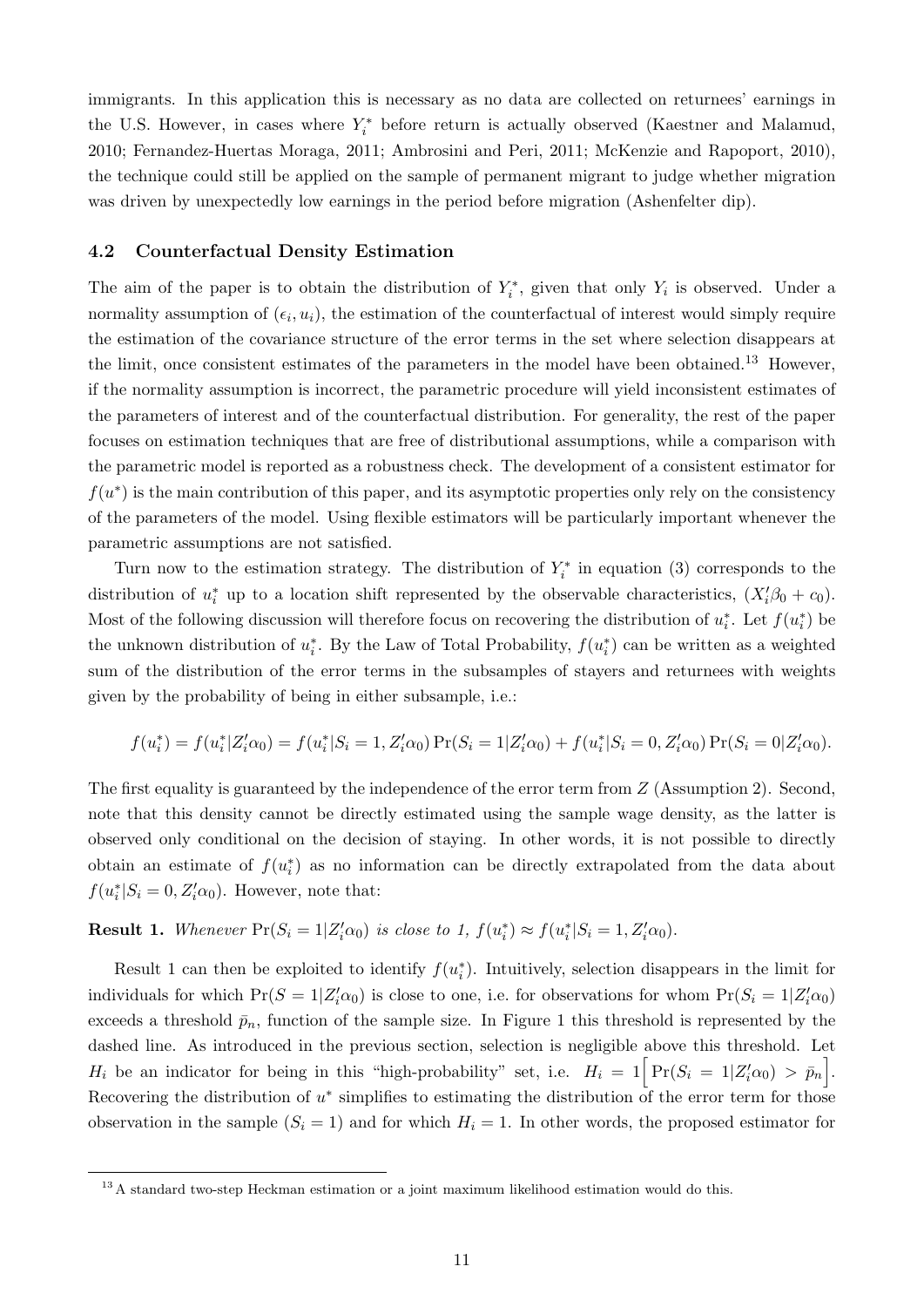$f(u_i^*)$  is:

<span id="page-11-0"></span>
$$
\widehat{f(u_i^*)} = \frac{\sum_{i=1}^n \frac{1}{h} K\left(\frac{u - u_i^*}{h}\right) S_i H_i}{\sum_{i=1}^n S_i H_i},\tag{4}
$$

where  $K(\cdot)$  is a kernel density estimator and h is the bandwidth parameter. This estimator is simply a kernel density estimate of the random variable  $u^*$  over a fraction of observations for which the probability of being in the selected sample is close to one in the limit. This estimator is the density counterpart of the estimator proposed by [Andrews and Schafgans](#page-37-1) [\(1998\)](#page-37-1), based on identification at infinity noted by [Chamberlain](#page-37-11) [\(1986\)](#page-37-11) and further advocated by [Heckman](#page-38-11) [\(1990\)](#page-38-11). [Schafgans](#page-39-3) [\(1998\)](#page-39-3) has applied the estimator in [Andrews and Schafgans](#page-37-1) [\(1998\)](#page-37-1), [Mulligan and Rubinstein](#page-38-13) [\(2008\)](#page-38-13) use identification at infinity as proposed in [Chamberlain](#page-37-11) [\(1986\)](#page-37-11) to estimate a sample selection model without exclusion restrictions, [Klein et al.](#page-38-12) [\(2011\)](#page-38-12) use identification at infinity and an extension of [Andrews and Schafgans](#page-37-1) [\(1998\)](#page-37-1) to identify the marginal effect in a sample selection model with endogenous treatment and binary outcomes.

To get some sense of how well this method works, I conducted a small Monte Carlo experiment. The data generating process is the following:

$$
S_i = \begin{cases} 1 & 1 + X_1 + 2X_2 \ge \epsilon \\ 0 & 1 + X_1 + 2X_2 < \epsilon \end{cases}
$$
  

$$
Y_i = 1 + X_1 + u_i \quad \text{if} \quad S_i = 1
$$

Here  $X_1, X_2, u$  and  $\epsilon$  are standard normal random variables. For each iteration in the Monte Carlo experiment, I calculate the deciles of the distribution of  $u^*$ , estimated as explained above, and the deciles of the distribution of  $u^*$  for those observations for which  $S_i = 1$ , i.e. for the stayers, and for the observations in the high probability set. These represent the deciles of the two distributions of interest: the 'actual' distribution,  $\hat{f}(u^* | S_i = 1)$ , and the counterfactual distribution,  $\hat{f}(u^*)$ . Due to sample selection, the deciles of the actual distribution should be far from the deciles of the normally distributed random variable  $u^*$ , while, if the estimator proposed in equation [\(4\)](#page-11-0) works, the deciles of the distribution in the high probability set should be close to the deciles of a normal distribution. I run this experiment for  $N = 5,000$ ,  $N = 10,000$  and  $N = 60,000$  with 1,000 replications each. Table [3](#page-23-1) reports the bias between each decile of  $\hat{f}(u^*|S_i = 1)$  or  $\hat{f}(u^*)$  and a normally distributed random variable. The first, third and fifth columns of the table shows how using the distribution of the error term in the selected sample does not recover the true distribution in the population: in fact, the estimation of each decile of the distribution is consistently biased. On the contrary, column two, four and six reports the deciles of the distribution estimated using [\(4\)](#page-11-0). Across all sample sizes, the estimator performs very well and the bias is negligible. This suggests that the estimator in equation [\(4\)](#page-11-0) is able to recover the true distribution in the presence of self-selection.

### 4.3 Parameter Estimation

To estimate the density in equation [\(4\)](#page-11-0), unbiased estimates of the parameters in the model  $(\alpha_0, \beta_0, c_0)$ must be obtained in order to construct the residuals of the model,  $\hat{u}^*$ . To study the  $S_i$  choice, I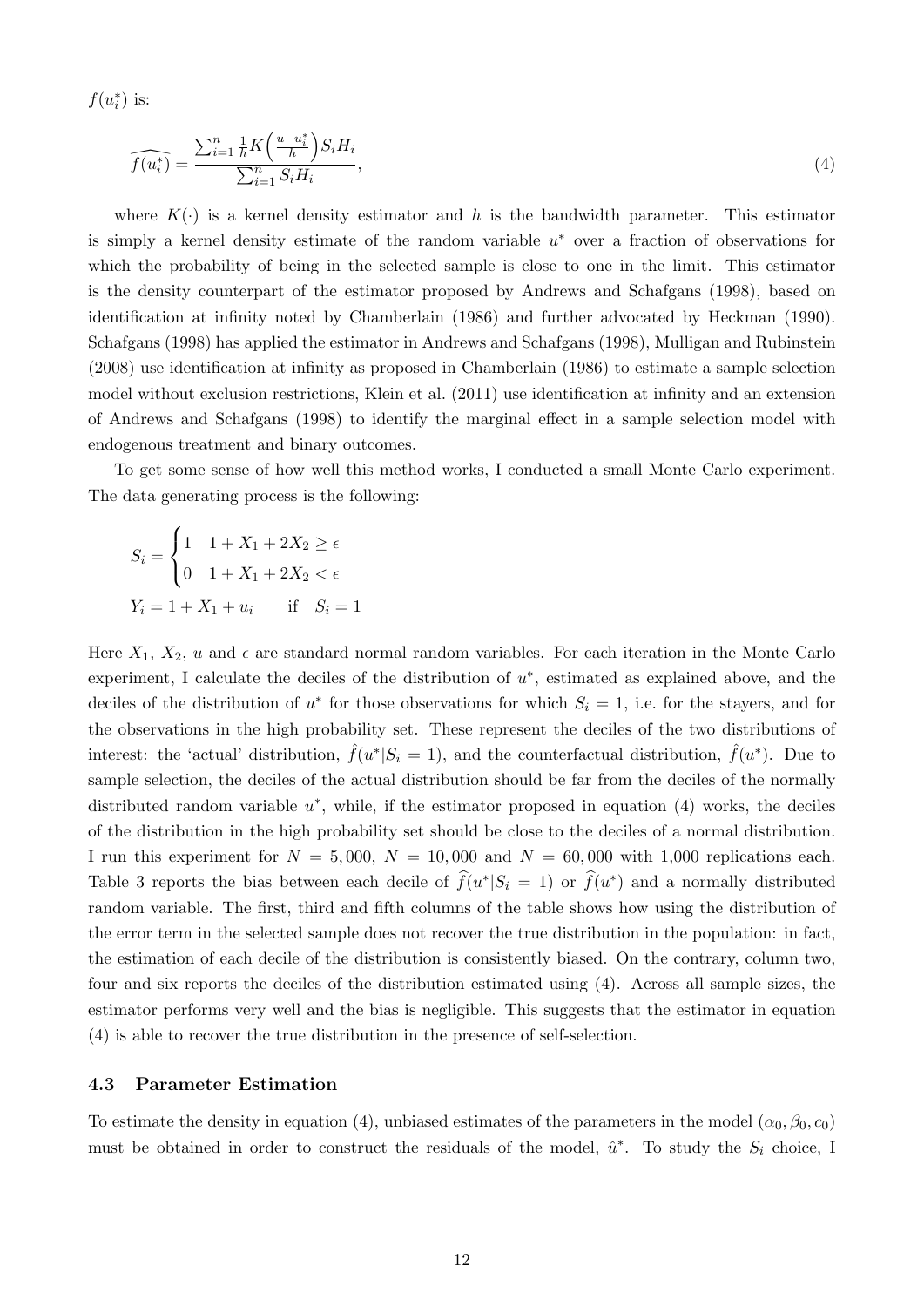estimate a semiparametric dichotomous choice model,<sup>14</sup> applying the estimation method developed by [Klein and Spady](#page-38-14) [\(1993\)](#page-38-14).

The recovery of  $Z_i' \hat{\alpha}$  is useful for two reasons.<sup>15</sup>

First, it is now possible to select those individuals for whom  $Pr(S_i = \widehat{1|Z'_i\hat{\alpha}}) > \bar{p}_n$ , i.e. to identify those observations in the high-probability set, for which selection can be ignored at the limit. I define individuals in the high probability set as those observations in the 95th percentile of  $Pr(\widehat{S_i} = 1|Z'_i\hat{\alpha})$ . Although this cut point is arbitrary in the paper, results are stable when a different definition of the high probability set is used. Figure [2](#page-33-0) shows the estimated counterfactual distribution when the high probability set is defined as individuals in the 95th, 97.5th and 90th percentile of the index in the selection equation. These alternative definitions yield a similar counterfactual density, so that results do not seem sensitive to different definitions.

Second, the estimation of  $(Z_i'\hat{\alpha})$  allows us to obtain unbiased estimates of the outcome equation parameters. In the wage equation, I employ Robinson's differencing method [\(Robinson,](#page-39-5) [1988\)](#page-39-5) to correct for sample selection and recover unbiased estimates of  $\beta_0$ , and the estimator in [Andrews and](#page-37-1) [Schafgans](#page-37-1) [\(1998\)](#page-37-1) to recover  $c_0$ .

Before proceeding to the results, there is one identification issue that needs to be discussed. At least one variable is needed in the  $Z_i$  matrix that does not appear in the  $X_i$  matrix. The variable included in the selection process and excluded in the wage process is having a U.S. born child. Having a U.S. born spouse and having a U.S. born child are both proxies for social attachment to the destination country. Attachment to people and institutions in the destination country raises the opportunity cost of returning and should predict well this choice. On the other hand, while having a U.S. born spouse might have an effect on the wage process as it could measure networks and assortative mating, it is unlikely that the wage process would depend on the birthplace location of the individual's children. The effect of having a U.S.-born child should not predict the individual's wage, after controlling for attachment and network effects through the U.S.born spouse indicator and length of stay in the U.S. 16

 $14$  On the contrary, [DiNardo et al.](#page-37-10) [\(1996\)](#page-37-10) choose to adopt a parametric specification of their "selection" probabilities, hence their approach is called 'semi-parametric'. For coherence, I estimate all the parts of the model without any distributional assumptions. In the Result section, however, I present also parametric estimates for comparison.

<sup>&</sup>lt;sup>15</sup> Effectively, in the estimation of the index, the only identified parameters in terms of the original model are ratio of coefficient, i.e.  $\alpha_j/\alpha_1$ , with  $j = 1...k$  and where  $\alpha_1$  is the coefficient for the continuous variable, which is normalized to 1. In order to reduce the notational burden, I disregard this technicality in the rest of the discussion.

<sup>&</sup>lt;sup>16</sup>The research of valid exclusion restrictions poses many challenges to the migration area. I propose three methods to check how sensitive the results are to the choice of the exclusion restriction. First, later on in the paper, I implement a parametric estimation of these counterfactual densities, which is shown to yield similar results to the semiparametric procedure. The parametric procedure has the advantage that identification can be reached through the non-linearities in the functional form of the selection term. Even when no variable is excluded from the model, the results presented in the paper are still obtained. Second, technically identification at infinity does not require the use of an exclusion restriction [\(Chamberlain,](#page-37-11) [1986\)](#page-37-11). This strategy has not been developed theoretically to my knowledge, but has been implemented in [Mulligan and Rubinstein](#page-38-13) [\(2008\)](#page-38-13) to study the impact of changes in self-selectivity on the gender wage gap. Complementary models that do not use exclusion restrictions were run, and provided similar results to the one proposed here.<sup>17</sup> Third, if the excluded variable did enter the wage equation and hence was an invalid exclusion restriction, the estimated density for individuals in the high probability set would change at different quantiles of the estimated index  $Z_i\hat{\alpha}$ : in fact, an invalid exclusion restriction would cause spurious correlation between the error term in the wage equation and the observable characteristics, and such correlation would still be present in the high probability set. Figure 3(a)-3(b) and the Kolmogorov-Smirnov tests in Table [2](#page-23-0) provided evidence that the distribution of the error term is not sensitive to changes in the index quantiles. This could be used as further confirmation of the validity of the exclusion restriction.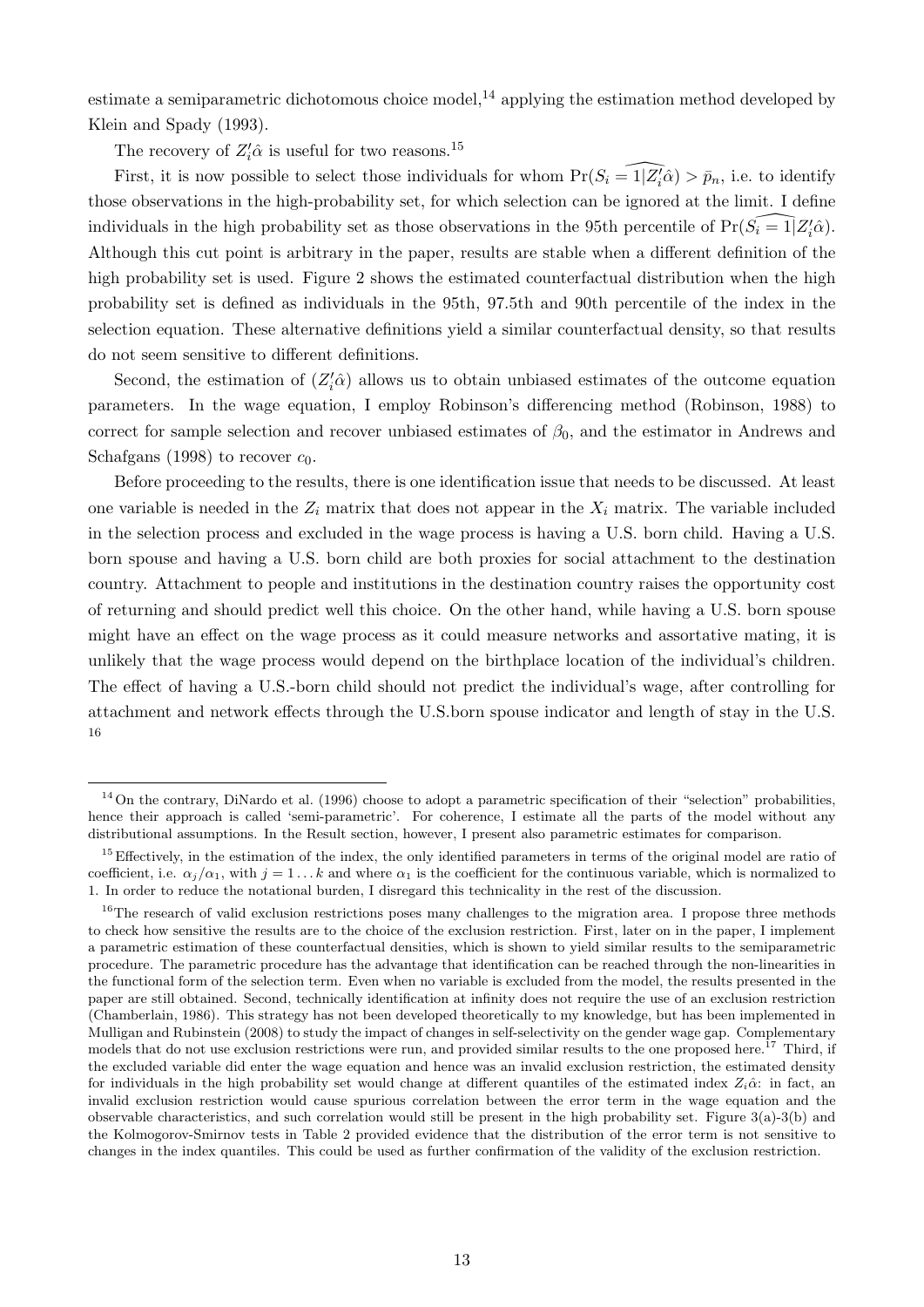## 5 Results

Besides the interest in the counterfactual estimation, the data allow us to study different components of the return choice and the wage determination process for Mexican born immigrants in the U.S. The next subsection focuses on the study of these choices while the following subsection at last introduces the density estimation.

### 5.1 Parameter Estimates

Estimates of the marginal effects for the observable characteristics determining the decision to stay in the U.S. are presented in Table [4.](#page-24-0) The marginal effects are computed at the mean, so the first column of the table reports the average characteristics of the immigrant sample.

Each additional year of age has a small effect on the probability of staying, increasing it by 0.1% for each additional year of age. Compared to individuals without education, Mexicans who have completed primary school are about 0.6% more likely to stay; Mexicans who have completed secondary school are 3.3% more likely to stay than the average migrant, while Mexicans with a college degree are about 0.6% more likely to stay. Having a foreign-born spouse reduces the probability of staying by 3% while individuals with a U.S.-born spouse are about 4% more likely to stay compared to individuals with a foreign spouse. Having a foreign-born child reduces the probability of staying by about 2% while having a U.S.-born child increases the probability of staying by about 12%. It should be noted that the two variables indicating social attachment to the host country are strongly significant. Moreover, it seems that, based on observable characteristics, stayers are more likely to have better educational outcomes, as already highlighted by the descriptive analysis.

Table [5](#page-25-0) reports the estimates for the wage equation for the Mexican born workers, while as a comparison Table [6](#page-26-0) reports the same estimates for the native born workers. The first two columns report results for a parsimonious specification, where only the human capital variables, the labor market experience variables and the indicators for being married and having children are used. The last two columns better specify the wage equation adding indicators of U.S. length of stay, region and industry. Overall, the wage equation indicates a relatively low return to experience, proxied by Age, and high returns to human capital: 6% (3%) to a primary education degree in the parsimonious (full) model; between 15% and 20% increase in the wage for an high school diploma, and between 45% and 50% increase for a college degree. The returns to being married to a foreign person are about 7%, while individuals married to a U.S.-born person have an additional return of 10% compared to those married to a foreign-born spouse. Individuals with children earn about 10% more than individuals without children. Within the cross-section, the longer the individual has been in the U.S. the higher is his wage.

The same results for the natives suggest that the largest differences in wages are due to the difference in schooling.

A few observations should be made. Firstly, the results are reasonably stable across specifications whenever the place of birth of the spouse or the industry and regional indicators are added as a controls. Secondly, having a U.S.-born spouse seems to enter the model even after controlling for how long the individual has been in the U.S. This suggests that excluding this variable might cause a spurious correlation between the error terms not due to selection. Thirdly, it should be remembered that the indicators for length of stay in the U.S., industry and location within the States are unknown for the returnees. Therefore, in predicting the counterfactual wage distribution some imputation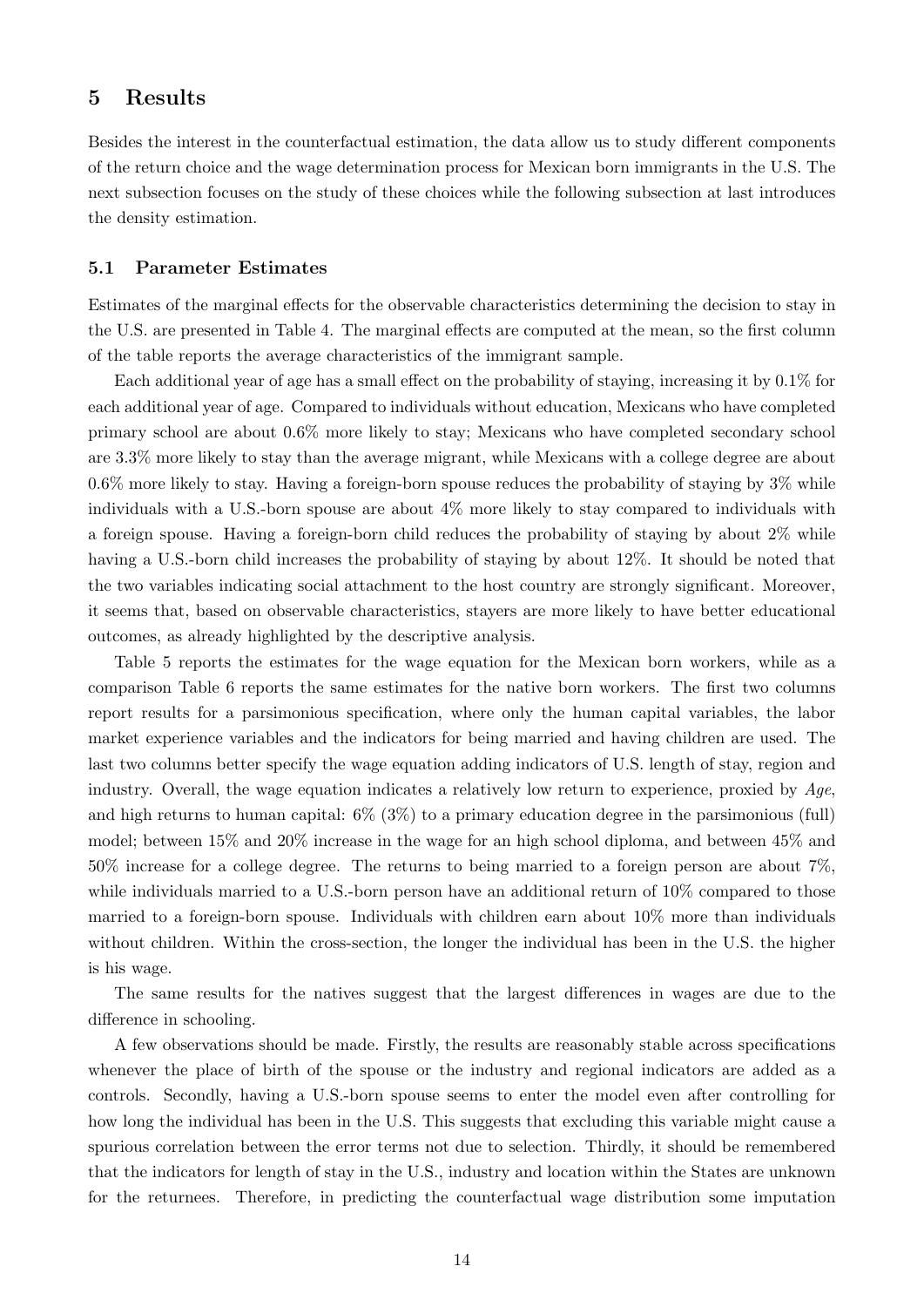would have to be made about these variables for the returnees. But then the gain in precision from using a better specified wage equation might be lost due to the use of imputation techniques. In estimating the desired density, therefore, I use the parsimonious specification in column (2), where all the characteristics for both stayers and returnees are known and no additional complications are introduced. I present the results from the other specifications as a robustness check.

#### 5.2 Density Estimates

Three questions will now be answered: first, how different is the full immigrant population in terms of observable and unobservable traits compared to the population that stays in the U.S.; second, what would the distribution of wages be in the absence of return migration; third, how does this distribution change, conditional on educational characteristics.

How different is the immigrant population compared to the population of stayers in the U.S., in terms of observable and unobservable traits? To compare the two different groups of interest, I report in Table [7](#page-27-0) the deciles of the predicted wage, the residuals, and the wage distributions that is observed and that would have been observed had there been no return migration. These quantities were calculated in the following manner. The first panel shows the predicted actual and counterfactual wage. They are both calculated as the product of the returns to skills reported in Table [5](#page-25-0) and the immigrant stayers' (immigrant population) characteristics for the actual (counterfactual) predicted wage distribution, i.e.  $\hat{c} + \hat{\beta} X_j$ , where  $j =$  only stayers, immigrant full population. Deciles of the predicted wage are reported as a summary measure.

In terms of observable characteristics, Mexican immigrants would on average be earning less, had there been no return migration. In fact, the log-difference across the different quantiles is always negative. This is in line with the descriptive analysis that found returnees as having below average skills. Likewise, it is consistent with the analysis of the decision to stay, which highlighted that stayers are more likely to have higher levels of experience and human capital. However, these differences are relatively small, reaching at most a few cents decrease (approximately 0.9% decrease) in the wage between the two scenarios.

The role of the unobservable traits is shown in the second panel of this table. The unobservables were calculated as the difference between the actual and the predicted wage for the stayers, and are directly estimated for the full population using the estimation technique described in Section 4. Positive differences between the counterfactual and the actual distribution are driven by dissimilarities in the unobservable traits. Had there be no return migration, the immigrant population would have been earning approximately 7.3% more (about 1 dollar, at the median) due to unobservable differences between stayers and returnees. The effect at the average is relatively small (2% change) and consistent with the relatively small effect of selection at the mean reported in other studies [\(Lindstrom and](#page-38-2) [Massey,](#page-38-2) [1994;](#page-38-2) [Ambrosini and Peri,](#page-37-3) [2011\)](#page-37-3)

The evidence presented suggests that the immigrant stayers and the full population composed of stayers and returnees are somehow close in terms of observable traits while some differences arise in terms of unobservable traits. In particular, although in terms of observable traits returnees are a disadvantaged group in the labor market, their unobservable abilities seem to compensate for this lack of skills. It seems that returnees might have unobservable motives that push them to be more successful in the host country than the immigrants who stay. Although we cannot directly tackle the understanding of the motives behind the return, it is possible to conjecture, then, that these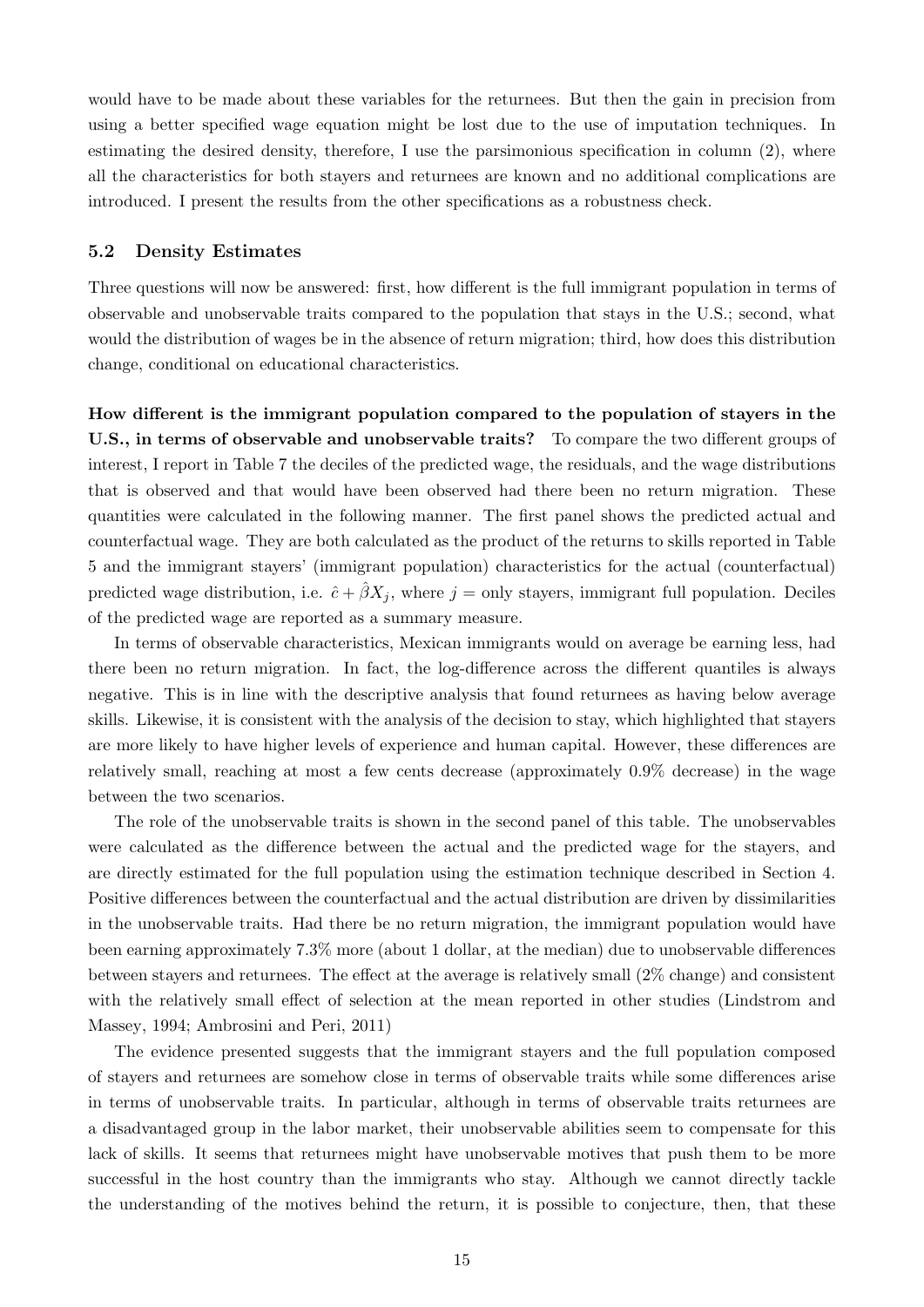immigrants might leave the host country upon reaching their savings or skill acquisition goals, and the more motivated immigrants are able to do so, despite their original disadvantage in the host country labor market.<sup>18</sup>

What would the wage distribution be in the absence of return migration? The overall impact of return migration is represented in the last panel of Table [7.](#page-27-0) This panel reports the deciles of the actual wage distribution for the stayers and of the counterfactual wage distribution that would have occurred in the absence of return migration. In practice this second distribution sums the observable (panel one) and unobservable components (panel two) for the immigrant population at each deciles. Almost at all deciles, the implied counterfactual distribution suggest that Mexican immigrants would be earning more had there been no return migration. The largest impact is at the median, with an increase of about one dollar (7% higher wage).

To better visualize the actual and the counterfactual distributions just described, Figure [4](#page-34-0) represents them graphically. Although relatively close to each other, some differences in the two distributions appear from this figure. In the absence of return migration Mexican immigrants would be more in the upper tail of the distribution and the average wage in the population would increase. To better observe this point, Figure [5](#page-34-1) represents the difference between the counterfactual and the actual distribution. Without return migration there would be more mass in the upper tail of the wage distribution, as the wage difference is first negative and then positive. Therefore, the disadvantage in terms of human capital skills that returnees face is balanced by the higher unobserved motivation and productivity that this group exhibits. This translates into an increase in the concentration of individuals at the middle-upper part of the wage distribution in the absence of return migration. A Kolmogorov-Smirnov test for the difference in these two distributions delivers a D statistic of 3.05, so that based on the standard critical values of such test, the actual and the counterfactual are different at any conventional significance level.

This effect is not the only insight of the analysis, however. The last panel of Table [7](#page-27-0) shows how return migration affects also wage inequality, reporting the 90-10, 90-50 and 50-10 wage gaps for the actual and the counterfactual distributions. At the bottom of the distribution, in the absence of return migration there would be an increase in the difference between the 50th and the 10th percentile (roughly a 8%) increase. On the contrary, at the top of the distribution, there would be a reduction of dispersion. Overall, in the absence of return migration inequality within the Mexican population would increase slightly (1%). Therefore, because selective return migration induces the high wage earners to leave, it implies a reduction in inequality within the Mexican population in the U.S. If the returnees were to stay, the full wage distribution in the population would exhibit slightly higher dispersion compared to what it is currently observed.

How does the wage distribution change conditional on educational characteristics? Since the educational characteristics greatly affect both the decision to stay and the wage, the importance of selection might vary by educational levels. Table [8](#page-28-0) reports the deciles of the predicted wage, of the unobservables and of the actual wage distributions for people with a primary school degree, with an high school degree and with a college degree. As before, the differences in observables are negligible across all educational groups, while unobservables drive the dissimilarities in the wage process.

<sup>&</sup>lt;sup>18</sup>As mentioned, [Yang](#page-39-6) [\(2006\)](#page-39-6) provides a direct test for the reason to return for Philippine migrants.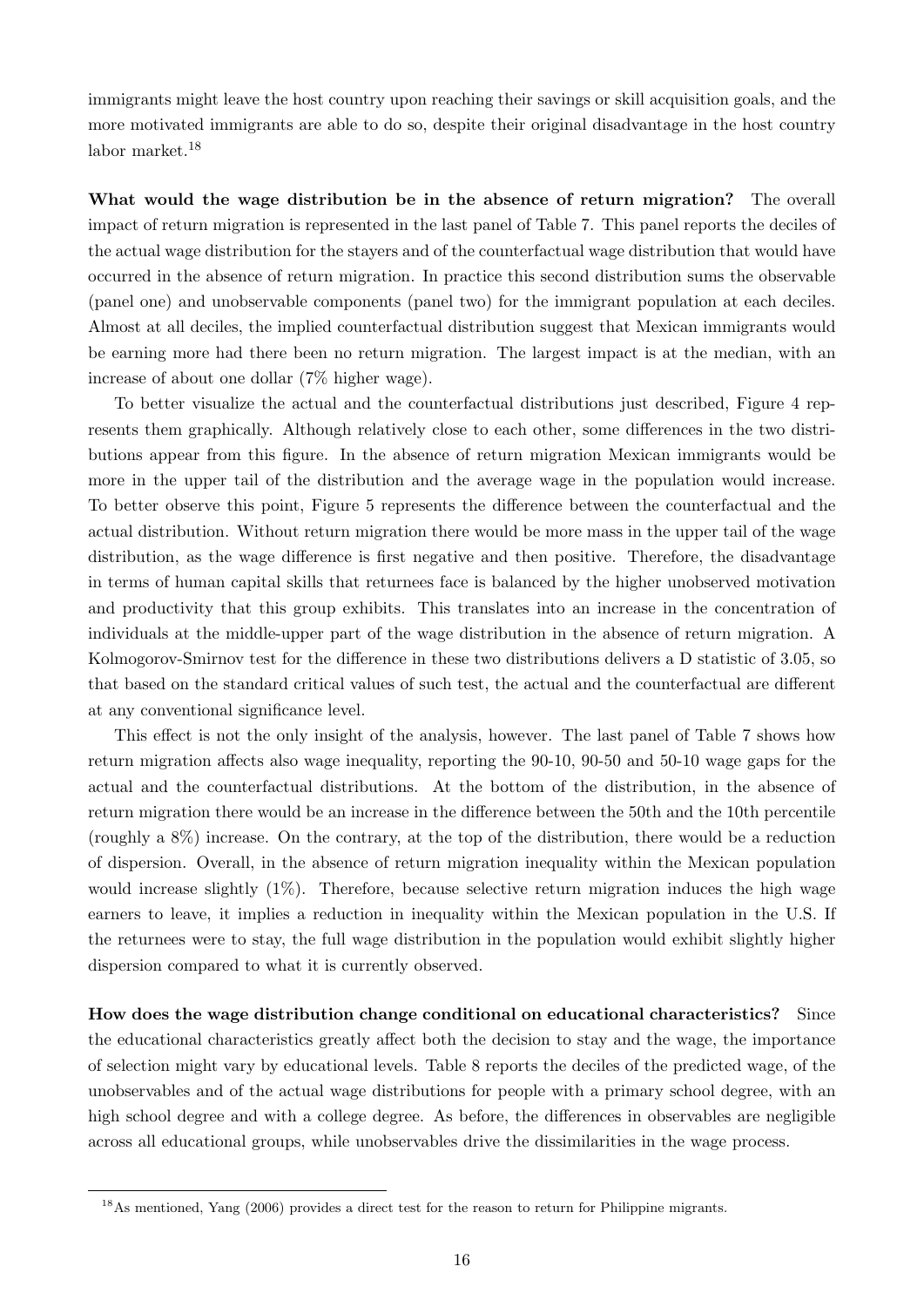However, while on average returnees with primary and secondary education have higher unobservable traits, the distribution of unobservables is quite different for workers with a college degree. To better visualize these differences, Figure [6](#page-35-0) shows the actual and counterfactual distributions and their dissimilarity at different educational levels. Figure 6(a) and 6(b) show the distribution of log-wages for individuals who have completed primary school: returnees are again disproportionately drawn from the upper tail of the density; the same conclusion can be inferred by from Figure  $6(c)$  and  $6(d)$  which shows the same distribution for workers with a secondary degree. At last Figure  $6(e)$  and  $6(f)$  show what would have happened if all returnees with a college degree had stayed. In this case there would be a much larger mass of individuals in the center of the distribution.

It is possible to conclude this analysis with two remarks. First, returnees are not low-wage earners, across all educational groups. Although the descriptives highlighted huge educational differences between stayers and returnees, within each educational group returnees are the high-wage earners. Second, most of the action happens at the tails of the distribution: while almost no difference can be detected for individuals with a high school degree, selective return migration has a much larger impact on individuals with low or high education.

## 6 Robustness Checks

Various Specifications. Section 5 discussed the main results of the paper, based on the estimation of a parsimonious wage equation. This section briefly presents the results under different specifications of the model. In particular, results are presented on a fully specified model (column 4 of Table [5\)](#page-25-0), I use parametric techniques and I report an analysis for individuals between 25 and 45 years old. Table [11](#page-31-0) shows the deciles of the overall distribution for the three different robustness checks, and Figure [7](#page-36-0) provides graphical evidence for the distributions conditional on educational attainment.

The previous discussion constructed the counterfactual and the actual distribution based on the estimation of the parsimonious wage equation reported in column 2 of Table [5.](#page-25-0) There could be some concern that a better specified model could change the results. As explained previously, the main problem of using a fully specified wage equation is that no information is present for the returnees on length of stay, the location and the industry in the U.S. Not to introduce extra uncertainty due to the imputation of these missing variables, I assumed that the returnees would present characteristics like the average non-returning migrant. Given the previous result of similarities of the quantiles of  $X\hat{\beta}$ , this assumption seems reasonable. All the conclusions explained above carry on for this further specification. The first three columns of Table [11](#page-31-0) are consistent with the results shown before. Figures  $7(a)$ ,  $7(d)$ , and  $7(g)$  show the difference in the counterfactual and actual log-wage distributions at different levels of education, when a full specification of the wage equation is adopted.It is apparent from these figures that, as expected, a better specified model reduces the variance of the wage distribution. However, all the conclusions are equally valid in this setup.

A second possibility of extending the results is to focus on younger individuals who are well represented in the Mexican population. In principle, the selection process in different age groups might vary. For example, it could happen that younger Mexican who come back are the least successful in the host country while the older Mexican workers are those who have stayed long enough to acquire experience, skills and savings to bring back to Mexico. The last three column of Table [11](#page-31-0) shows the overall actual and counterfactual distribution for individuals between 25 and 45 years old. The results are close to the one found before, although the overall impact of selection is relatively smaller for this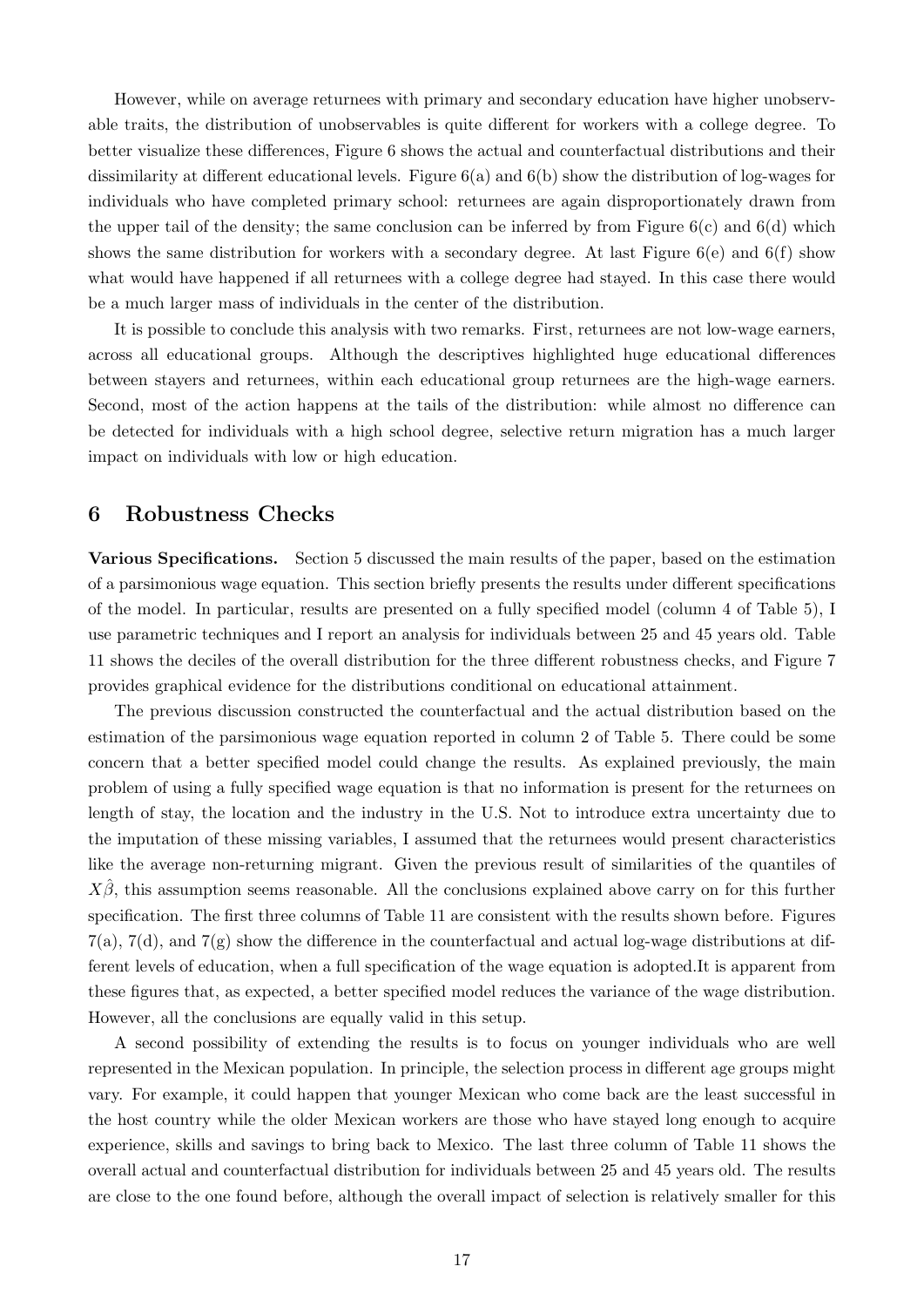group. Figures  $7(b)$ ,  $7(e)$ , and  $7(h)$  do show the same pattern of selection found previously along the educational distribution, however. At different levels of education, even at younger age, the returnees are positively selected and in the absence of return migration there would be more workers in the middle-upper part of the wage distribution. However, it is true that selection is smaller for this group of workers. Still, in the absence of return migration there would be more middle-to-high wage earners in the U.S. than what we are currently observing.

Throughout the analysis a fully semi-parametric specification has been adopted to avoid inconsistency of the parameters if the normality assumption was violated in the data. However, the same technique presented for the recovery of the population distribution of the error term  $u^*$  could also be applied in a parametric setup. The reliability of these results will depend on the distributional assumptions of the model. Table [10](#page-30-0) presents the estimates for the decision to stay and the wage equation when both models have been estimated parametrically. A probit model was implemented to estimate the binary model. The first column of the table reports the implied marginal effects. The parametric model consistently overestimates the effects of the characteristics on the decision to stay; the parametric marginal effects are two to three times larger than the semiparametric marginal effects. This indicates the importance of avoiding the normality assumption. The second column of Table [10](#page-30-0) shows the results for the wage equation. Here the coefficients are generally close to the semiparametric results. Following the same logic used for the semi-parametric estimator, I then construct  $\hat{u}^*$  as the vector of residuals for individuals in the top 95th-percentile of the probability of staying, now defined by the cumulative normal distribution evaluated at the index in the  $S_i$  decision. I compare the distribution of wages implied by this sample, where selection has been removed, to the distribution of wages in the selected sample. The central columns of Table [11](#page-31-0) present the results for this specification. Figures 7(c), 7(f), and 7(i) shows the difference in the counterfactual and actual distributions of the residuals at different educational levels using the parametric procedure. The parametric results are very close to the semiparametric results. This is not completely surprising as the log-wage transformation has long been used to produce normality. This result is also reassuring, as it shows that the technique presented could be easily implemented in a parametric setup.

As an overall look at Table [11](#page-31-0) and Figure ?? shows, across all the different specifications and techniques, the results are not overturned and remain relatively stable. Mexican returnees come from the middle-top part of the distribution so that in the absence of return migration there would be a larger mass of people with wages laying in the upper part of the wage distribution. This conclusion holds across all the educational levels, with a larger impact of selective return migration for individuals with either primary or college education.

Illegal Immigration. The problem of the undercount of illegal immigrants is often a concern when using Census data. The fear of deportation might induce the illegal immigrants not to fill the Census form. As a consequence, the Census sample might not represent the Mexican population in the U.S. For example, the result of positive selection in [Chiquiar and Hanson](#page-37-2) [\(2005\)](#page-37-2) seemed largely driven by the non-representativennes of the Mexican sample taken from the U.S. Census [\(Fernandez-](#page-38-5)[Huertas Moraga,](#page-38-5) [2011\)](#page-38-5).

Let us distinguish two types of concerns related to this issue.

The first concern is that the observable traits of the U.S. sample used in the analysis do not capture the characteristics of the Mexican population in the U.S. due to illegal immigration. [Passel](#page-38-15) [\(2006\)](#page-38-15) shows that illegal immigrants are young, low-educated, low wage workers. If this is the case,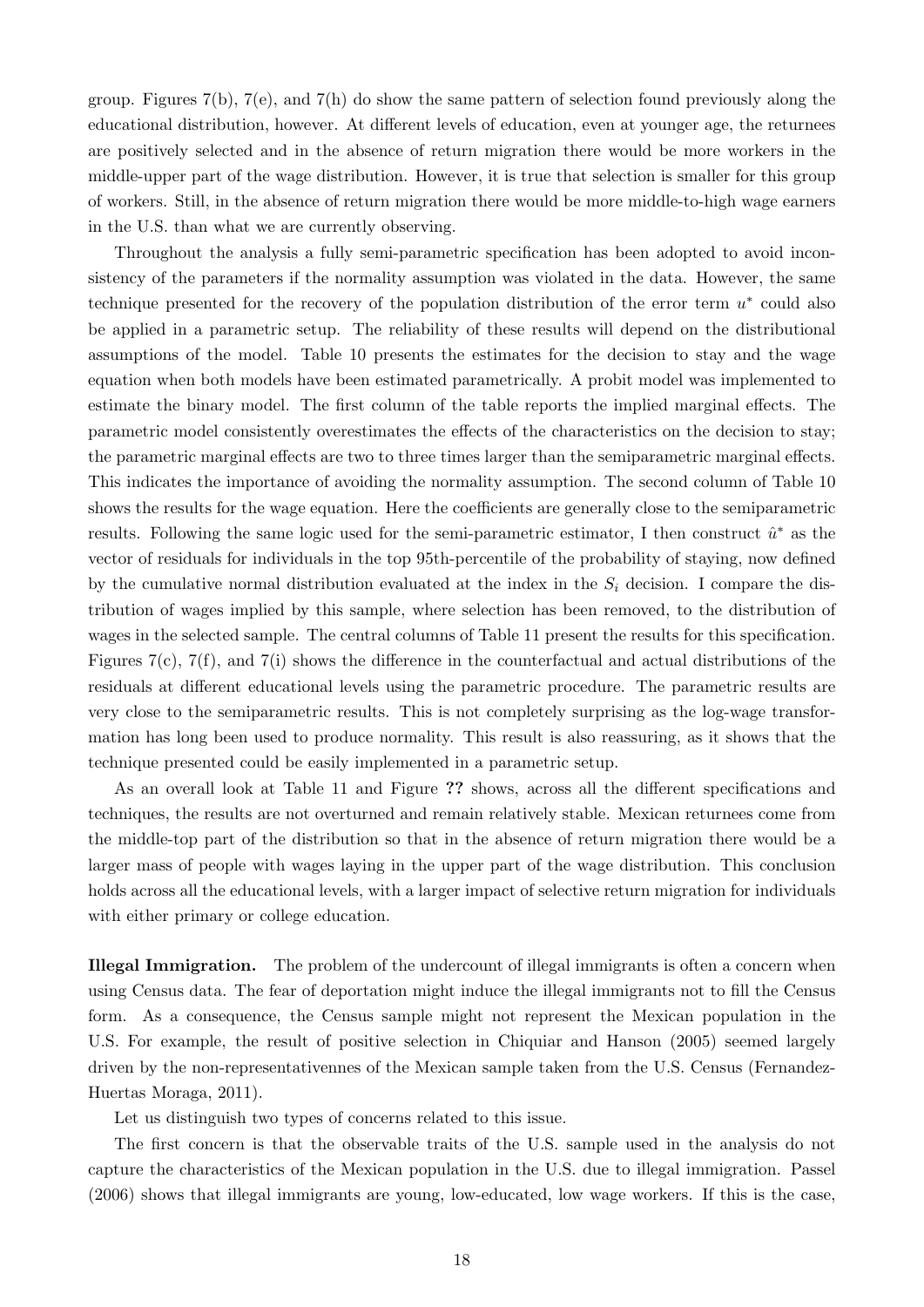the actual distribution of wages and the counterfactual should not change their position relative to each other as the introduction of the missing individuals would simply constitute a shift in means in both distributions.

The second - serious - worry comes from the non-randomness of the Census sample even after controlling for other characteristics. In the following discussion, I will argue that, under some conditions, the identification strategy that has been used in the analysis is robust to the non-randomness of the sample in the U.S.

To visualize the effects of an undercount of the Mexican immigrants in the U.S. Census, let  $C_i = 1$ be an indicator that equals one if the respondent appears in the Census and zero otherwise:

$$
C_i = \begin{cases} 1 & W'_i \gamma \ge \eta_i \\ 0 & W'_i \gamma < \eta_i. \end{cases}
$$

Then the choice of staying in the U.S. is observed only if the individual does appear in the Census:

$$
S_i = \mathbf{1}(Z_i \alpha \ge \epsilon_i) \quad \text{if} \quad C_i = 1.
$$

The concern is that  $\eta_i$  and  $\epsilon_i$  are correlated and, in particular, based on results [Passel](#page-38-15) [\(2006\)](#page-38-15), we expect them to be positively correlated: individuals who are more likely to appear in the sample are also those more likely to stay. If  $\eta_i$  and  $\epsilon_i$  are correlated, then there might be a concern that the probability of staying  $P(S_i = 1 | Z_i' \alpha)$  has been misestimated. Using again the Law of Total Probability, in fact:

$$
P(S_i = 1 | Z_i' \alpha) = P(S_i = 1 | Z_i' \alpha, C_i = 1) Pr(C_i = 1) + P(S_i = 1 | Z_i' \alpha, C_i = 0) Pr(C_i = 0),
$$

where the second part of the addition is missing. However, note that the high probability set was constructed by sending  $P(S_i = 1 | Z_i' \alpha, C_i = 1)$  to one. In doing so, implicitly individuals with large values of  $Z_i' \alpha$  were selected. However, whenever  $Z_i' \alpha$  is high, also  $W_i' \gamma$  will be high. In fact, the main variable that can send that probability to one is age. Individuals who are older, are not only more likely to stay but they have been found to be more likely to be captured by the Census [\(Passel,](#page-38-15) [2006\)](#page-38-15). Then, whenever  $P(S_i = 1 | Z_i' \alpha, C_i = 1)$  is high also  $Pr(C_i = 1)$  will be high. This implies that in the high probability set the probability of staying is mostly determined by individuals who do appear in the sample, i.e.:  $P(S_i = 1 | Z_i' \alpha) \approx P(S_i = 1 | Z_i' \alpha, C_i = 1) Pr(C_i = 1)$ . As a consequence of using individuals in the high probability set, the distribution of the unobservables recovered should not be affected by illegal immigration. In other words, given the relation between  $S_i$  and  $C_i$  in this particular application, using the high probability set seem to marginalize the problems related to the censoring in the selection rule due to illegal immigration.

### 7 Discussion and Policy Implications

A few implications can be drawn from the previous results.

In the absence of return migration, there would be more Mexican immigrants in the upper tail of the wage distribution. The main conclusion from the presented results is that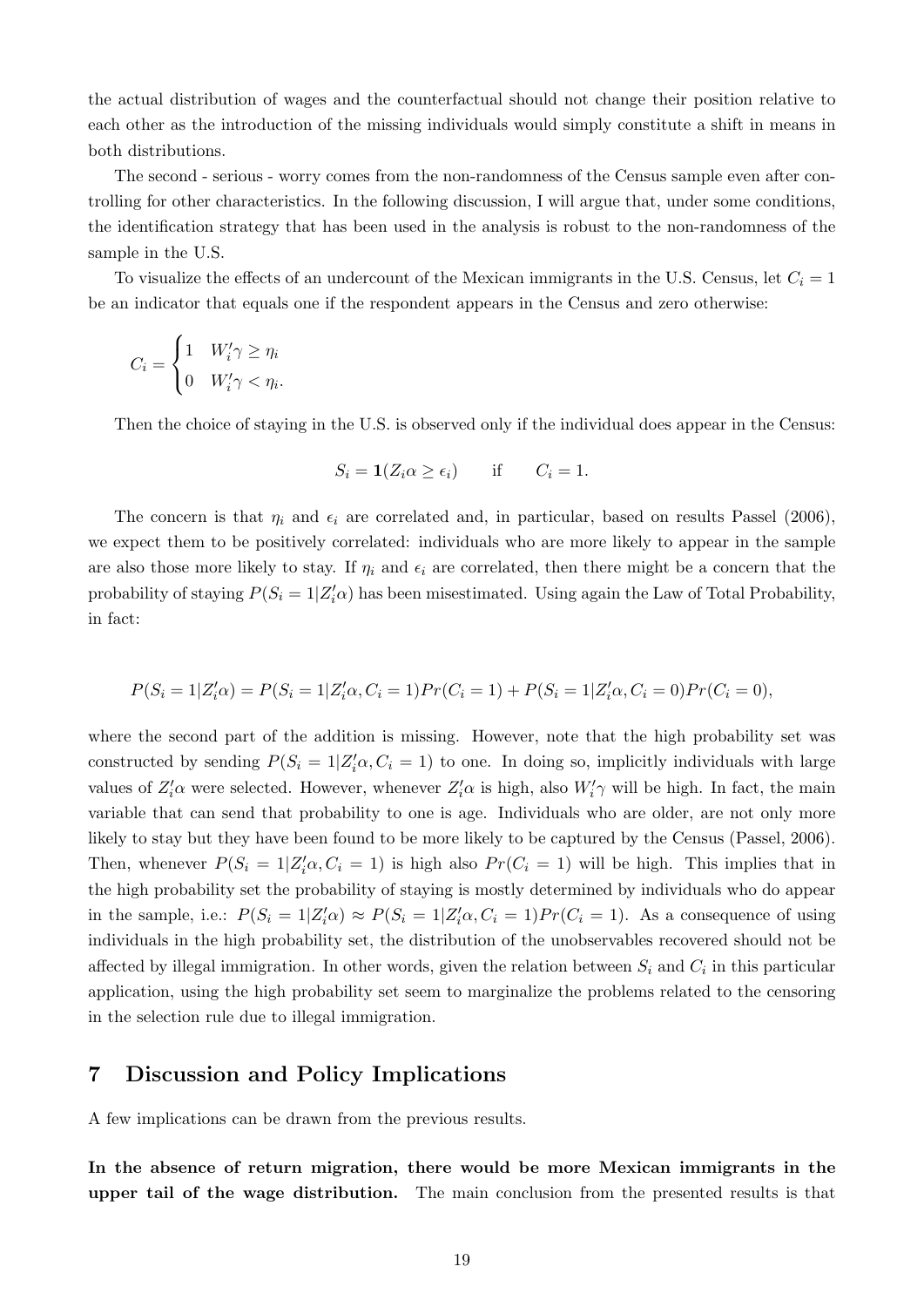the immigrants who decide to leave are the high wage earners. Without return migration, then, the average wage in the population would be higher. This is true not only overall, but also looking at education groups within the immigrant population.

Returnees are less skilled than the stayers, but have higher unobservable traits that make them more successful in the labor market. This implies that an analysis that simply controls for differences in observable characteristics might come to the misleading conclusions that returnees are those who fail in the host country. On the contrary, returnees are not immigrants who failed, but instead they are probably immigrants who have reached their goals in the host country, either in terms of savings or in terms of skill acquisition. This result contrasts with the findings by [Lubotsky](#page-38-1) [\(2007\)](#page-38-1) and [Hu](#page-38-0) [\(2000\)](#page-38-0). Although these studies show how the use of repeated cross-sections and of panel data can yield very different answers about immigrant wage progress, it is not clear whether the techniques they use are actually capturing the effect of self-selectivity in return migration. In particular, these analyses did not study directly the effect of selection. Their implicit assumption is that heterogeneity operates only through an uncorrelated individual fixed effect that is completely determined by the individual's observable characteristics. The above cross-section estimate, however, shows the importance of nonrandom selection in determining the decision to stay. Of course it would be of great interest in the future to shed further light on this puzzle by comparing results from cross-sectional data and panel data. As reviewed in [Vella](#page-39-7) [\(1998\)](#page-39-7), only certain forms of sample selection bias can be eliminated using fixed effects estimator, which is the technique adopted in the migration literature. It would be therefore important to compare cross-sectional results with panel data results, when both fixed effects and sample selection estimators for panel data are used. This results is however in line with the evidence presented in [Ambrosini and Peri](#page-37-3) [\(2011\)](#page-37-3). Despite the small sample size, the authors show that returnees are positively selected respect to immigrant stayers.

Return migration impacts immigrant inequality. Return migration decreases inequality at the bottom of the distribution and increases inequality at the top of the distribution. As a consequence, the 90-10 wage differential changes only slightly. These effects are similar even if only individuals with primary and secondary education are considered. The conclusion about the high skilled are different, however: return migration undoubtedly increases wage inequality within this group. Therefore, in terms of policy consequences, if policy makers are concerned with the low-earners, selective return migration seems to alleviate the dissimilarities in this population. However, if the goal of immigration reform were to increase the average skill level of the incoming alien population, it should be recognized that the top-earners of this group would be returning to their home country.

The immigrant-native born wage gap would slightly close in the absence of return migration. An implication of this paper can be drawn by comparing the counterfactual distribution of wages with the wage distribution of the native-born workers. All the figures presented above show also the native-born workers wage distribution. In addition, Table [7](#page-27-0) and Table [9](#page-29-0) report the deciles of this distribution, overall and at different educational levels. From Figure [4](#page-34-0) it can be observed that in the absence of return migration the immigrant wage distribution would become closer to the native-born wage distribution. The most interesting comparison can be observed in Figure [6,](#page-35-0) where the wage distribution is represented at different educational levels. Across all levels of human capital there is a consistent earning gap between Mexican born and native-born workers. This gap would slightly close, however, at both very low levels of education and at very high levels of education if all immigrants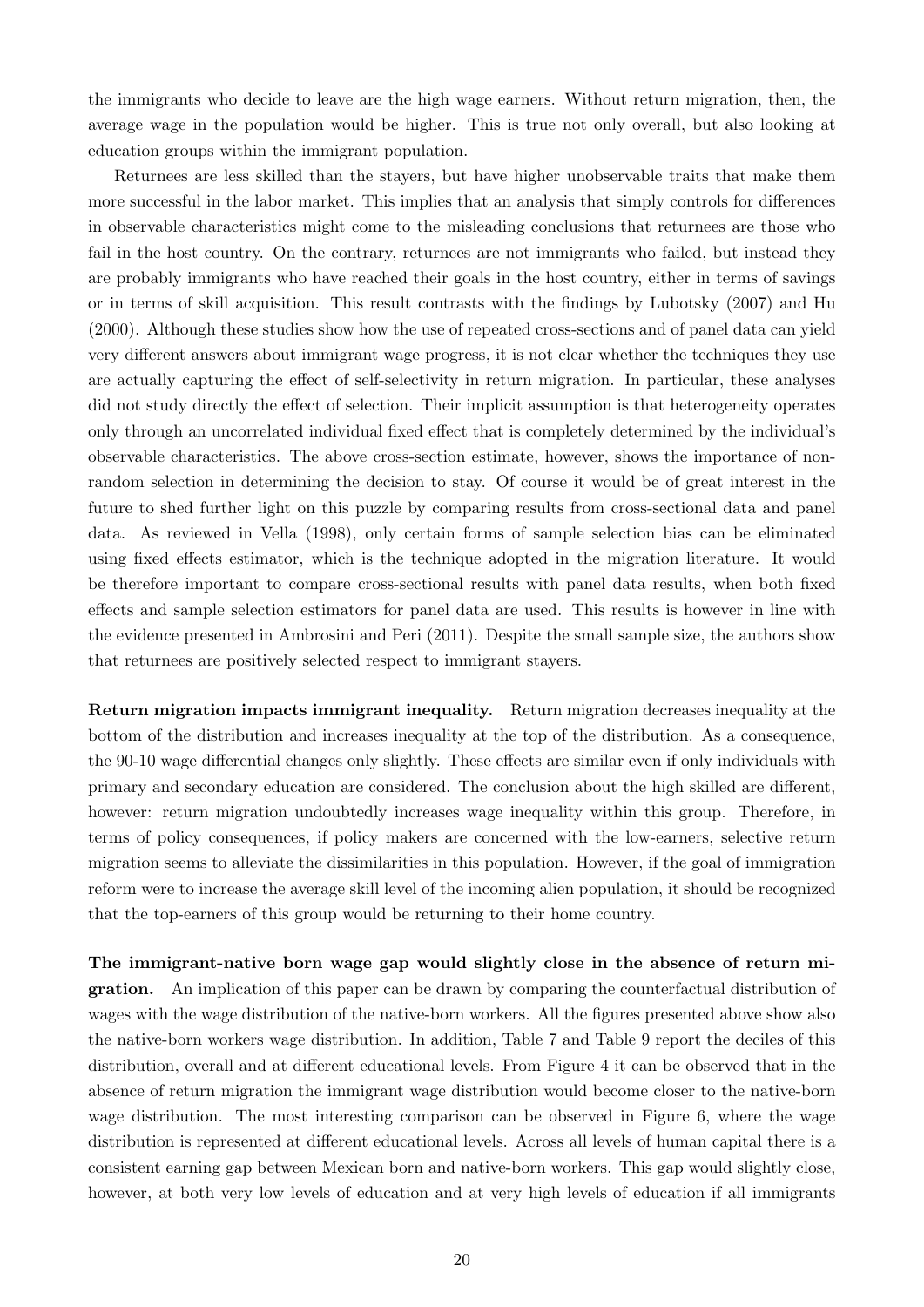were to stay. The difference between the actual, the counterfactual and the native-born wage distributions is striking for individuals with a primary school degree or for individuals with a college degree. Two observations can be made. First, it is apparent from Figure [6](#page-35-0) that selection in return migration is inducing the middle-top earners to leave the U.S. and therefore is biasing the picture we have in mind of Mexican performance, at both low and high levels of education. For example, in the absence of return migration, more of the top-earners among the low skilled would stay in the U.S. A similar conclusion holds also for the high skilled workers. As a consequences, a randomly selected Mexican immigrant would actually be doing better than what we observe. As an example, consider a migration policy that guarantees entry to the U.S. to individuals with high levels of education. This policy might still not fully benefit the U.S. as the middle-top wage earners - the most productive workers - would  $leave.<sup>19</sup>$ 

## 8 Conclusions

The political discussion generated by Mexican migration flows to the U.S. has focused on understanding who decides to migrate and, until recently, the role of selective return migration in shaping our estimates of immigrant labor market outcomes has been ignored. Relatively little literature has examined how returnees compare to the stayers in the host country. This paper adds to the literature by analyzing this question through recovering a counterfactual wage distribution in the absence of return migration.

The estimation procedure extends the estimator in [Andrews and Schafgans](#page-37-1) [\(1998\)](#page-37-1) to its density counterpart and shows the overall distribution of wages that would be observed if all migrants were permanent, and such distribution conditional on educational attainment.

Results suggest that selective return migration improves the average performance of immigrants and causes a decrease in immigrant wage dispersion. Return migration has a greater impact in the tail of the wage distribution. In particular, in the absence of return migration the would be more mass in the upper part of the wage distribution at both very low educational and very high educational groups, implying up to a 7% increase of the median wage in the Mexican population. These results are stable across different wage specifications, different samples and using also parametric techniques. The impact at the mean is however relatively small and might be the reason of the findings sometime conflicting of the literature. The idea that we have on Mexican migration has been distorted by selective return migration. Furthermore, the presented results contrast with the general perception that those who return have 'failed' in the host country, and it contrast with the previous literature on the nature of return migration in the U.S.

<sup>&</sup>lt;sup>19</sup> I am implicitly assuming that this policy would not change the selection process of immigrants with high levels of education from Mexico to the U.S.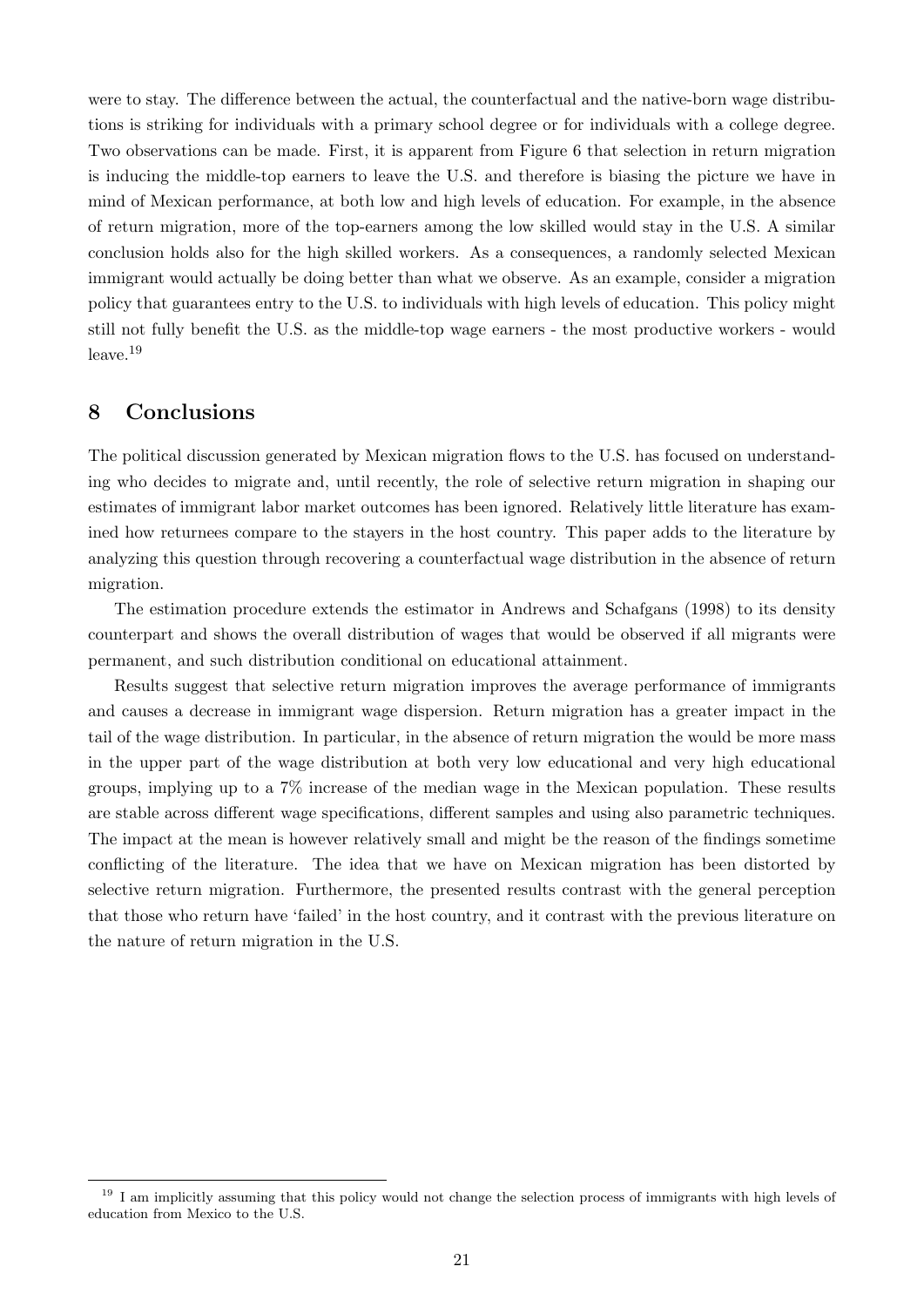# <span id="page-21-0"></span>A Tables

Table 1: Demographic and socio-economic characteristics, Native Born and Foreign Born Men, 35-55 Years Old

| Variable                 | <b>Natives</b> | <b>All Mexican Born</b> | <b>Stayers</b> | Returnees  |  |  |
|--------------------------|----------------|-------------------------|----------------|------------|--|--|
| Age                      | 44.26          | 42.43                   | 42.48          | $41.80***$ |  |  |
|                          | (5.85)         | (5.67)                  | (5.66)         | (5.70)     |  |  |
| Less than Primary School | 0.00           | 0.22                    | 0.21           | $0.38***$  |  |  |
|                          | (0.06)         | (0.41)                  | (0.41)         | (0.49)     |  |  |
| Primary Education        | 0.07           | 0.44                    | 0.44           | $0.46***$  |  |  |
|                          | (0.25)         | (0.50)                  | (0.50)         | (0.50)     |  |  |
| Secondary Education      | 0.64           | 0.29                    | 0.30           | $0.09***$  |  |  |
|                          | (0.48)         | (0.45)                  | (0.46)         | (0.29)     |  |  |
| College Education        | 0.29           | 0.05                    | $0.05\,$       | $0.06***$  |  |  |
|                          | (0.45)         | (0.22)                  | (0.21)         | (0.24)     |  |  |
| Married                  | 0.88           | 0.89                    | 0.89           | 0.89       |  |  |
|                          | (0.32)         | (0.31)                  | (0.31)         | (0.31)     |  |  |
| Spouse US born           | 0.72           | 0.11                    | 0.11           | $0.01***$  |  |  |
|                          | (0.45)         | (0.31)                  | (0.32)         | (0.10)     |  |  |
| Child                    | 0.57           | 0.72                    | 0.72           | 0.72       |  |  |
|                          | (0.50)         | (0.45)                  | (0.45)         | (0.45)     |  |  |
| Child US born            | 0.57           | 0.60                    | 0.64           | $0.18***$  |  |  |
|                          | (0.50)         | (0.49)                  | (0.48)         | (0.38)     |  |  |
| 0-5 Years in U.S.        |                |                         | 0.10           |            |  |  |
|                          |                | $\overline{a}$          | (0.30)         |            |  |  |
| 5-10 Years in U.S.       |                |                         | 0.09           |            |  |  |
|                          |                | $\overline{a}$          | (0.28)         |            |  |  |
| 10-20 Years in U.S.      |                |                         | $0.36\,$       |            |  |  |
|                          |                |                         | (0.48)         |            |  |  |
| 20-30 Years in U.S.      |                |                         | 0.35           |            |  |  |
|                          |                | $\overline{a}$          | (0.48)         |            |  |  |
| 30-40 Years in U.S.      |                |                         | 0.09           |            |  |  |
|                          |                |                         | (0.28)         |            |  |  |
| $>40$ Years in U.S.      |                |                         | 0.02           |            |  |  |
|                          |                |                         | (0.14)         |            |  |  |
| Northeast Region         | 0.19           |                         | 0.02           |            |  |  |
|                          | (0.39)         |                         | (0.14)         |            |  |  |
| Midwest                  | 0.26           |                         | 0.10           |            |  |  |
|                          | (0.44)         |                         | (0.30)         |            |  |  |
| South                    | 0.35           |                         | 0.28           |            |  |  |
|                          | (0.48)         |                         | (0.45)         |            |  |  |
| Continue to next page    |                |                         |                |            |  |  |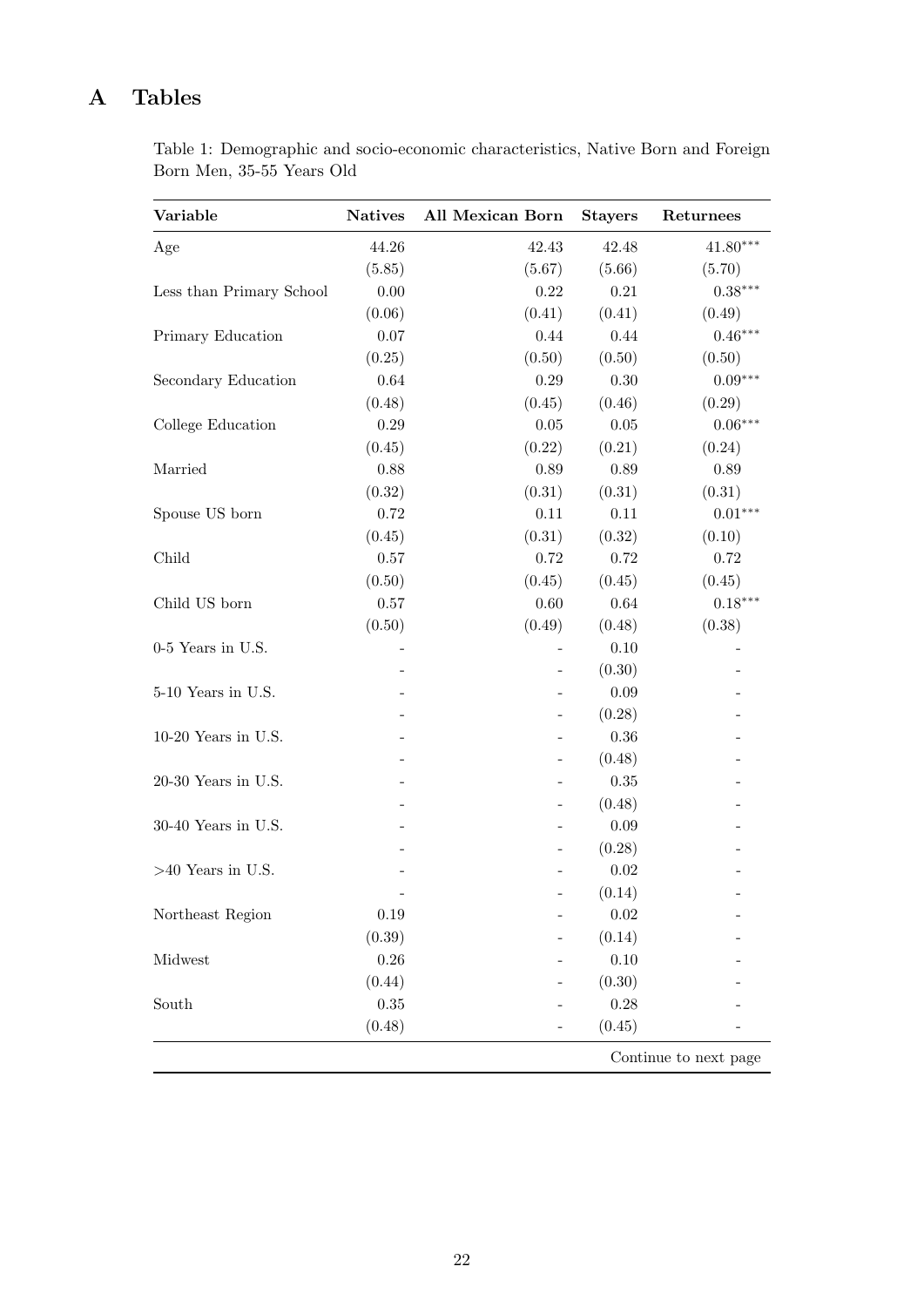|                                    | Continued from previous page |                         |                |                   |  |  |  |
|------------------------------------|------------------------------|-------------------------|----------------|-------------------|--|--|--|
| Variable                           | <b>Natives</b>               | <b>All Mexican Born</b> | <b>Stayers</b> | Returnees         |  |  |  |
| West                               | 0.20                         |                         | 0.60           |                   |  |  |  |
|                                    | (0.40)                       |                         | (0.49)         |                   |  |  |  |
| Agriculture, fishing, and forestry | $0.02\,$                     | 0.15                    | 0.14           | $0.25***$         |  |  |  |
|                                    | (0.15)                       | (0.36)                  | (0.35)         | (0.43)            |  |  |  |
| Mining                             | 0.01                         | 0.01                    | 0.01           | 0.01              |  |  |  |
|                                    | (0.10)                       | (0.08)                  | (0.08)         | (0.07)            |  |  |  |
| Manufacturing                      | 0.23                         | 0.23                    | 0.25           | $0.09***$         |  |  |  |
|                                    | (0.42)                       | (0.42)                  | (0.43)         | (0.29)            |  |  |  |
| Electricity, gas and water         | $0.02\,$                     | $0.01\,$                | 0.01           | $0.00***$         |  |  |  |
|                                    | (0.15)                       | (0.07)                  | (0.07)         | (0.04)            |  |  |  |
| Construction                       | 0.11                         | 0.18                    | 0.18           | $0.12***$         |  |  |  |
|                                    | (0.32)                       | (0.38)                  | (0.39)         | (0.32)            |  |  |  |
| Wholesale and retail trade         | $0.16\,$                     | 0.17                    | 0.18           | $0.09***$         |  |  |  |
|                                    | (0.36)                       | (0.38)                  | (0.38)         | (0.28)            |  |  |  |
| Hotels and restaurants             | 0.01                         | 0.02                    | 0.02           | $0.03***$         |  |  |  |
|                                    | (0.08)                       | (0.13)                  | (0.13)         | (0.17)            |  |  |  |
| Transportation and Communications  | 0.08                         | 0.04                    | 0.04           | 0.04              |  |  |  |
|                                    | (0.27)                       | (0.20)                  | (0.20)         | (0.20)            |  |  |  |
| Financial services                 | 0.03                         | $0.01\,$                | 0.01           | 0.00              |  |  |  |
|                                    | (0.18)                       | (0.07)                  | (0.08)         | (0.06)            |  |  |  |
| Public administration and defense  | 0.08                         | 0.01                    | 0.01           | 0.01              |  |  |  |
|                                    | (0.26)                       | (0.11)                  | (0.11)         | (0.11)            |  |  |  |
| Real estate and business services  | 0.08                         | 0.07                    | 0.07           | $0.02***$         |  |  |  |
|                                    | (0.27)                       | (0.25)                  | (0.25)         | (0.15)            |  |  |  |
| Education                          | 0.06                         | 0.02                    | 0.02           | $0.01***$         |  |  |  |
|                                    | (0.23)                       | (0.13)                  | (0.14)         | (0.10)            |  |  |  |
| Heath and social work              | $0.05\,$                     | $0.01\,$                | $0.02\,$       | $0***$            |  |  |  |
|                                    | (0.21)                       | (0.12)                  | (0.12)         | (0.08)            |  |  |  |
| Other services                     | 0.07                         | 0.05                    | 0.05           | $0.05^{\ast\ast}$ |  |  |  |
|                                    | (0.26)                       | (0.22)                  | (0.23)         | (0.21)            |  |  |  |
| Private household services         | 0.000                        | 0.002                   | 0.001          | 0.01              |  |  |  |
|                                    | (0.02)                       | (0.04)                  | (0.04)         | (0.08)            |  |  |  |
| Wage                               | 23.46                        | 14.39                   | 14.39          |                   |  |  |  |
|                                    | (18.60)                      | (12.36)                 | (12.36)        |                   |  |  |  |
| $\mathbf N$                        | 71,484                       | 67,381                  | 62,071         | 5,310             |  |  |  |

Standard deviations in parentheses

Significance levels: \*:  $10\%,$  \*\*:  $5\%,$  \*\*\*:  $1\%$  for a t-test for differences in means between Returnees and U.S. Stayers.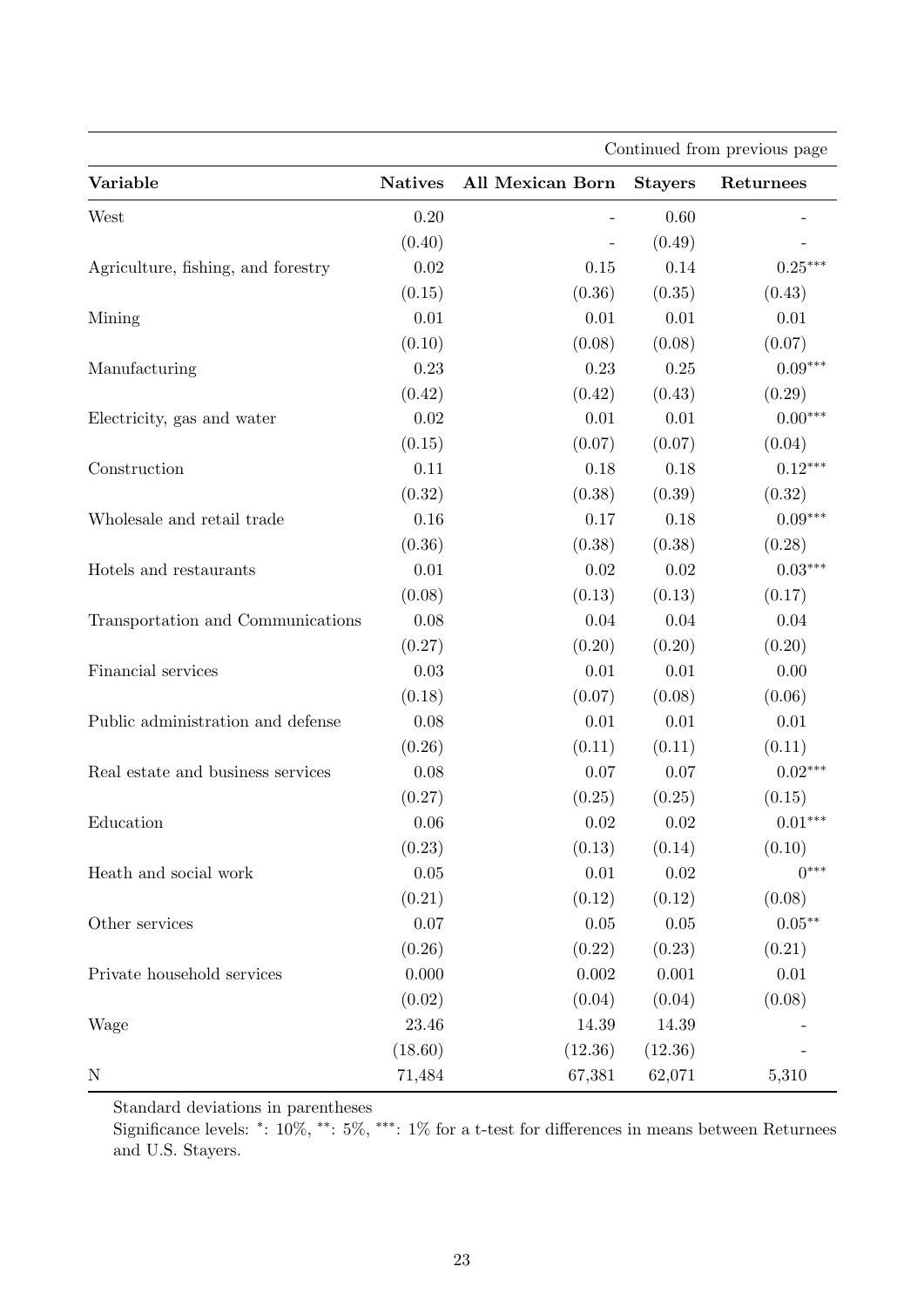| D Statistic |            |  |  |  |  |
|-------------|------------|--|--|--|--|
| Decile 1    | 2.766      |  |  |  |  |
| Decile 2    | 2.052      |  |  |  |  |
| Decile 3    | $1.576***$ |  |  |  |  |
| Decile 4    | $1.313**$  |  |  |  |  |
| Decile 5    | $1.077*$   |  |  |  |  |
| Decile 6    | $0.812*$   |  |  |  |  |
| Decile 7    | $0.377*$   |  |  |  |  |
| Decile 8    | $0.416*$   |  |  |  |  |
| Decile 9    | $0.373*$   |  |  |  |  |

<span id="page-23-0"></span>Table 2: Kolmogorov-Smirnov Test for Exogeneity of  $(Z_i'\alpha)$ .

Significance levels:  $*$ : 10%,  $**$ : 5%, ∗∗∗: 1%.

Critical Values: 10%: 1.22; 5%: 1.36; 1%: 1.63;

The test was constructed comparing  $u^*$  with the  $u^*$  for individuals in each decile of  $(Z_i' \alpha)$ . Under the null hypothesis, these two vectors are assumed to be drawn from the same distribution.

<span id="page-23-1"></span>Table 3: Comparison of the Deciles of  $\hat{f}(u_i^*)$  and  $\hat{f}(u_i^*|S_i = 1)$  with the Deciles of a Normal Random Variable.

|        | $N = 5,000$  |          | $N = 10,000$ |          | $N = 60,000$ |          |  |
|--------|--------------|----------|--------------|----------|--------------|----------|--|
| Decile | $f(u^* S=1)$ | $f(u^*)$ | $f(u^* S=1)$ | $f(u^*)$ | $f(u^* S=1)$ | $f(u^*)$ |  |
| 1.0    | $-0.469$     | $-0.018$ | $-0.469$     | $-0.012$ | $-0.467$     | $-0.009$ |  |
| 2.0    | $-0.494$     | $-0.017$ | $-0.494$     | $-0.014$ | $-0.493$     | $-0.011$ |  |
| 3.0    | $-0.514$     | $-0.015$ | $-0.513$     | $-0.012$ | $-0.513$     | $-0.012$ |  |
| 4.0    | $-0.530$     | $-0.019$ | $-0.530$     | $-0.017$ | $-0.529$     | $-0.014$ |  |
| 5.0    | $-0.545$     | $-0.025$ | $-0.545$     | $-0.020$ | $-0.545$     | $-0.017$ |  |
| 6.0    | $-0.562$     | $-0.028$ | $-0.562$     | $-0.026$ | $-0.561$     | $-0.022$ |  |
| 7.0    | $-0.579$     | $-0.036$ | $-0.579$     | $-0.033$ | $-0.579$     | $-0.029$ |  |
| 8.0    | $-0.601$     | $-0.049$ | $-0.601$     | $-0.044$ | $-0.600$     | $-0.040$ |  |
| 9.0    | $-0.631$     | $-0.080$ | $-0.632$     | $-0.071$ | $-0.629$     | $-0.069$ |  |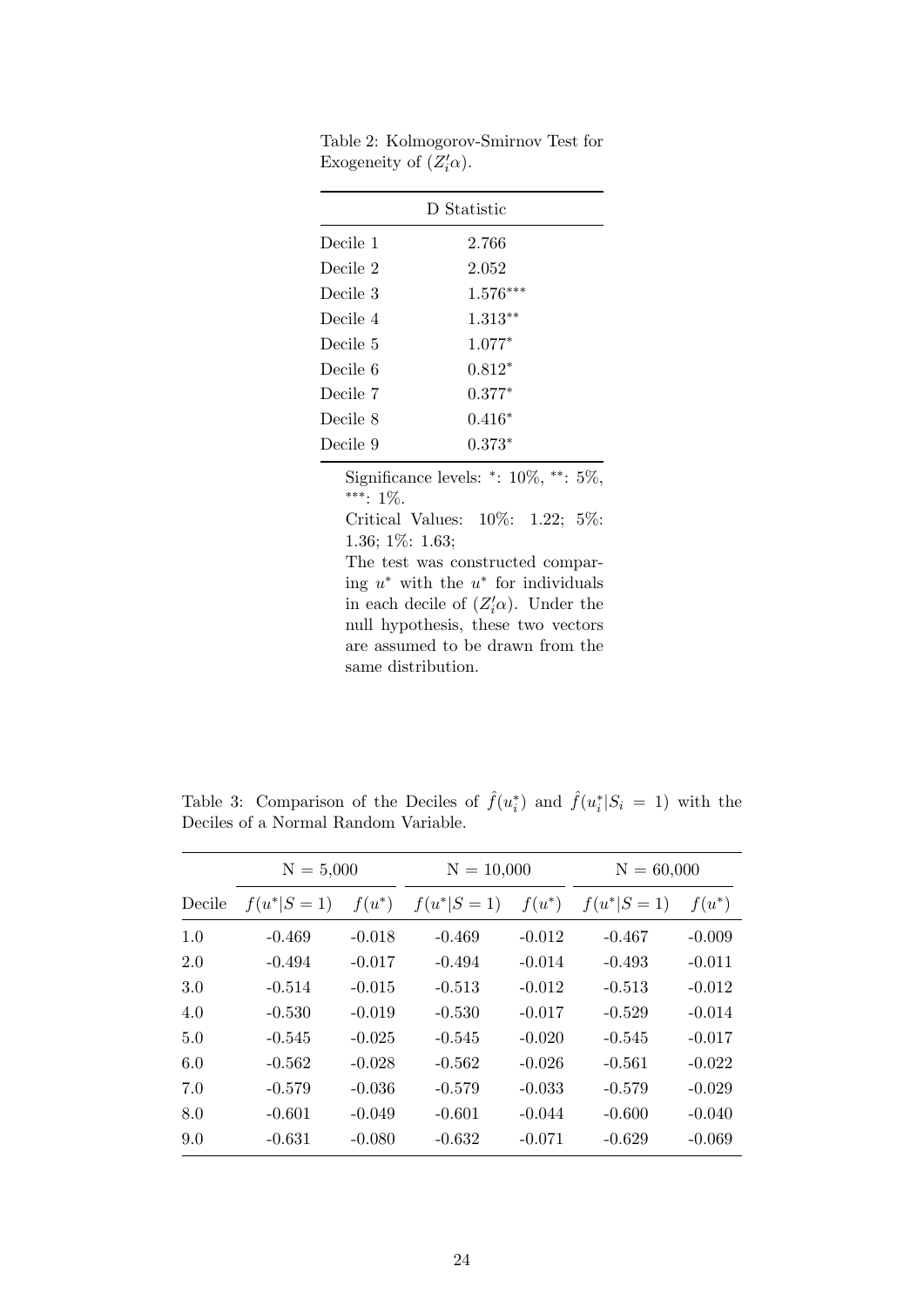|                 | Average Characteristics | Marginal Effects                 |
|-----------------|-------------------------|----------------------------------|
| <b>Baseline</b> | 0.921                   | 0.922                            |
| Age             | 42.43                   | $0.001***$                       |
| Primary         | 0.44                    | $(2.07E-04)$<br>$0.006***$       |
| Secondary       | 0.29                    | (0.001)<br>$0.033***$            |
| College         | 0.05                    | (0.004)<br>$0.006***$            |
| Married         | 0.89                    | (0.001)<br>$-0.030***$           |
| US born spouse  | 0.11                    | (0.003)<br>$0.039***$            |
| Child           | 0.72                    | (0.003)<br>$-0.019***$           |
| US born child   | 0.60                    | (0.003)<br>$0.118***$<br>(0.005) |

<span id="page-24-0"></span>Table 4: Marginal effects of variables on the Probability of Staying in the U.S., Mexican Born Men, 35-55 Years old

Standard errors in parentheses.

Significance levels: <sup>∗</sup> : 10%, ∗∗: 5%, ∗∗∗: 1%.

The marginal effects are calculated at the average X.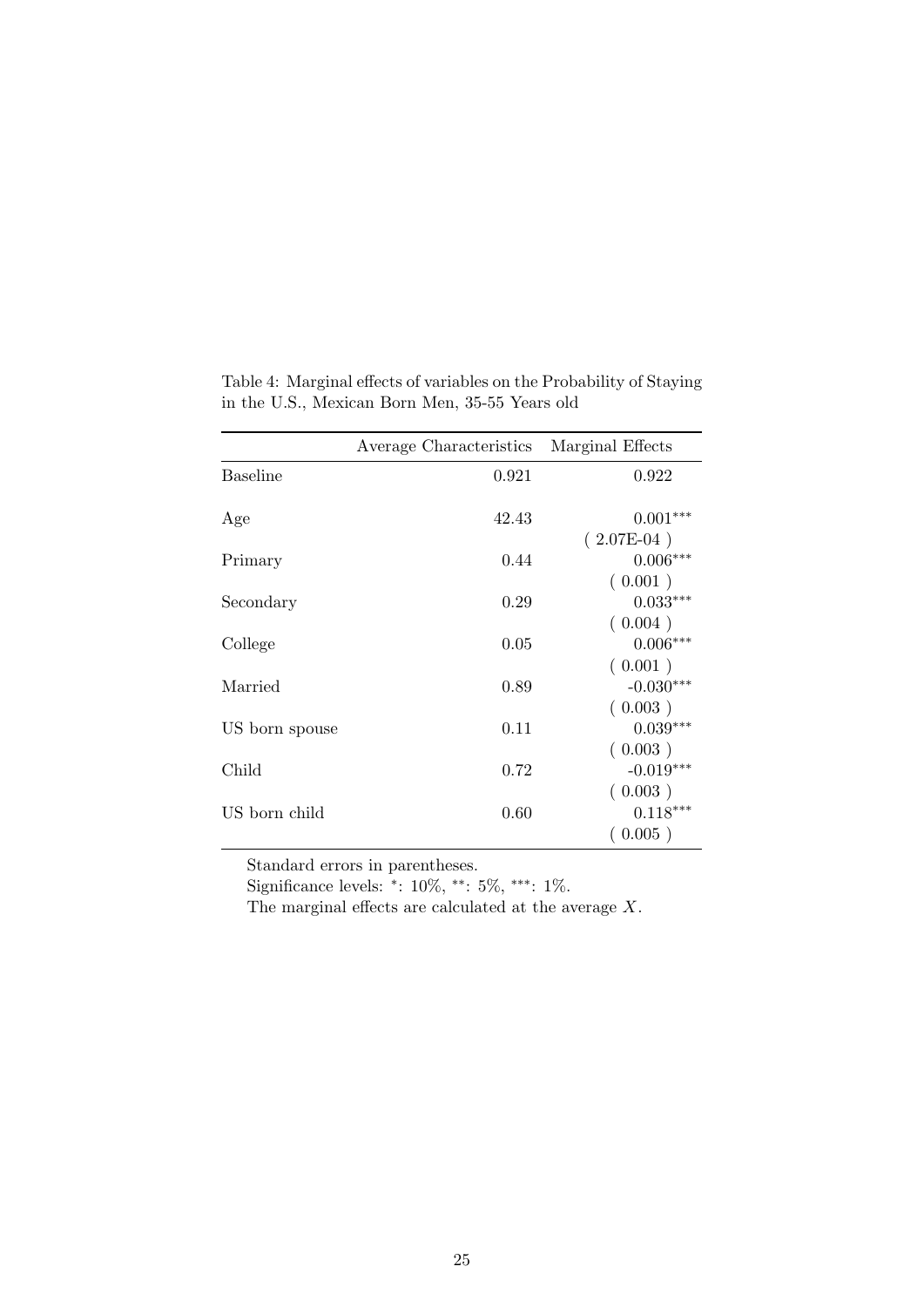|                     | (1)            | (2)             | (3)        | (4)        |
|---------------------|----------------|-----------------|------------|------------|
| Constant            | $1.672***$     | $1.538^{***}\,$ | $1.764***$ | $1.675***$ |
|                     | (0.534)        | (0.530)         | (0.510)    | (0.508)    |
| Age                 | $0.027***$     | $0.028***$      | 0.011      | 0.012      |
|                     | (0.007)        | (0.007)         | (0.007)    | (0.007)    |
| Age Sq              | $-3.E-04***$   | $-3.E-04***$    | $-1.E-04*$ | $-2.E-04*$ |
|                     | $(8.E-05)$     | $(8.E-05)$      | $(8.E-05)$ | $(8.E-05)$ |
| Primary Education   | $0.058***$     | $0.057***$      | $0.034***$ | $0.033***$ |
|                     | (0.006)        | (0.006)         | (0.006)    | (0.006)    |
| Secondary Education | $0.177***$     | $0.216***$      | $0.134***$ | $0.161***$ |
|                     | (0.008)        | (0.009)         | (0.008)    | (0.009)    |
| College Education   | $0.514***$     | $0.506***$      | $0.454***$ | $0.450***$ |
|                     | (0.011)        | (0.011)         | (0.011)    | (0.011)    |
| Married             | $0.084***$     | $0.071***$      | $0.076***$ | $0.068***$ |
|                     | (0.009)        | (0.009)         | (0.009)    | (0.009)    |
| Child               | $0.097***$     | $0.102***$      | $0.084***$ | $0.087***$ |
|                     | (0.008)        | (0.008)         | (0.008)    | (0.008)    |
| Spouse U.S. born    |                | $0.099***$      |            | $0.067***$ |
|                     |                | (0.011)         |            | (0.010)    |
| 5-10 Years in U.S.  |                |                 | 0.012      | 0.011      |
|                     |                |                 | (0.010)    | (0.010)    |
| 10-20 Years in U.S. |                |                 | $0.101***$ | $0.100***$ |
|                     |                |                 | (0.008)    | (0.008)    |
| 20-30 Years in U.S. |                |                 | $0.198***$ | $0.195***$ |
|                     |                |                 | (0.008)    | (0.008)    |
| 30-40 Years in U.S. |                |                 | $0.281***$ | $0.276***$ |
|                     |                |                 | (0.011)    | (0.011)    |
| $>40$ Years in U.S. |                |                 | $0.351***$ | $0.340***$ |
|                     |                |                 | (0.017)    | (0.017)    |
| Industry indicators | N <sub>o</sub> | N <sub>o</sub>  | Yes        | Yes        |
| Regional indicators | N <sub>o</sub> | N <sub>o</sub>  | Yes        | Yes        |
| N                   | 62,071         | 62,071          | 62,071     | 62,071     |

<span id="page-25-0"></span>Table 5: Wage Equation Estimates, Mexican Born Men working for wages, 35-55 Years old.

Standard errors in parentheses

Significance levels: <sup>∗</sup> : 10%, ∗∗: 5%, ∗∗∗: 1%.

The industry and regional indicators used in column (3) and (4) are the variables presented in the descriptive statistics.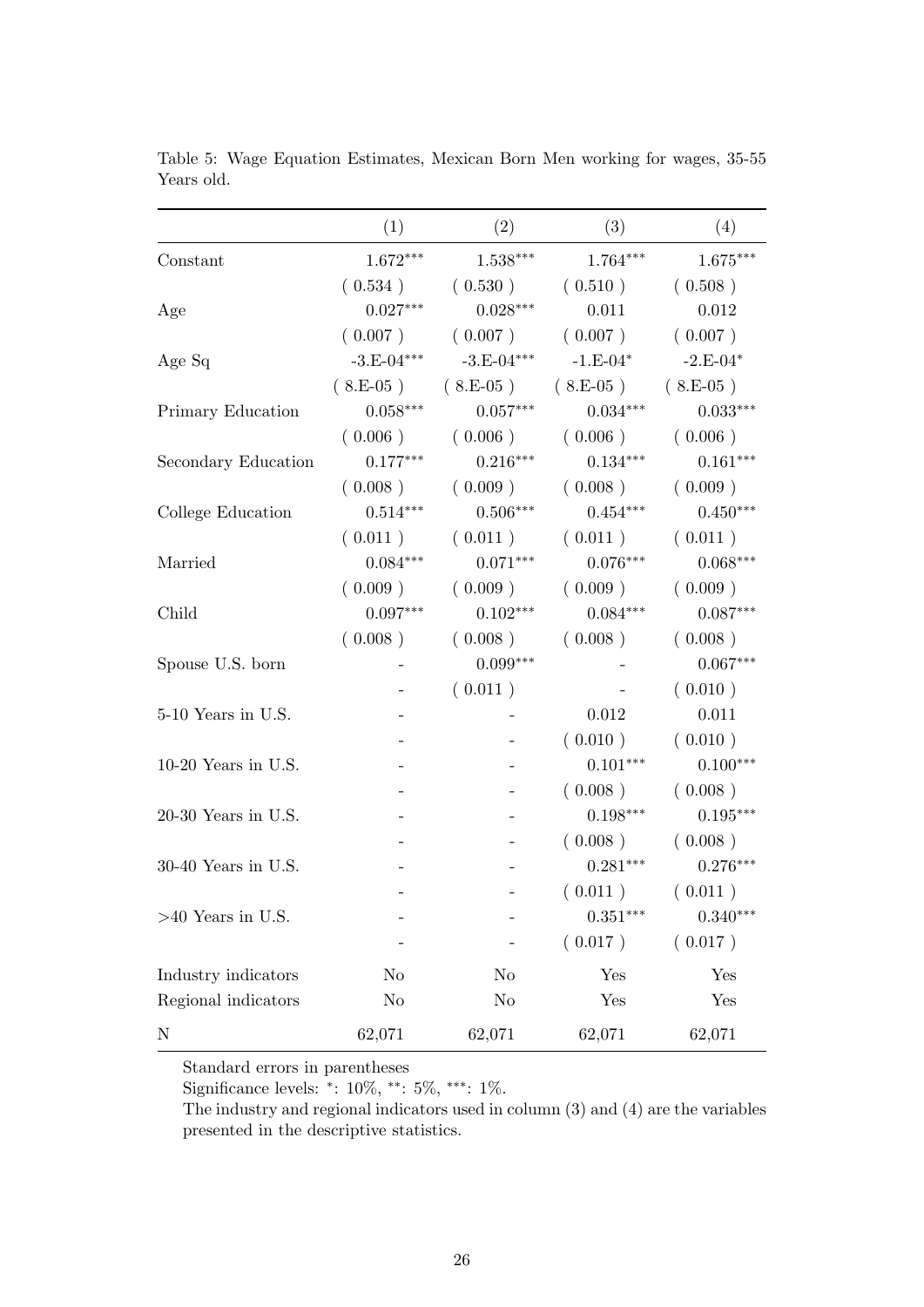|                     | (1)            | (2)          | (3)                              | (4)          |
|---------------------|----------------|--------------|----------------------------------|--------------|
| Constant            | $1.914***$     | $1.811***$   | $1.761***$                       | $1.657***$   |
|                     | (0.030)        | (0.030)      | (0.030)                          | (0.030)      |
| Age                 | $0.010***$     | $0.015***$   | $0.008***$                       | $0.013***$   |
|                     | (0.001)        | (0.001)      | (0.001)                          | (0.001)      |
| Age Sq              | $-2.E-05$      | $-9.E-05***$ | $-1.E-06$                        | $-7.E-05***$ |
|                     |                |              | $(1.E-05)$ $(1.E-05)$ $(1.E-05)$ | $(1.E-05)$   |
| Primary Education   | $0.066***$     | $0.054***$   | $0.061***$                       | $0.050***$   |
|                     |                |              | $(0.008)$ $(0.008)$ $(0.008)$    | (0.008)      |
| Secondary Education | $0.339***$     | $0.324***$   | $0.307***$                       | $0.293***$   |
|                     | (0.008)        | (0.008)      | (0.008)                          | (0.008)      |
| College Education   | $0.794***$     | $0.777***$   | $0.762***$                       | $0.745***$   |
|                     | (0.008)        | (0.008)      | (0.008)                          | (0.008)      |
| Married             | $0.156***$     | $0.101***$   | $0.153***$                       | $0.099***$   |
|                     | (0.002)        | (0.002)      | (0.002)                          | (0.002)      |
| Child               | $0.106***$     | $0.072***$   | $0.100***$                       | $0.067***$   |
|                     | (0.001)        | (0.001)      | (0.001)                          | (0.001)      |
| Spouse US           |                | $0.110***$   |                                  | $0.108***$   |
|                     |                | (0.001)      |                                  | (0.001)      |
| Industry indicators | N <sub>o</sub> | No           | Yes                              | Yes          |
| Regional indicators | N <sub>o</sub> | No           | Yes                              | Yes          |
| N                   | 71,484         | 71,484       | 71,484                           | 71,484       |

<span id="page-26-0"></span>Table 6: Wage Equation Estimates, Native Born Men working for wages, 35-55 Years old.

Standard errors in parentheses

Significance levels: <sup>∗</sup> : 10%, ∗∗: 5%, ∗∗∗: 1%.

The industry and regional indicators used in column (3) and (4) are the variables presented in the descriptive statistics.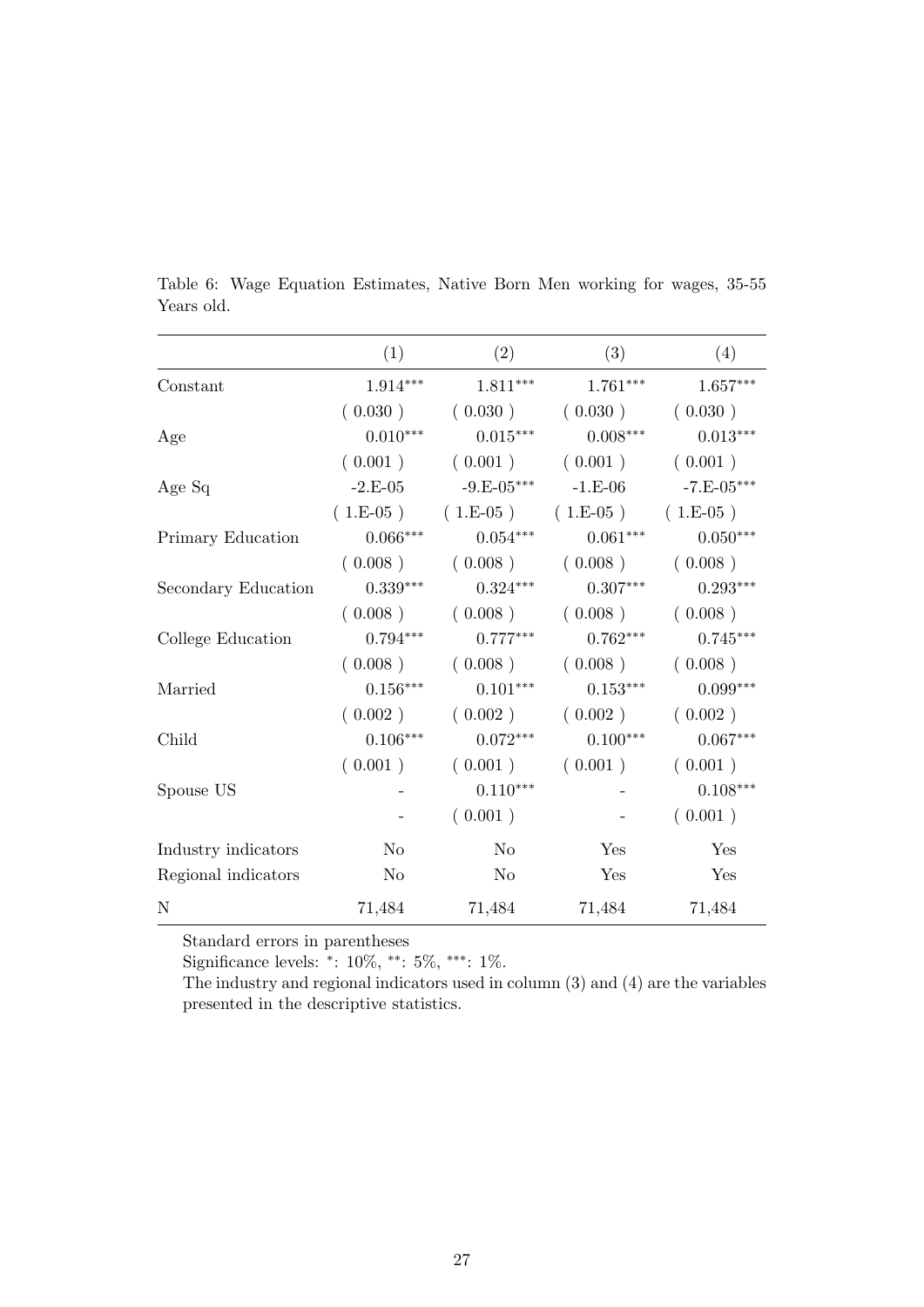| Decile           | Actual   | Counterfactual | Log Difference             | <b>Natives</b> |  |  |  |
|------------------|----------|----------------|----------------------------|----------------|--|--|--|
|                  |          |                | Observables                |                |  |  |  |
| $\mathbf{1}$     | 2.332    | 2.332          | 0.000                      | 2.638          |  |  |  |
| $\boldsymbol{2}$ | 2.391    | 2.389          | $-0.002$                   | 2.753          |  |  |  |
| 3                | 2.426    | 2.421          | $-0.005$                   | 2.842          |  |  |  |
| 4                | 2.437    | 2.436          | $-0.001$                   | 2.873          |  |  |  |
| $\overline{5}$   | 2.468    | 2.462          | $-0.006$                   | 2.899          |  |  |  |
| 6                | 2.491    | 2.488          | $-0.003$                   | 2.924          |  |  |  |
| 7                | 2.541    | 2.532          | $-0.009$                   | 2.981          |  |  |  |
| 8                | 2.608    | 2.601          | $-0.007$                   | 3.302          |  |  |  |
| 9                | 2.652    | 2.652          | 0.000                      | 3.363          |  |  |  |
| Average          | 2.494    | 2.490          | $-0.004$                   | 2.954          |  |  |  |
|                  |          |                | Unobservables              |                |  |  |  |
| $\mathbf{1}$     | $-0.672$ | $-0.693$       | $-0.020$                   | $-0.688$       |  |  |  |
| $\overline{2}$   | $-0.486$ | $-0.475$       | 0.012                      | $-0.434$       |  |  |  |
| $\boldsymbol{3}$ | $-0.333$ | $-0.289$       | 0.044                      | $-0.265$       |  |  |  |
| 4                | $-0.197$ | $-0.138$       | 0.058                      | $-0.126$       |  |  |  |
| $\overline{5}$   | $-0.070$ | 0.003          | 0.073                      | 0.003          |  |  |  |
| 6                | 0.065    | 0.129          | 0.064                      | 0.127          |  |  |  |
| 7                | 0.211    | 0.271          | 0.060                      | 0.258          |  |  |  |
| 8                | 0.393    | 0.428          | 0.036                      | 0.410          |  |  |  |
| 9                | 0.660    | 0.656          | $-0.004$                   | 0.644          |  |  |  |
| Average          | $-0.021$ | 0.000          | 0.021                      | 0.000          |  |  |  |
|                  | Log-Wage |                |                            |                |  |  |  |
| $\mathbf 1$      | 1.660    | 1.639          | $-0.020$                   | 1.951          |  |  |  |
| $\boldsymbol{2}$ | 1.905    | 1.915          | 0.010                      | 2.319          |  |  |  |
| $\boldsymbol{3}$ | 2.093    | 2.132          | 0.039                      | 2.577          |  |  |  |
| $\overline{4}$   | 2.240    | 2.298          | 0.057                      | 2.748          |  |  |  |
| 5                | 2.398    | 2.465          | 0.067                      | 2.902          |  |  |  |
| 6                | 2.556    | 2.617          | 0.061                      | 3.051          |  |  |  |
| 7                | 2.752    | 2.803          | 0.051                      | 3.239          |  |  |  |
| 8                | 3.001    | 3.029          | $0.028\,$                  | 3.713          |  |  |  |
| $\boldsymbol{9}$ | 3.312    | 3.308          | $-0.004$                   | 4.006          |  |  |  |
| Average          | 2.473    | 2.490          | 0.017                      | 2.954          |  |  |  |
|                  |          |                | <b>Inequality Measures</b> |                |  |  |  |
| $10-90$ Wage     | 1.652    | 1.669          | 0.017                      | 2.056          |  |  |  |
| 10-50 Wage       | 0.738    | 0.826          | 0.087                      | 0.826          |  |  |  |
| 50-90 Wage       | 0.914    | 0.843          | $-0.071$                   | 0.843          |  |  |  |
| Ν                | 62,071   | 62,071         |                            | 71,484         |  |  |  |

<span id="page-27-0"></span>Table 7: Deciles of  $\hat{Y}_i$  and  $\hat{u}_i$  and  $Y_i$ , Parsimonious Model, Native Born and Foreign Born Men 35-55 Years Old.

The first column (Actual) shows  $\hat{Y}$  and  $\hat{u}$  for the observed sample. The second column (Counterfactual) shows  $\hat{Y}$  and  $\hat{u}$  if all returnees had stayed. Therefore, the observable characteristics of the sample correspond to the observables for both stayers and returnees. The unobservables correspond to the predicted  $u^*$ .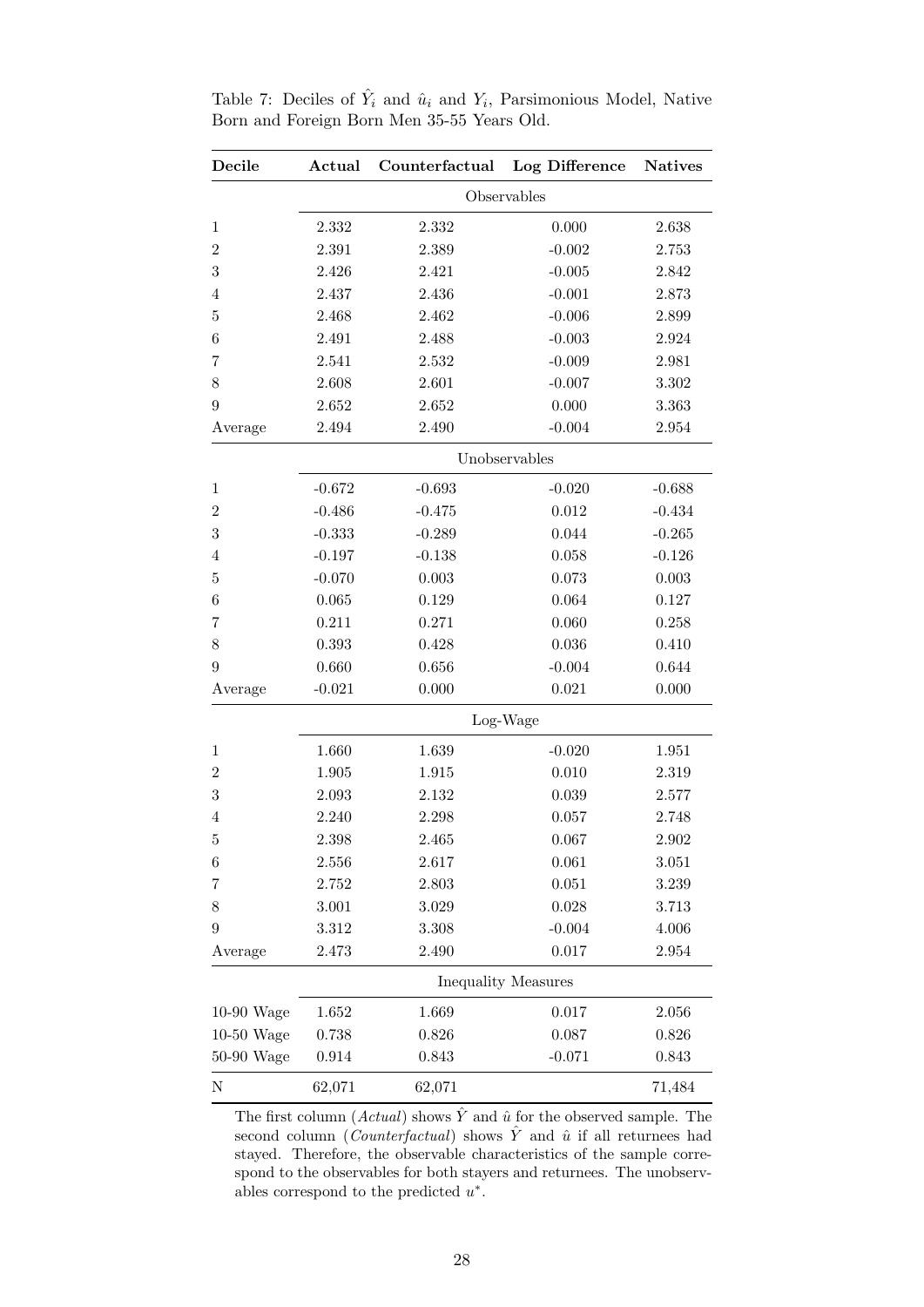| Decile          | Act.     | Counterfact.      | Log Diff | Act.     | Counterfact.               | Log Diff | Act.     | Counterfact.      | Log Diff |
|-----------------|----------|-------------------|----------|----------|----------------------------|----------|----------|-------------------|----------|
|                 |          | Primary Education |          |          | Secondary Education        |          |          | College Education |          |
|                 |          |                   |          |          | Observables                |          |          |                   |          |
| $\,1$           | 2.324    | 2.324             | 0.000    | 2.474    | 2.474                      | 0.000    | 2.763    | 2.763             | 0.000    |
| $\overline{2}$  | 2.375    | 2.375             | 0.000    | 2.519    | 2.519                      | 0.000    | 2.814    | 2.814             | 0.000    |
| 3               | 2.417    | 2.417             | 0.000    | 2.576    | 2.576                      | 0.000    | 2.866    | 2.866             | 0.000    |
| $\overline{4}$  | 2.434    | 2.434             | 0.000    | 2.585    | 2.585                      | 0.000    | 2.883    | 2.883             | 0.000    |
| 5               | 2.449    | 2.449             | 0.000    | 2.608    | 2.608                      | 0.000    | 2.904    | 2.898             | $-0.007$ |
| $6\phantom{1}6$ | 2.462    | 2.462             | 0.000    | 2.621    | 2.621                      | 0.000    | 2.921    | 2.916             | $-0.005$ |
| 7               | 2.477    | 2.477             | 0.000    | 2.640    | 2.640                      | 0.000    | 2.935    | 2.933             | $-0.002$ |
| 8               | 2.490    | 2.488             | $-0.002$ | 2.651    | 2.651                      | 0.000    | 2.942    | 2.942             | 0.000    |
| 9               | 2.494    | 2.494             | 0.000    | 2.692    | 2.692                      | 0.000    | 3.010    | 3.004             | $-0.006$ |
| Average         | 2.434    | 2.433             | $-0.001$ | 2.594    | 2.593                      | $-0.001$ | 2.890    | 2.887             | $-0.003$ |
|                 |          |                   |          |          | Unobservables              |          |          |                   |          |
| $\mathbf{1}$    | $-0.655$ | $-0.693$          | $-0.038$ | $-0.698$ | $-0.693$                   | 0.006    | $-0.890$ | $-0.693$          | 0.197    |
| $\overline{2}$  | $-0.479$ | $-0.475$          | 0.005    | $-0.486$ | $-0.475$                   | 0.011    | $-0.618$ | $-0.475$          | 0.143    |
| $\sqrt{3}$      | $-0.335$ | $-0.289$          | 0.046    | $-0.308$ | $-0.289$                   | 0.019    | $-0.410$ | $-0.289$          | 0.122    |
| $\overline{4}$  | $-0.204$ | $-0.138$          | 0.066    | $-0.166$ | $-0.138$                   | 0.028    | $-0.206$ | $-0.138$          | 0.068    |
| $\bf 5$         | $-0.083$ | 0.003             | 0.085    | $-0.029$ | 0.003                      | 0.032    | $-0.036$ | 0.003             | 0.039    |
| $\,6$           | 0.048    | 0.129             | 0.081    | 0.102    | 0.129                      | 0.027    | 0.140    | 0.129             | $-0.011$ |
| $\overline{7}$  | 0.189    | 0.271             | 0.082    | 0.254    | 0.271                      | 0.017    | 0.308    | 0.271             | $-0.037$ |
| 8               | 0.367    | 0.428             | 0.062    | 0.425    | 0.428                      | 0.003    | 0.510    | 0.428             | $-0.081$ |
| 9               | 0.642    | 0.656             | 0.014    | 0.662    | 0.656                      | $-0.005$ | 0.798    | 0.656             | $-0.142$ |
| Average         | $-0.025$ | 0.000             | 0.025    | $-0.011$ | 0.000                      | 0.011    | $-0.027$ | 0.000             | 0.027    |
|                 |          |                   |          |          | Log-Wage                   |          |          |                   |          |
| $\,1$           | 1.669    | 1.631             | $-0.038$ | 1.775    | 1.781                      | 0.006    | 1.874    | 2.071             | 0.197    |
| $\sqrt{2}$      | 1.896    | 1.900             | 0.005    | 2.033    | 2.044                      | 0.011    | 2.196    | 2.339             | 0.143    |
| 3               | 2.082    | 2.128             | 0.046    | 2.268    | 2.287                      | 0.019    | 2.455    | 2.577             | 0.122    |
| 4               | 2.230    | 2.296             | 0.066    | 2.419    | 2.447                      | 0.028    | 2.677    | 2.745             | 0.068    |
| $\bf 5$         | 2.367    | 2.452             | 0.085    | 2.579    | 2.611                      | 0.032    | 2.868    | 2.901             | 0.033    |
| $\,6$           | 2.510    | 2.591             | 0.081    | 2.723    | 2.750                      | 0.027    | 3.061    | 3.045             | $-0.016$ |
| $\overline{7}$  | 2.666    | 2.748             | 0.082    | 2.894    | 2.911                      | 0.017    | 3.243    | 3.204             | $-0.039$ |
| 8               | 2.857    | 2.916             | 0.059    | 3.076    | 3.079                      | 0.003    | 3.452    | 3.370             | $-0.081$ |
| 9               | 3.136    | 3.150             | 0.014    | 3.354    | 3.349                      | $-0.005$ | 3.808    | 3.660             | $-0.148$ |
| Average         | 2.410    | 2.433             | 0.023    | 2.583    | 2.593                      | 0.010    | 2.863    | 2.887             | 0.024    |
|                 |          |                   |          |          | <b>Inequality Measures</b> |          |          |                   |          |
| $10-90$ Wage    | 1.468    | 1.519             | 0.051    | 1.579    | 1.568                      | $-0.011$ | 1.934    | 1.589             | $-0.345$ |
| $10-50$ Wage    | 0.698    | 0.821             | 0.123    | 0.804    | 0.830                      | 0.026    | 0.994    | 0.830             | $-0.164$ |
| $50-90$ Wage    | 0.770    | 0.698             | $-0.072$ | 0.775    | 0.738                      | $-0.038$ | 0.940    | 0.759             | $-0.181$ |
| Ν               | 27,403   | 27,403            |          | 18,811   | 18,811                     |          | 3,001    | 3,001             |          |

<span id="page-28-0"></span>Table 8: Deciles of  $\hat{Y}_i$  and  $\hat{u}_i$  and  $Y_i$ , Parsimonious Model, Mexican Born Men 35-55 Years Old.

Act. shows  $\hat{Y}$  and  $\hat{u}$  for the observed sample. Counterfact. shows  $\hat{Y}$  and  $\hat{u}$  if all returnees had stayed. Therefore, the observable characteristics of the sample correspond to the observables for both stayers and returnees. The unobservables correspond to the predicted  $u^*$ .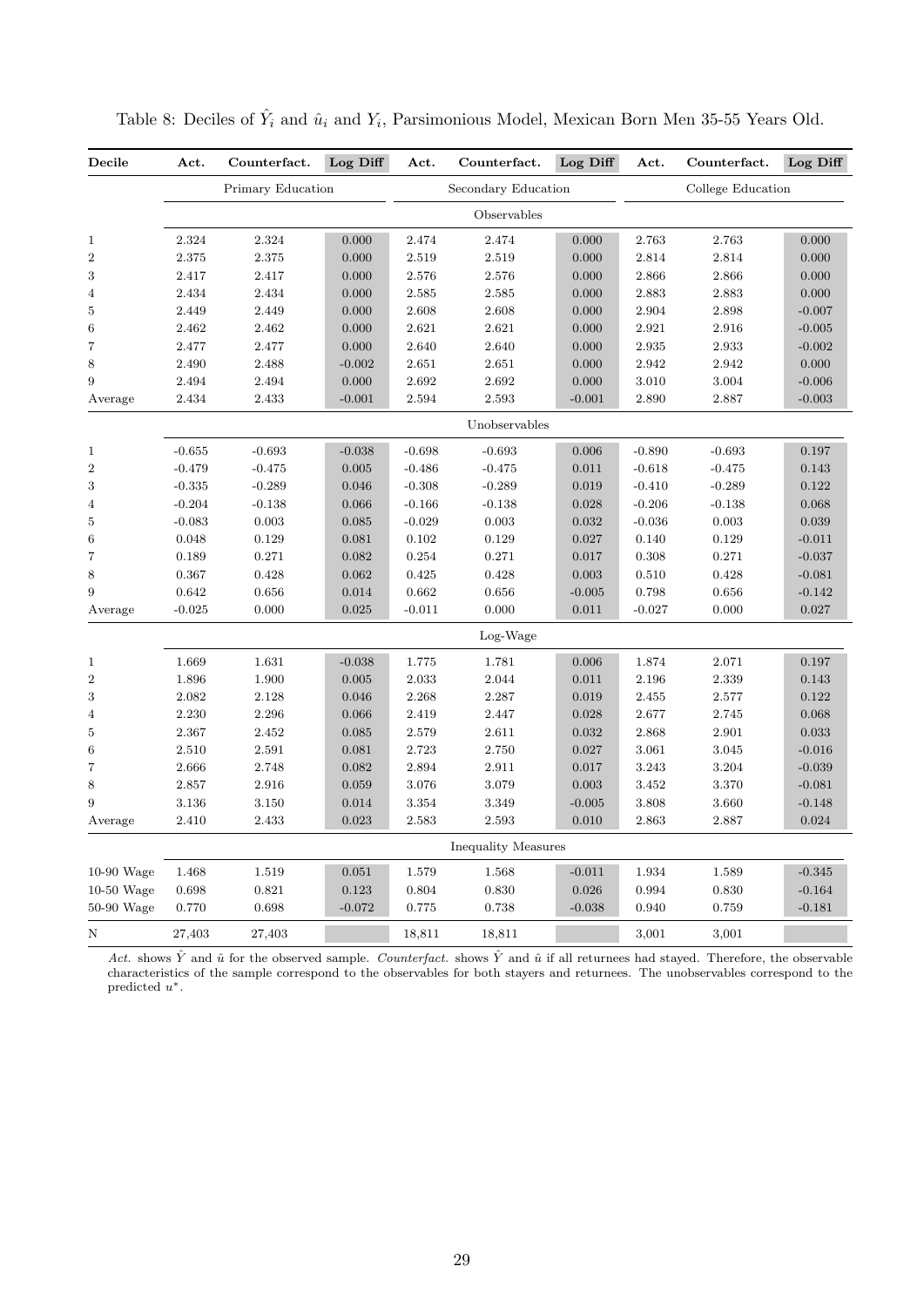| Decile           | Primary Education | Secondary Education | College Education |  |  |  |  |
|------------------|-------------------|---------------------|-------------------|--|--|--|--|
|                  |                   | Observables         |                   |  |  |  |  |
| $\mathbf{1}$     | 2.390             | 2.673               | 3.130             |  |  |  |  |
| $\overline{2}$   | 2.455             | 2.755               | 3.234             |  |  |  |  |
| $\sqrt{3}$       | 2.513             | 2.806               | 3.301             |  |  |  |  |
| $\overline{4}$   | 2.559             | 2.856               | 3.319             |  |  |  |  |
| 5                | 2.591             | 2.873               | 3.338             |  |  |  |  |
| 6                | 2.605             | 2.888               | 3.355             |  |  |  |  |
| 7                | 2.627             | 2.902               | 3.370             |  |  |  |  |
| 8                | 2.641             | 2.921               | 3.384             |  |  |  |  |
| $\boldsymbol{9}$ | 2.670             | $\;\:2.945$         | 3.413             |  |  |  |  |
|                  |                   | Unobservables       |                   |  |  |  |  |
| $\mathbf{1}$     | $-0.670$          | $-0.662$            | $-0.662$          |  |  |  |  |
| $\overline{2}$   | $-0.445$          | $-0.413$            | $-0.413$          |  |  |  |  |
| $\sqrt{3}$       | $-0.285$          | $-0.251$            | $-0.251$          |  |  |  |  |
| 4                | $-0.142$          | $-0.118$            | $-0.118$          |  |  |  |  |
| $\overline{5}$   | $-0.010$          | $0.007\,$           | 0.007             |  |  |  |  |
| 6                | 0.115             | 0.127               | 0.127             |  |  |  |  |
| 7                | 0.244             | 0.252               | 0.252             |  |  |  |  |
| $8\,$            | 0.403             | 0.399               | 0.399             |  |  |  |  |
| $9\,$            | 0.635             | 0.614               | 0.614             |  |  |  |  |
|                  |                   | Log-Wage            |                   |  |  |  |  |
| $\mathbf{1}$     | 1.720             | 2.011               | 2.468             |  |  |  |  |
| $\overline{2}$   | 2.010             | 2.341               | 2.821             |  |  |  |  |
| 3                | 2.228             | $\phantom{-}2.554$  | 3.050             |  |  |  |  |
| $\overline{4}$   | 2.418             | 2.738               | 3.202             |  |  |  |  |
| $\overline{5}$   | 2.581             | 2.880               | 3.345             |  |  |  |  |
| $\,6\,$          | 2.720             | 3.015               | 3.483             |  |  |  |  |
| 7                | 2.871             | 3.154               | 3.622             |  |  |  |  |
| 8                | 3.044             | $3.320\,$           | 3.783             |  |  |  |  |
| $\boldsymbol{9}$ | 3.305             | 3.559               | 4.026             |  |  |  |  |
|                  |                   | Inequality Measures |                   |  |  |  |  |
| 10-90 Wage       | 1.585             | 1.548               | 1.558             |  |  |  |  |
| 10-50 Wage       | 0.861             | 0.870               | 0.877             |  |  |  |  |
| 50-90 Wage       | 0.724             | 0.678               | 0.681             |  |  |  |  |
| $\mathbf N$      | 4,897             | 45,754              | 20,577            |  |  |  |  |

<span id="page-29-0"></span>Table 9: Deciles of  $\hat{Y}_i$  and  $\hat{u}_i$  and  $Y_i$ , by Education Level, Parsimonious Model, Native-Born Men 35-55 Years Old.

Act. shows  $\hat{Y}$  and  $\hat{u}$  for the observed sample. Counterfact. shows  $\hat{Y}$  and  $\hat{u}$ if all returnees had stayed. Therefore, the observable characteristics of the sample correspond to the observables for both stayers and returnees. The unobservables correspond to the predicted  $u^*$ .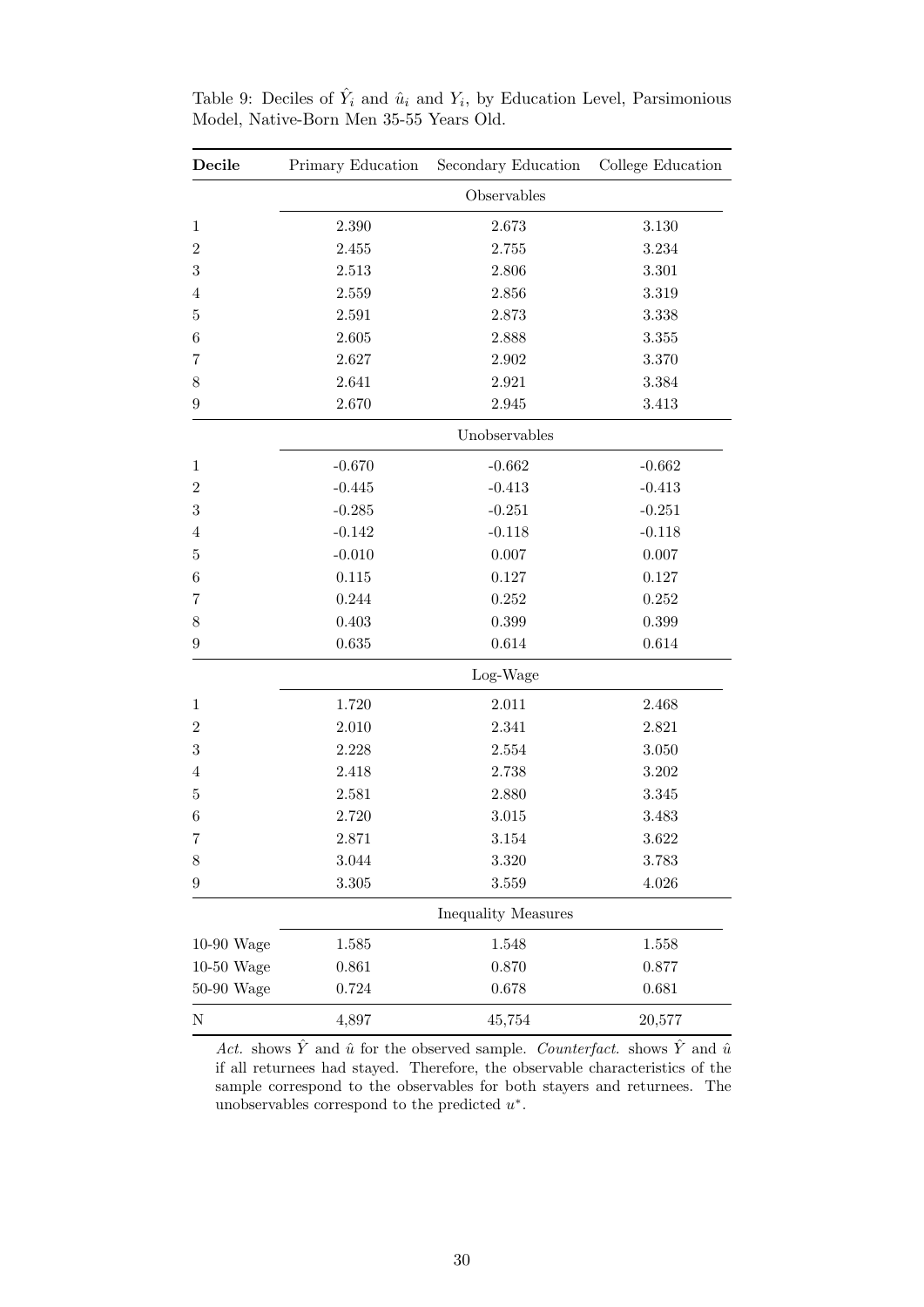|                       | Probit Marginal Effects, $S = 1$ | Wage Equation |
|-----------------------|----------------------------------|---------------|
| Constant              | 0.959                            | $1.823***$    |
|                       |                                  | (0.147)       |
| Age                   | $0.003***$                       | 0.007         |
|                       | $(1.30E-04)$                     | (0.006)       |
| Age Sq                |                                  | 0.000         |
|                       |                                  | (0.000)       |
| Primary Education     | $0.025***$                       | $0.019***$    |
|                       | (0.002)                          | (0.006)       |
| Secondary Education   | $0.057***$                       | $0.139***$    |
|                       | (0.002)                          | (0.007)       |
| College Education     | $0.014***$                       | $0.440***$    |
|                       | (0.002)                          | (0.011)       |
| Married               | $-1.58E-04$                      | $0.064***$    |
|                       | (0.002)                          | (0.008)       |
| Spouse US born        | $0.039***$                       | $0.060***$    |
|                       | (0.002)                          | (0.007)       |
| Child                 | $-0.044***$                      | $0.108***$    |
|                       | (0.001)                          | (0.005)       |
| Child US born         | $0.153***$                       |               |
|                       | (0.003)                          | $(-)$         |
| 5-10 Years in U.S.    |                                  | 0.013         |
|                       |                                  | (0.010)       |
| 10-20 Years in U.S.   |                                  | $0.104***$    |
|                       |                                  | (0.008)       |
| $20-30$ Years in U.S. |                                  | $0.202***$    |
|                       |                                  | (0.008)       |
| 30-40 Years in U.S.   |                                  | $0.284***$    |
|                       |                                  | (0.011)       |
| $>40$ Years in U.S.   |                                  | $0.359***$    |
| Lambda                |                                  | $-0.140***$   |
|                       |                                  | (0.018)       |
| Industry indicators   | N <sub>o</sub>                   | Yes           |
| Regional indicators   | No                               | Yes           |
| $\mathbf N$           | 67381                            | 62071         |

<span id="page-30-0"></span>Table 10: Probit and Wage Equation Estimates, Parametric Model, Men working for wages, 35-55 Years old.

Standard errors in parentheses

Significance levels: <sup>∗</sup> : 10%, ∗∗: 5%, ∗∗∗: 1%.

The industry and regional indicators used in column (3) and (4) are the variables presented in the descriptive statistics.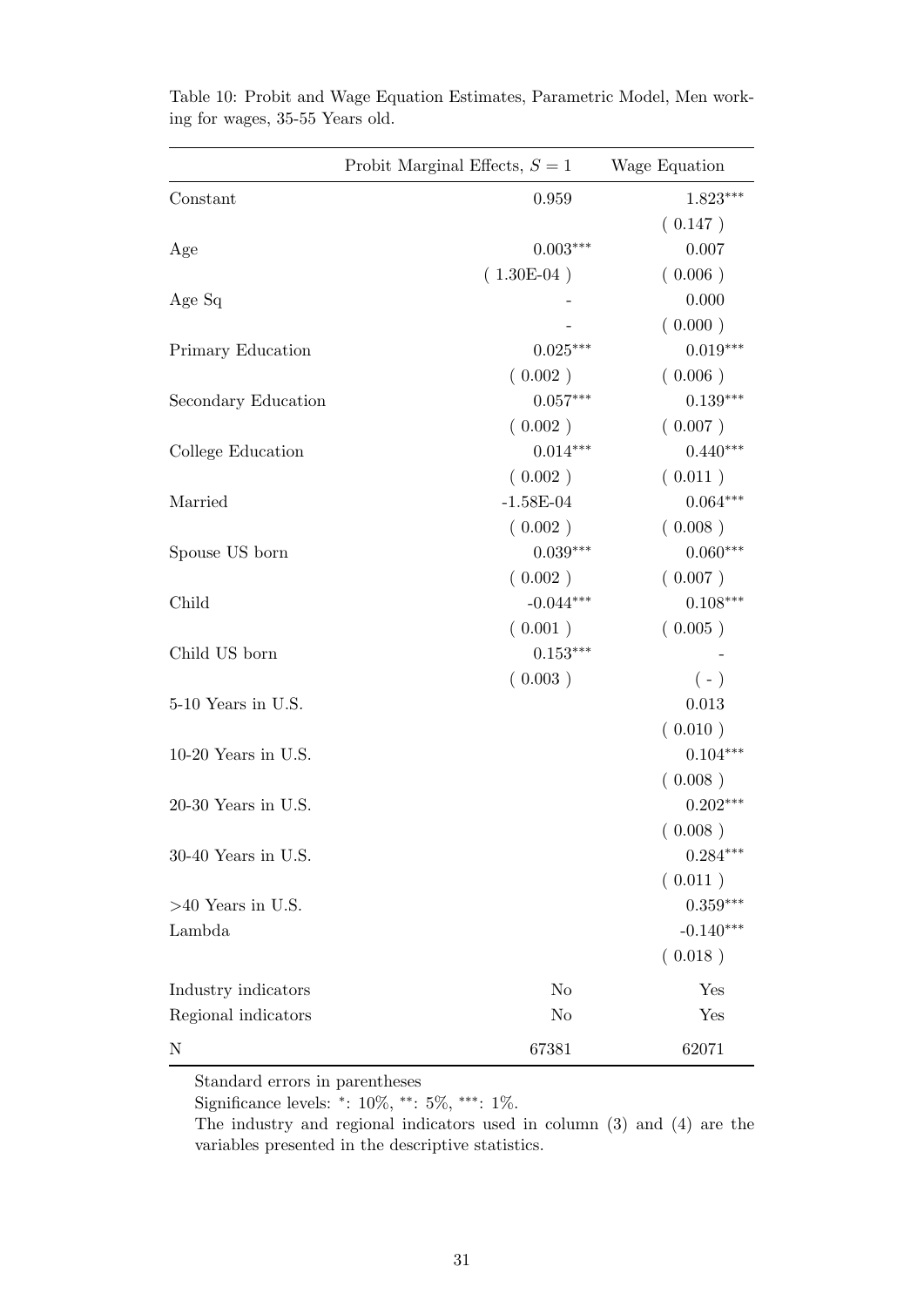<span id="page-31-0"></span>

| Decile           | Act.     | Counterfact.       | Log Diff | Act.     | Counterfact.               | Log Diff | Act.     | Counterfact.  | Log Diff |
|------------------|----------|--------------------|----------|----------|----------------------------|----------|----------|---------------|----------|
|                  |          | Full Specification |          |          | Parametric Model           |          |          | $25-45$ Years |          |
|                  |          |                    |          |          | Observables                |          |          |               |          |
| $\,1$            | 2.214    | 2.209              | $-0.005$ | 2.336    | 2.334                      | $-0.002$ | 2.219    | 2.210         | $-0.009$ |
| $\overline{2}$   | 2.300    | 2.298              | $-0.003$ | 2.428    | 2.428                      | 0.000    | 2.279    | 2.277         | $-0.002$ |
| 3                | 2.363    | 2.362              | $-0.001$ | 2.466    | 2.461                      | $-0.005$ | 2.315    | 2.313         | $-0.002$ |
| 4                | 2.422    | 2.415              | $-0.007$ | 2.475    | 2.475                      | 0.000    | 2.348    | 2.346         | $-0.002$ |
| $\bf 5$          | 2.473    | 2.463              | $-0.010$ | 2.492    | 2.488                      | $-0.004$ | 2.387    | 2.378         | $-0.009$ |
| $\,6$            | 2.518    | 2.508              | $-0.010$ | 2.506    | 2.504                      | $-0.002$ | 2.412    | 2.407         | $-0.005$ |
| 7                | 2.572    | 2.560              | $-0.012$ | 2.560    | 2.517                      | $-0.043$ | 2.443    | 2.433         | $-0.009$ |
| 8                | 2.634    | 2.623              | $-0.011$ | 2.625    | 2.625                      | 0.000    | 2.487    | 2.477         | $-0.010$ |
| 9                | 2.729    | 2.704              | $-0.025$ | 2.656    | 2.656                      | $-0.001$ | 2.551    | 2.549         | $-0.001$ |
| Average          | 2.473    | 2.464              | $-0.009$ | 2.514    | 2.511                      | $-0.003$ | 2.389    | 2.383         | $-0.006$ |
|                  |          |                    |          |          | Unobservables              |          |          |               |          |
| $\mathbf{1}$     | $-0.617$ | $-0.636$           | $-0.019$ | $-0.689$ | $-0.693$                   | $-0.004$ | $-0.609$ | $-0.638$      | $-0.029$ |
| $\sqrt{2}$       | $-0.431$ | $-0.430$           | 0.000    | $-0.505$ | $-0.476$                   | 0.029    | $-0.434$ | $-0.446$      | $-0.012$ |
| 3                | $-0.288$ | $-0.272$           | 0.016    | $-0.354$ | $-0.298$                   | 0.056    | $-0.293$ | $-0.293$      | 0.000    |
| $\overline{4}$   | $-0.166$ | $-0.134$           | 0.031    | $-0.217$ | $-0.150$                   | 0.067    | $-0.167$ | $-0.158$      | 0.008    |
| 5                | $-0.048$ | $-0.012$           | 0.036    | $-0.089$ | 0.001                      | 0.090    | $-0.046$ | $-0.035$      | 0.011    |
| $\,6$            | 0.073    | 0.116              | 0.043    | 0.044    | 0.120                      | 0.076    | 0.081    | 0.085         | 0.004    |
| 7                | 0.209    | 0.247              | 0.037    | 0.189    | 0.273                      | 0.084    | 0.219    | 0.232         | 0.013    |
| 8                | 0.377    | 0.408              | 0.031    | 0.374    | 0.426                      | 0.052    | 0.389    | 0.386         | $-0.003$ |
| $\boldsymbol{9}$ | 0.638    | 0.612              | $-0.026$ | 0.642    | 0.649                      | 0.006    | 0.657    | 0.651         | $-0.006$ |
| Average          | 0.000    | 0.000              | 0.000    | $-0.041$ | $-0.006$                   | 0.035    | 0.008    | 0.000         | $-0.008$ |
|                  |          |                    |          |          | Log-Wage                   |          |          |               |          |
| $\mathbf{1}$     | 1.597    | 1.573              | $-0.024$ | 1.647    | 1.641                      | $-0.005$ | 1.610    | 1.572         | $-0.038$ |
| $\sqrt{2}$       | 1.870    | 1.867              | $-0.002$ | 1.923    | 1.952                      | 0.029    | 1.845    | 1.831         | $-0.015$ |
| 3                | 2.075    | 2.090              | 0.015    | 2.112    | 2.163                      | 0.051    | 2.022    | 2.020         | $-0.002$ |
| 4                | 2.256    | 2.280              | 0.025    | 2.258    | 2.324                      | 0.067    | 2.182    | 2.188         | 0.006    |
| $\bf 5$          | 2.425    | 2.451              | 0.025    | 2.403    | 2.489                      | 0.086    | 2.341    | 2.343         | 0.001    |
| 6                | 2.591    | 2.624              | 0.033    | 2.550    | 2.624                      | 0.074    | 2.493    | 2.492         | 0.000    |
| $\overline{7}$   | 2.781    | 2.807              | 0.026    | 2.749    | 2.790                      | 0.041    | 2.662    | 2.665         | 0.004    |
| 8                | 3.011    | 3.031              | 0.020    | 2.999    | 3.051                      | 0.052    | 2.876    | 2.863         | $-0.013$ |
| 9                | 3.367    | 3.317              | $-0.051$ | 3.298    | 3.304                      | 0.006    | 3.208    | 3.201         | $-0.007$ |
| Average          | 2.473    | 2.464              | $-0.009$ | 2.473    | 2.505                      | 0.032    | 2.397    | 2.383         | $-0.013$ |
|                  |          |                    |          |          | <b>Inequality Measures</b> |          |          |               |          |
| $10-90$ Wage     | 1.770    | 1.744              | $-0.027$ | 1.652    | 1.663                      | 0.011    | 1.598    | 1.629         | 0.031    |
| $10-50$ Wage     | 0.828    | 0.878              | 0.050    | 0.756    | 0.848                      | 0.091    | 0.732    | 0.771         | 0.039    |
| 50-90 Wage       | 0.942    | 0.866              | $-0.076$ | 0.896    | 0.815                      | $-0.080$ | 0.866    | 0.858         | $-0.008$ |
| $\rm N$          | 62071    | 62071              |          | 62071    | 62071                      |          | 101819   | 101819        |          |

Table 11: Deciles of  $\hat{Y}_i$  and  $\hat{u}_i$  and  $Y_i$ , Various Specifications.

Act. shows  $\hat{Y}$  and  $\hat{u}$  for the observed sample. Counterfact. shows  $\hat{Y}$  and  $\hat{u}$  if all returnees had stayed. Therefore, the observable characteristics of the sample correspond to the observables for both stayers and returnees. The unobservables correspond to the predicted  $u^*$ .

The Full Specification is based on the estimation in Table [5](#page-25-0) column 4.

The Patametric Model is based on a fully parametric specification of the estimator presented in Section 4.

The last columns report the estimation of the same models presented in Table [5,](#page-25-0) column 2, for a sample of 25-45 Mexican Born Men.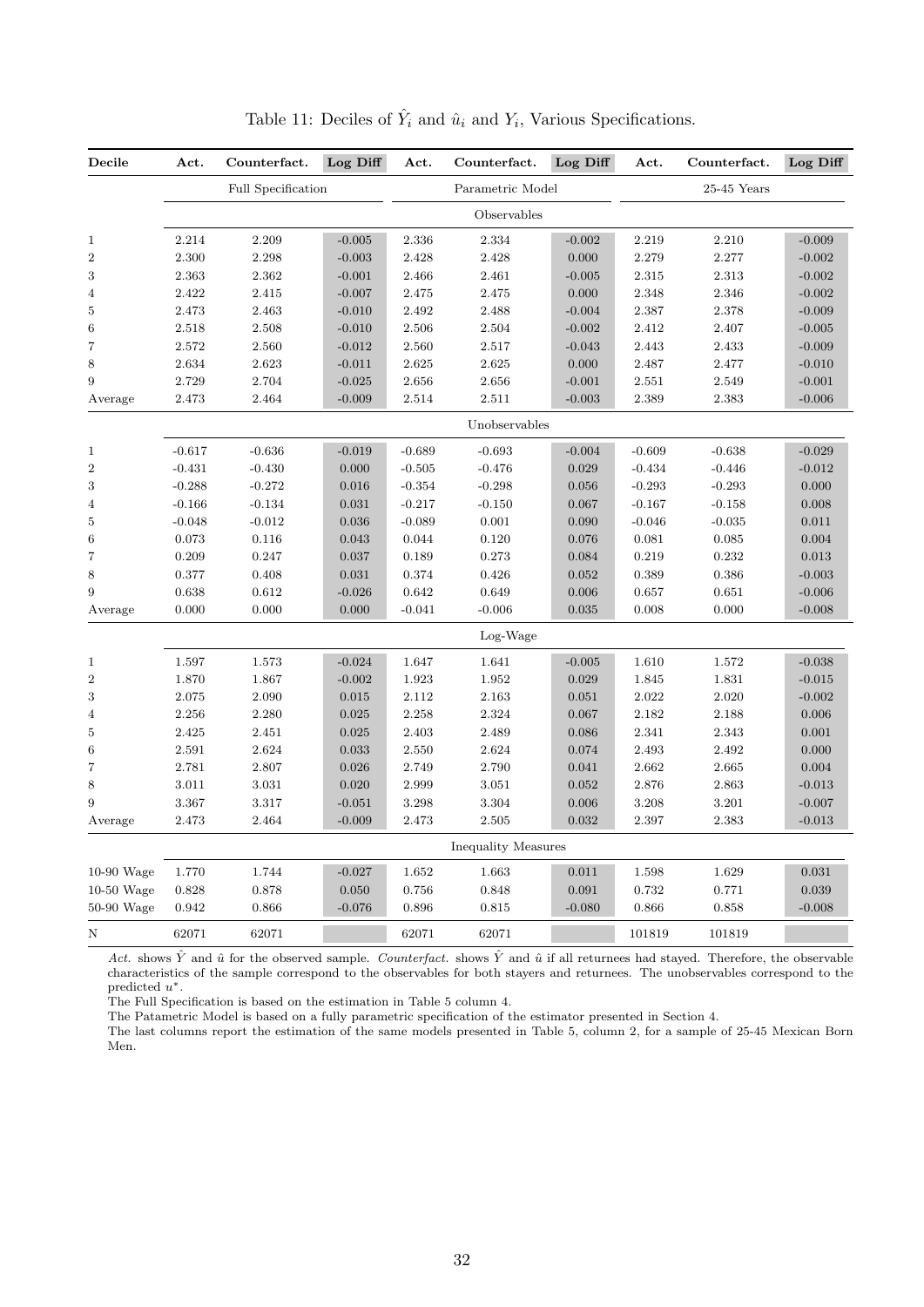<span id="page-32-0"></span>

Figure 1: Intuitive Explanation of the Econometric Technique

1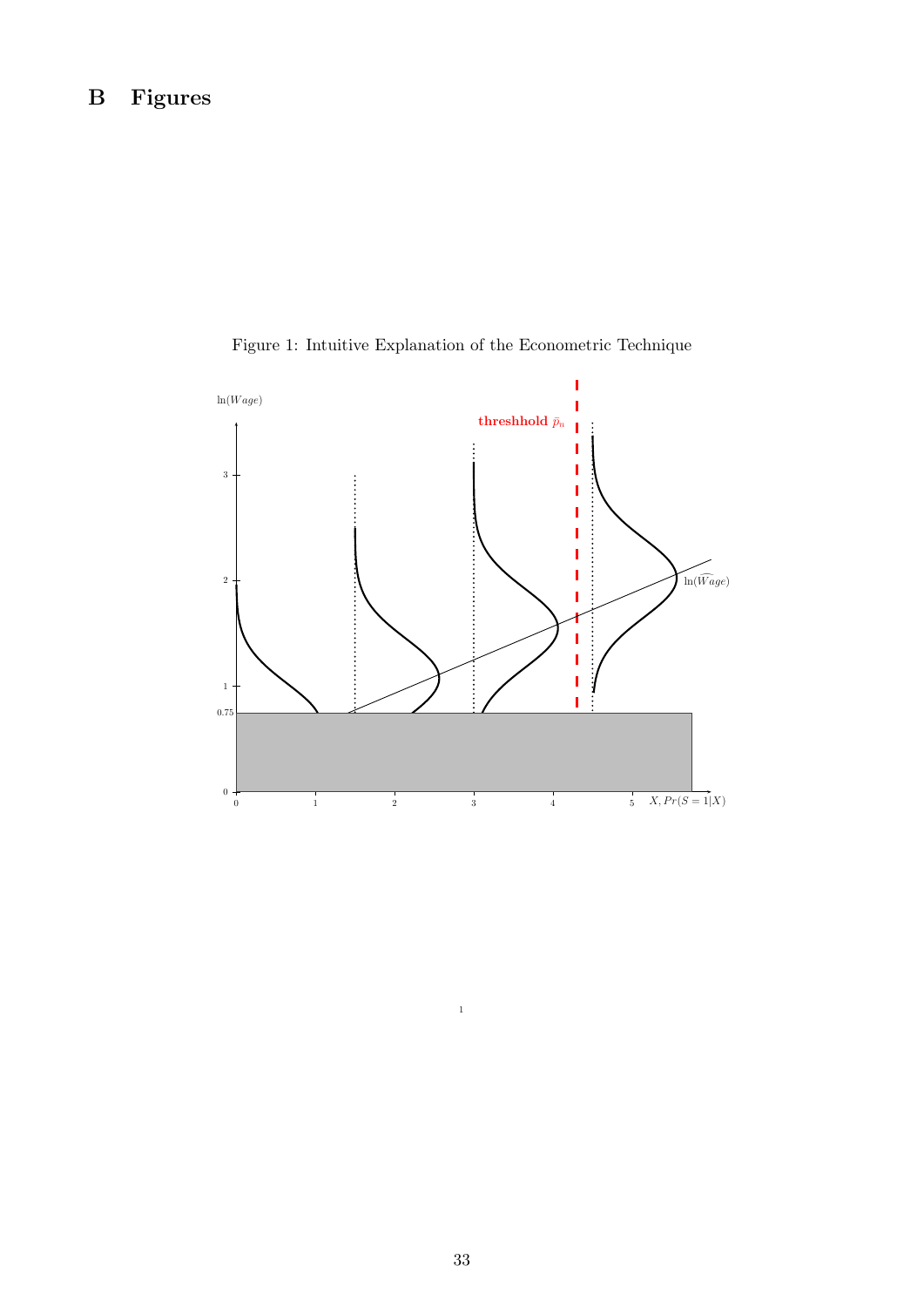

<span id="page-33-0"></span>Figure 2: Counterfactual Distributions under Different Definitions of High Probability Set

Figure 3: Estimated Unconditional (solid line) and Conditional Densities of the error term

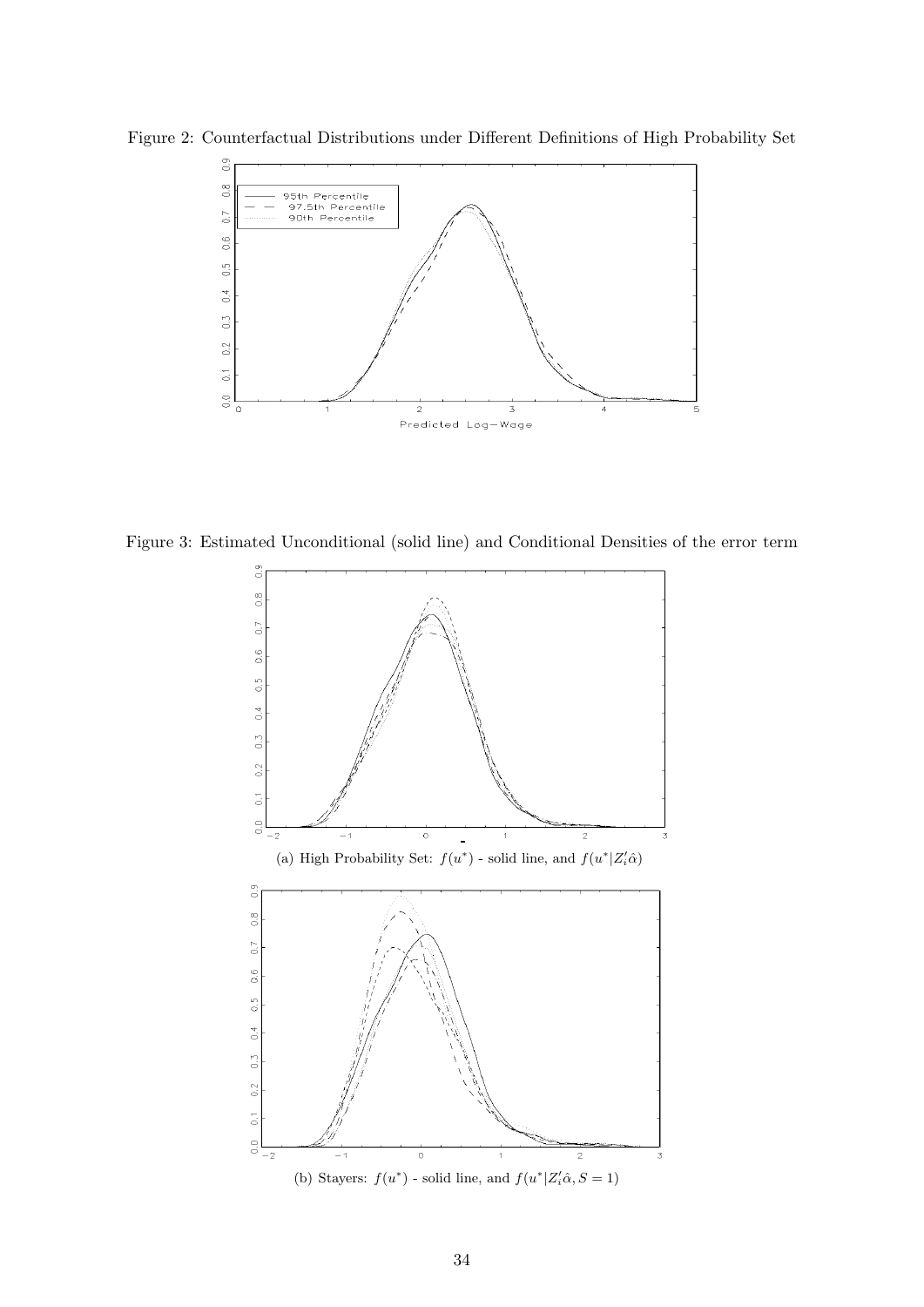<span id="page-34-0"></span>Figure 4: Actual (Solid Line) and Counterfactual (Dashed Line) Log-Wage Distributions, Parsimonious Model, Men, 35-55 Years Old.



<span id="page-34-1"></span>Figure 5: Difference in the Counterfactual and Actual Log-Wage Distributions, Parsimonious Model, Men 35-55 Years Old.

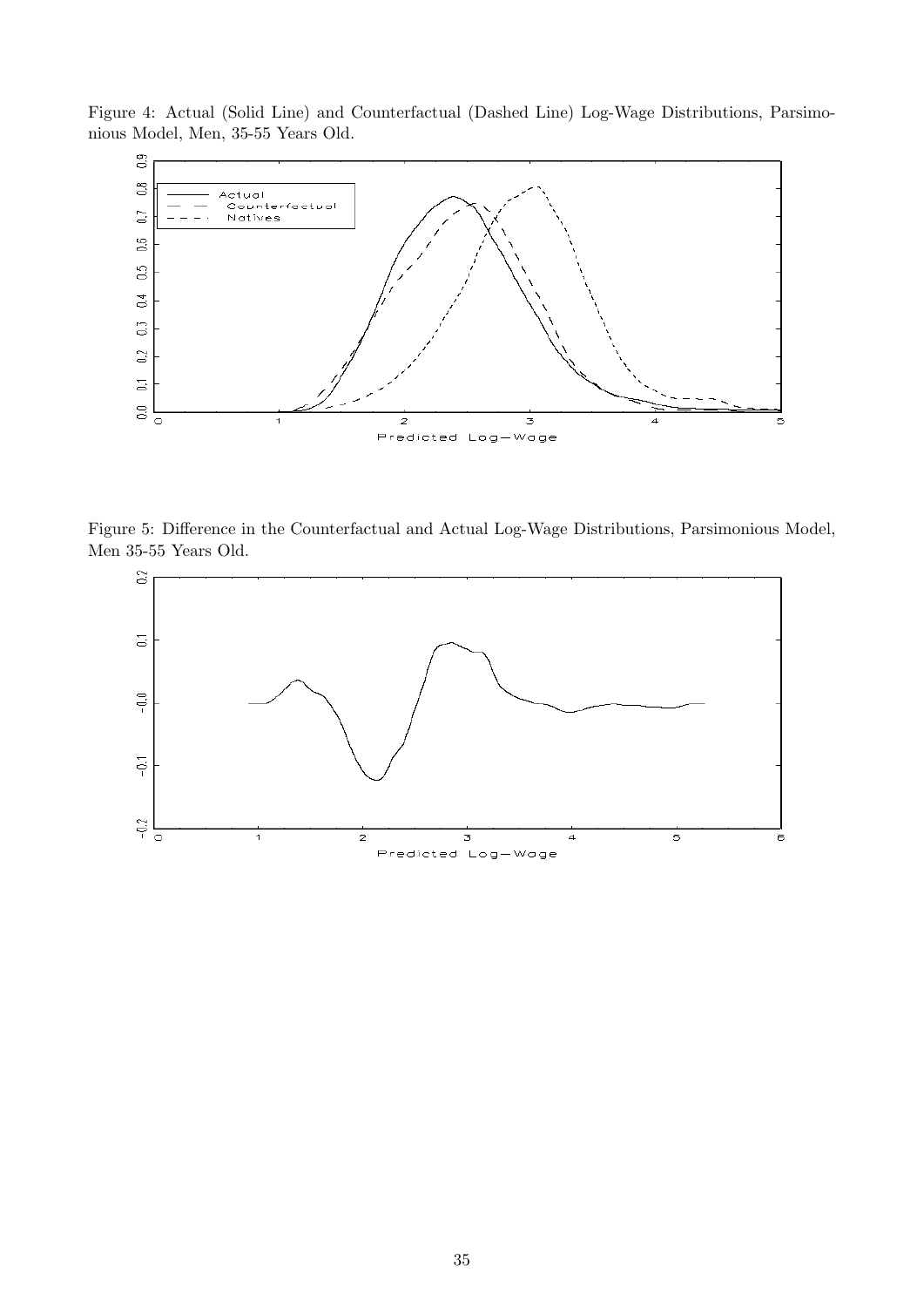<span id="page-35-0"></span>Figure 6: Estimated Actual and Counterfactual Log-Wage Densities for Mexican immigrants with Primary [\(a\),](#page-35-1) Secondary [\(c\),](#page-35-2) and College Education [\(e\),](#page-35-3) Parsimonious Model, Men 35-55 Years Old.

<span id="page-35-3"></span><span id="page-35-2"></span><span id="page-35-1"></span>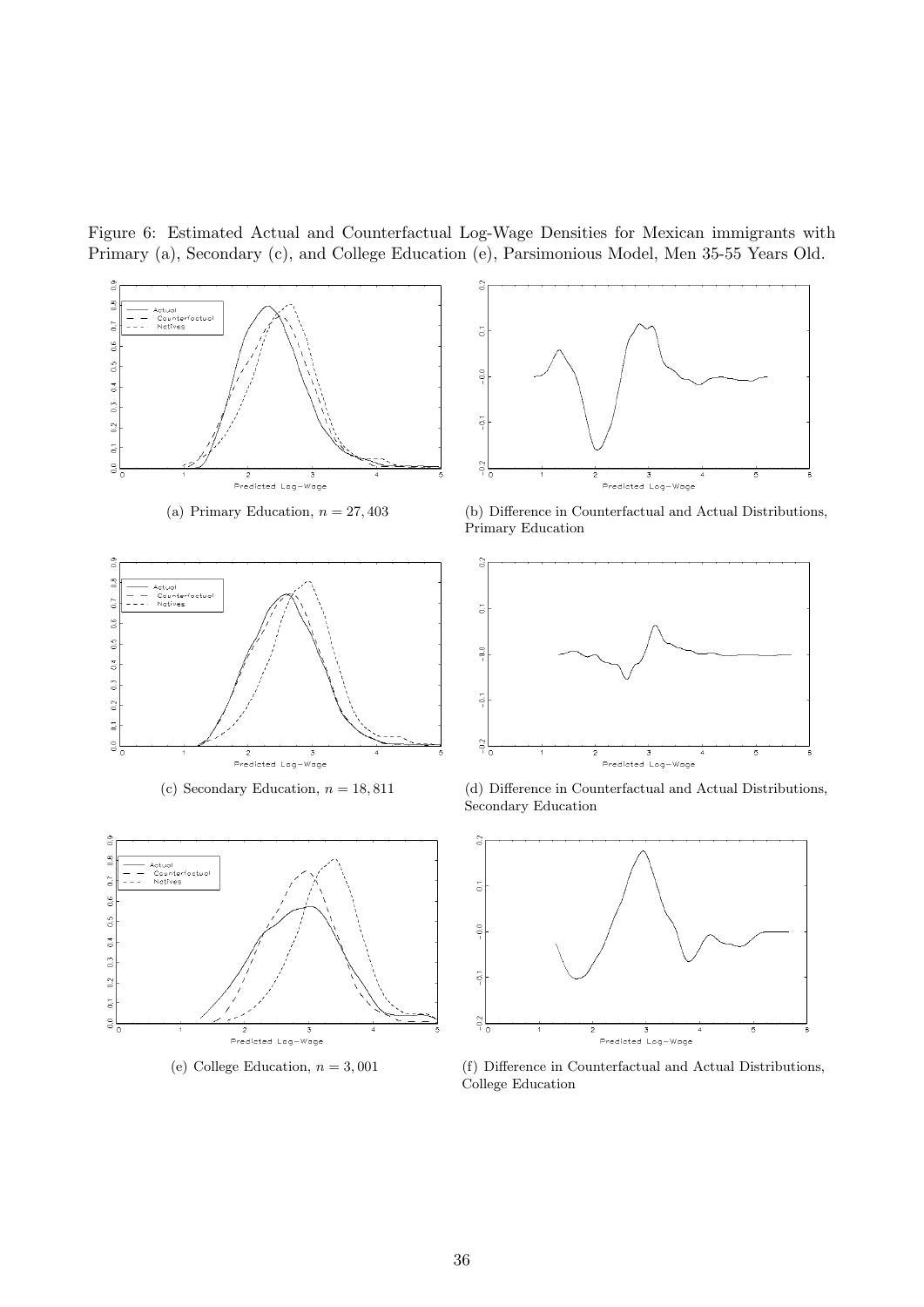<span id="page-36-0"></span>Figure 7: Difference in Counterfactual and Actual Log-Wage Densities for Mexican immigrants with Primary [\(a\)-](#page-36-1)[\(c\),](#page-36-2) Secondary [\(d\)-](#page-36-3)[\(f\),](#page-36-4) and College Education [\(g\)-](#page-36-5)[\(i\),](#page-36-6) Full Model, Parametric Model, Model with Men in Age 25-45.

<span id="page-36-1"></span>







<span id="page-36-2"></span>(c) Age 25-45, Primary Education

<span id="page-36-3"></span>





(d) Full Model, Secondary Education (e) Parametric Model, Secondary Ed-(f) Age 25-45, Secondary Education

<span id="page-36-5"></span>



ucation

(g) Full Model, College Education (h) Parametric Model, College Education

<span id="page-36-4"></span>

<span id="page-36-6"></span>(i) Age 25-45, College Education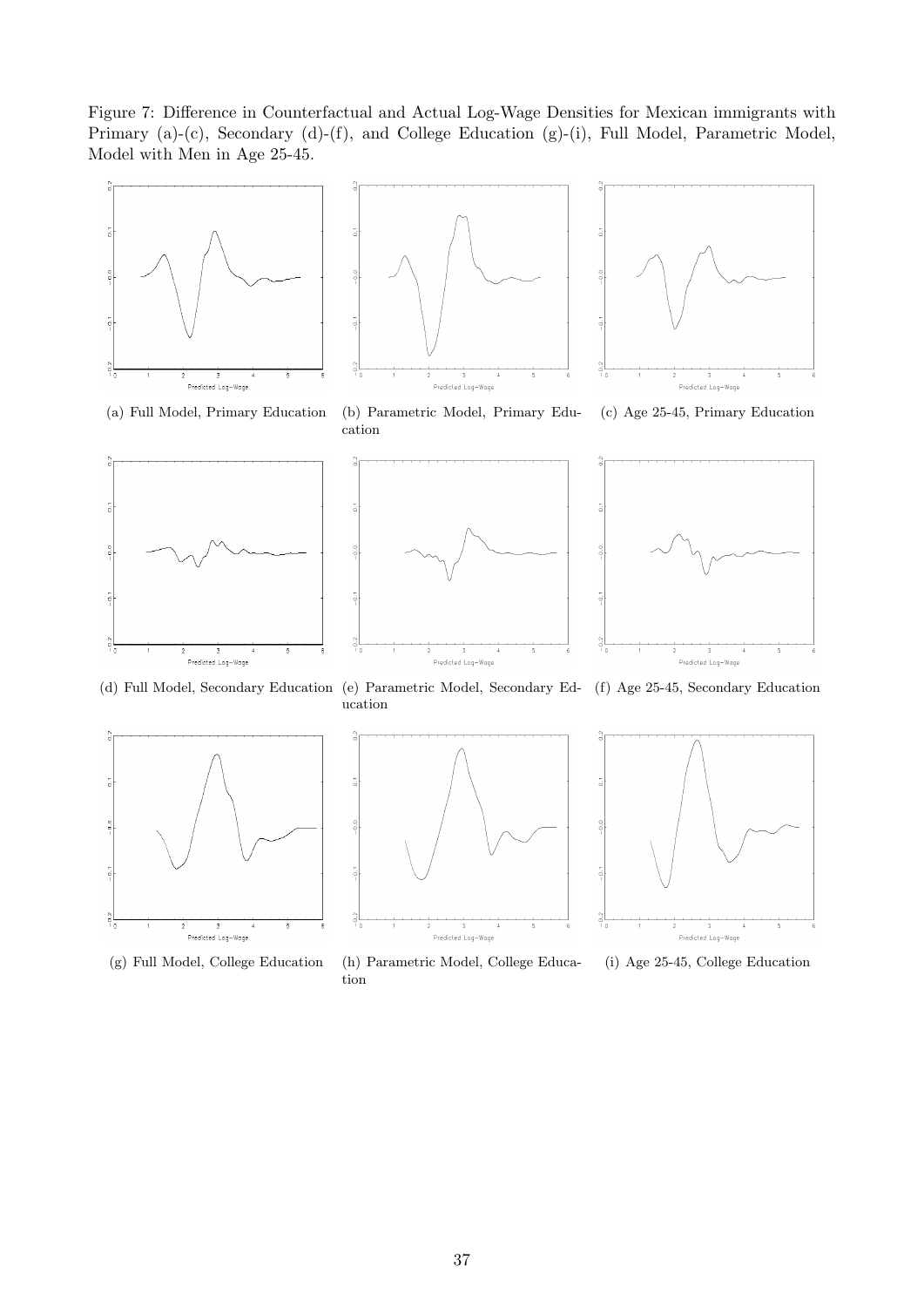## References

- <span id="page-37-3"></span>Ambrosini, J. William and Giovanni Peri, "The Determinants and the Selection of Mexico-US Migrations," March 2011. Working Paper.
- <span id="page-37-9"></span> $\overline{\phantom{a}}$ , Karin Mayr, Giovanni Peri, and Dragos Radu, "The Selection of Migrants and Returnees: Evidence from Romania and Implications," Working Paper 16912, National Bureau of Economic Research 2011.
- <span id="page-37-1"></span>Andrews, Donald W. K. and Marcia M.A. Schafgans, "Semiparametric Estimation of the Intercept of a Sample Selection Model," The Review of Economic Studies, 1998, 65 (3), 497–517.
- <span id="page-37-5"></span>Belot, Michele V.K. and Timothy J. Hatton, "Immigrant Selection in the OECD," Discussion Paper 571, CEPR February 2008.
- <span id="page-37-4"></span>Borjas, G. J., "Self-selection and the Earnings of Immigrants," American Economic Review, September 1987, 77, 531–553.
- <span id="page-37-7"></span> $\Box$ , "Immigrant and Emigrants Earnings: A Longitudinal Study.," *Economic Inquiry*, 1989, 27 (1), 21–37.
- <span id="page-37-12"></span>Borjas, George J., "The Relationship between Wages and Weekly Hours of Work: the Role of Division Bias," The Journal of Human Resources, 1980, 15 (3), 409–423.
- <span id="page-37-6"></span>and Bernt Bratsberg, "Who Leaves? The Outmigration of the Foreign-Born," The Review of Economics and Statistics, February 1996, 78 (1), 165–176.  $\Omega$ Özden et al.
- <span id="page-37-0"></span>Cağlar Özden, Christopher R. Parsons, Maurice Schiff, and Terrie L. Walmsley, "Where on Earth is Everybody? The Evolution of Global Bilateral Migration 1960-2000," The World Bank Economic Review, 2011, 25 (1), 12–56.
- <span id="page-37-11"></span>Chamberlain, Gary, "Asymptotic efficiency in semi-parametric models with censoring," Journal of Econometrics, 1986, 32 (2), 189 – 218.
- <span id="page-37-2"></span>Chiquiar, Daniel and Gordon H. Hanson, "International migration, self-selection, and the distribution of wages: evidence from Mexico and the United States," Journal of Political Economy, 2005, 113 (2), 239–278.
- <span id="page-37-8"></span>Chiswick, Barry R., "Human Capital and the Labor Market Adjustment of Immigrants: Testing Alternative Hypothesis," in Oded Stark, ed., Research in Human Capital and Development, Vol. 4, JAI Press, 1986, pp. 1–26.
- <span id="page-37-10"></span>DiNardo, John, Nicole M. Fortin, and Thomas Lemieux, "Labor Market Institutions and the Distribution of Wages, 1973-1992: A Semiparametric Approach," Econometrica, 1996, 64 (5), 1001–1044.
- <span id="page-37-13"></span>Dustmann, Christian, "Return migration, wage differentials and the optimal migration duration," Europan Economic Review, 2003, 47, 353 – 369.
- <span id="page-37-14"></span> $\overline{\phantom{a}}$ , Itzhak Fadlon, and Yoram Weiss, "Return Migration, Human Capital Accumulation and the Brain Drain," *Journal of Development Economics*, July 2011, 25 (1), 58–67. Working Paper.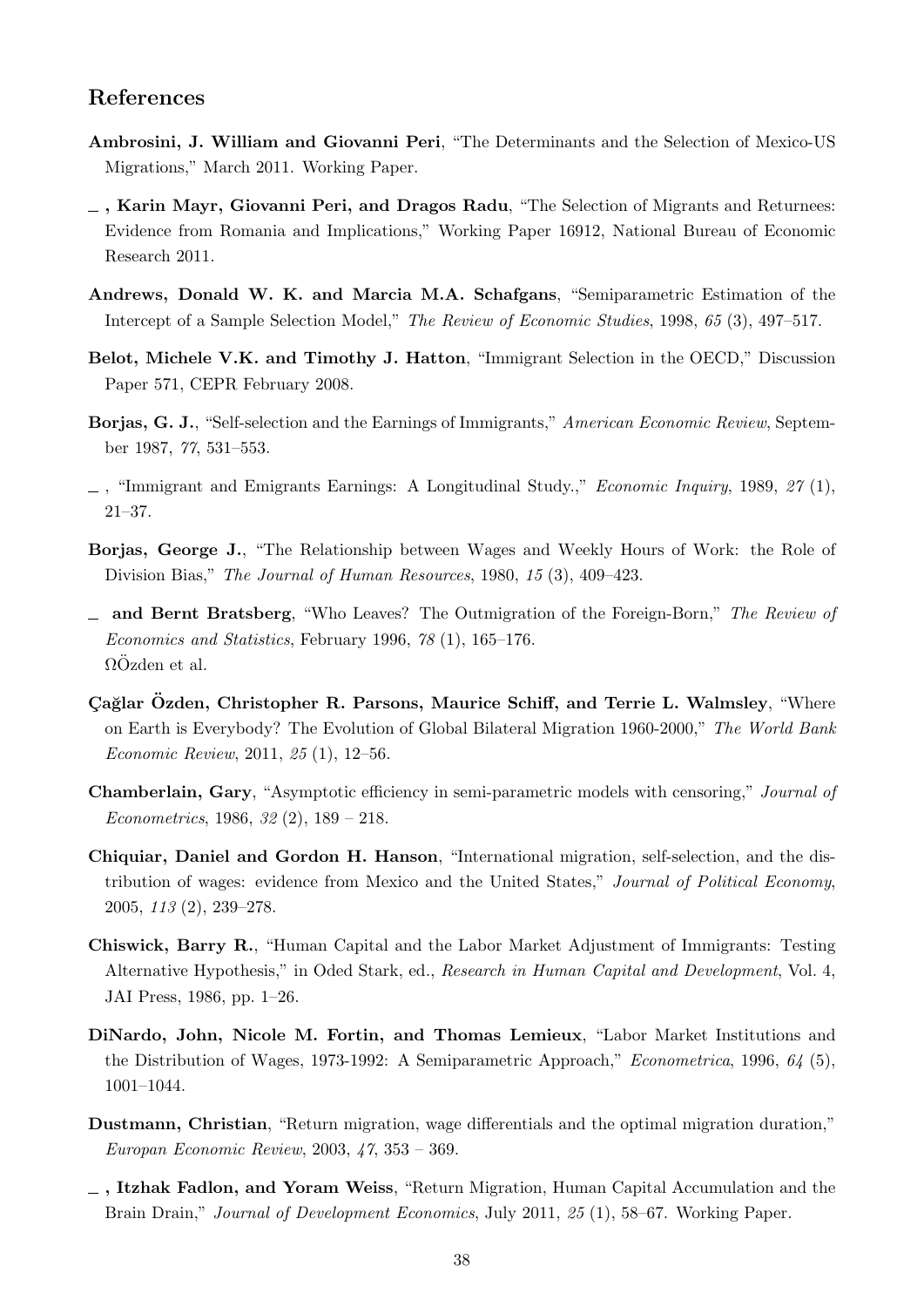- <span id="page-38-7"></span>Grogger, Jeffrey and Gordon H. Hanson, "Income Maximization and the Selection and Sorting of International Migrants," Working Paper 13821, National Bureau of Economic Research February 2008.
- <span id="page-38-11"></span>Heckman, James J., "Varieties of Selection Bias," The American Economic Review, 1990, 80 (2), 313–138, Papers and Proceedings.
- <span id="page-38-0"></span>Hu, Wei-Yin, "Immigrant earnings assimilation: estimates from Longitudinal data," The American Economic Review, 2000, 90 (2), 368–372.
- <span id="page-38-8"></span>Ibarraran, Pablo and Darren Lubotsky, "Mexican Immigration and Self-Selection: New Evidence from the 2000 Mexican Census," in "Mexican Immigration to the United States" NBER Chapters, National Bureau of Economic Research, Inc, 2007, pp. 159–192.
- <span id="page-38-9"></span>Jasso, Guillermina and Mark R. Rosenzweig, "Estimating the Emigration Rates of Legal Immigrants Using Administrative and Survey Data: The 1971 Cohort of Immigrants to the United States," Demography, 1982, 19 (3), 279–290.
- <span id="page-38-4"></span>Kaestner, Robert and Ofer Malamud, "Self-Selection and International Migration: New Evidence from Mexico," Working Paper 15765, National Bureau of Economic Research February 2010.
- <span id="page-38-14"></span>Klein, Roger W. and Richard H. Spady, "An Efficient Semiparametric Estimator for Binary Response Models," Econometrica, March 1993, 61 (2), 387–421.
- <span id="page-38-12"></span> $\overline{\phantom{a}}$ , Chan Shen, and Francis Vella, "Semiparametric Selection Models with Binary Outcomes," Discussion Paper 6008, Institute for the Study of Labor (IZA) 2011.
- <span id="page-38-3"></span>Lacuesta, Aitor, "A Revision of the Self-Selection of Migrants Using Returning Migrants Earnings," Annals of Economics and Statistics, 2010, 97/98, 235–259.
- <span id="page-38-2"></span>Lindstrom, D. P. and D. S. Massey, "Selective Emigration, Cohort Quality, and Models of Immigrant Assimilation," Social Science Research, 1994, 23 (4), 315 – 349.
- <span id="page-38-1"></span>Lubotsky, Darren, "Chutes or Ladders? A Longitudinal Analysis of Immigrant Earnings," Journal of Political Economy, 2007, 115 (5), 820–867.
- <span id="page-38-10"></span>Massey, Douglas S., "Understanding Mexican Migration to the United States," The American Journal of Sociology, 1987, 92 (6), pp. 1372–1403.
- <span id="page-38-6"></span>McKenzie, David and Hillel Rapoport, "Self-selection Patterns in Mexico-U.S. Migration: the Role of Migration Networks," The Review of Economics and Statistics, 2010, 92 (4), 811–821.
- <span id="page-38-5"></span>Moraga, Jesus Fernandez-Huertas, "New Evidence on Emigrant Selection," The Review of Economics and Statistics, 2011, 93 (1), 72–96.
- <span id="page-38-13"></span>Mulligan, Casey and Yona Rubinstein, "Selection, Investment, and Women's Relative Wages Over Time," The Quarterly Journal of Economics, 2008, 123 (3), 1061–1110.
- <span id="page-38-15"></span>Passel, Jeffrey S., "The Size and Characteristics of the Unauthorized Migrant Population in the U.S," Research Report, Pew Hispanic Center 2006.